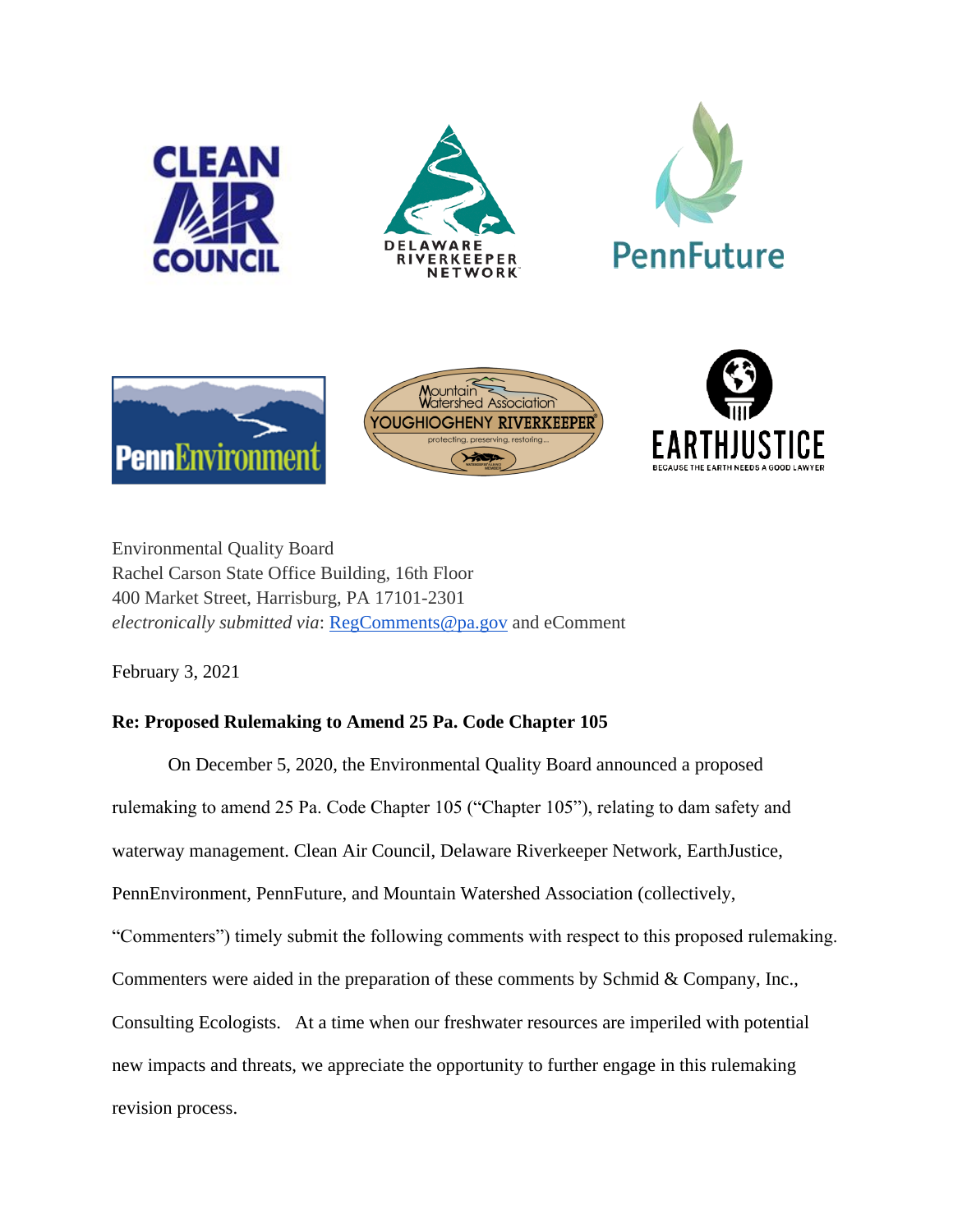# **TABLE OF CONTENTS**

| Comments on Proposed Revisions to Chapter 105, Organized by Section  10     |  |
|-----------------------------------------------------------------------------|--|
|                                                                             |  |
|                                                                             |  |
|                                                                             |  |
|                                                                             |  |
|                                                                             |  |
|                                                                             |  |
|                                                                             |  |
|                                                                             |  |
|                                                                             |  |
| Section 105.20a -- Compensation for Impacts to Aquatic Resources  45        |  |
|                                                                             |  |
|                                                                             |  |
| Section 105.35 -- Charges for Use and Occupation of Submerged Lands of This |  |
|                                                                             |  |
|                                                                             |  |
|                                                                             |  |
|                                                                             |  |
|                                                                             |  |
|                                                                             |  |
|                                                                             |  |
|                                                                             |  |
|                                                                             |  |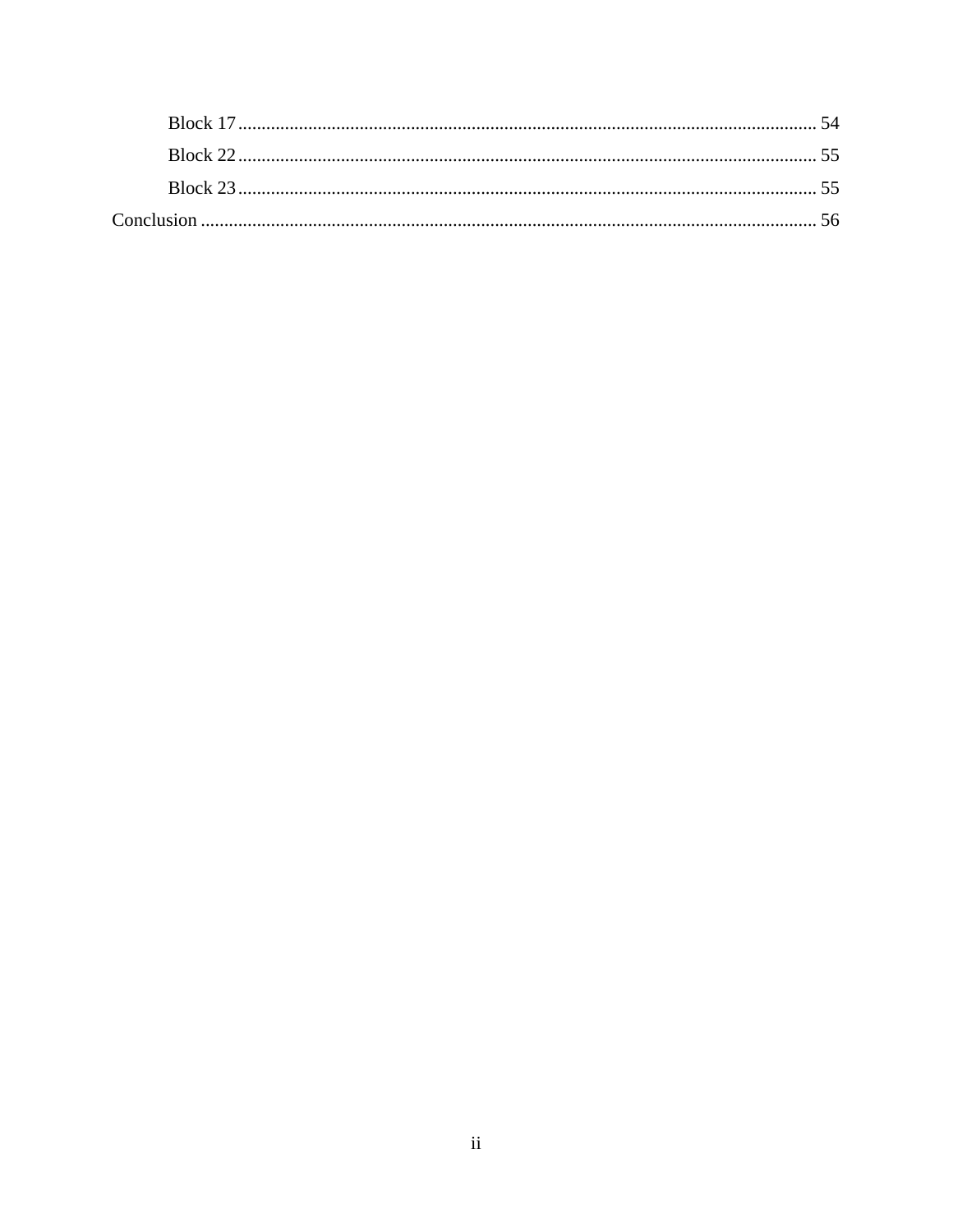#### <span id="page-3-0"></span>**Background on Commenters**

Clean Air Council is a member-supported environmental and health organization that has worked for over 50 years to protect everyone's right to a clean and healthy environment. Clean Air Council works throughout Pennsylvania and has extensive experience advocating for the public and the environment with respect to Chapter 105 permitting. The Council has also worked with the Department to improve policies related to Chapter 105.

Delaware Riverkeeper Network is a nonprofit membership organization established in 1988 to protect and restore the Delaware River, its tributaries and habitats. DRN has more than 25,000 members who live, work, and/or recreate throughout the Delaware River Watershed, including Pennsylvania. Delaware Riverkeeper Network has participated in various Chapter 105 permitting processes over the years, particularly in the Delaware River Watershed, and routinely offers up practical and technical information regarding how these regulations help protect or not protect Pennsylvania's streams, floodplains, riparian buffers, and wetlands. In recent years, much of this effort has focused around linear pipeline projects for which Clean Air Council and Mountain Watershed Association have also been fundamental watchdogs on behalf of the public. Delaware Riverkeeper Network has conducted stream restoration and dam removal projects over the past 25 years that involved the Chapter 105 permitting process.

PennEnvironment is a statewide, citizen-based, environmental advocacy non-profit organization. PennEnvironment works to ensure all Pennsylvanians have clean air to breathe, clean water to drink, open spaces to enjoy, and a safe, liveable climate powered by 100% renewable energy to call home.

PennFuture is a public interest membership organization dedicated to leading the transition to a clean energy economy in Pennsylvania and beyond. PennFuture strives to protect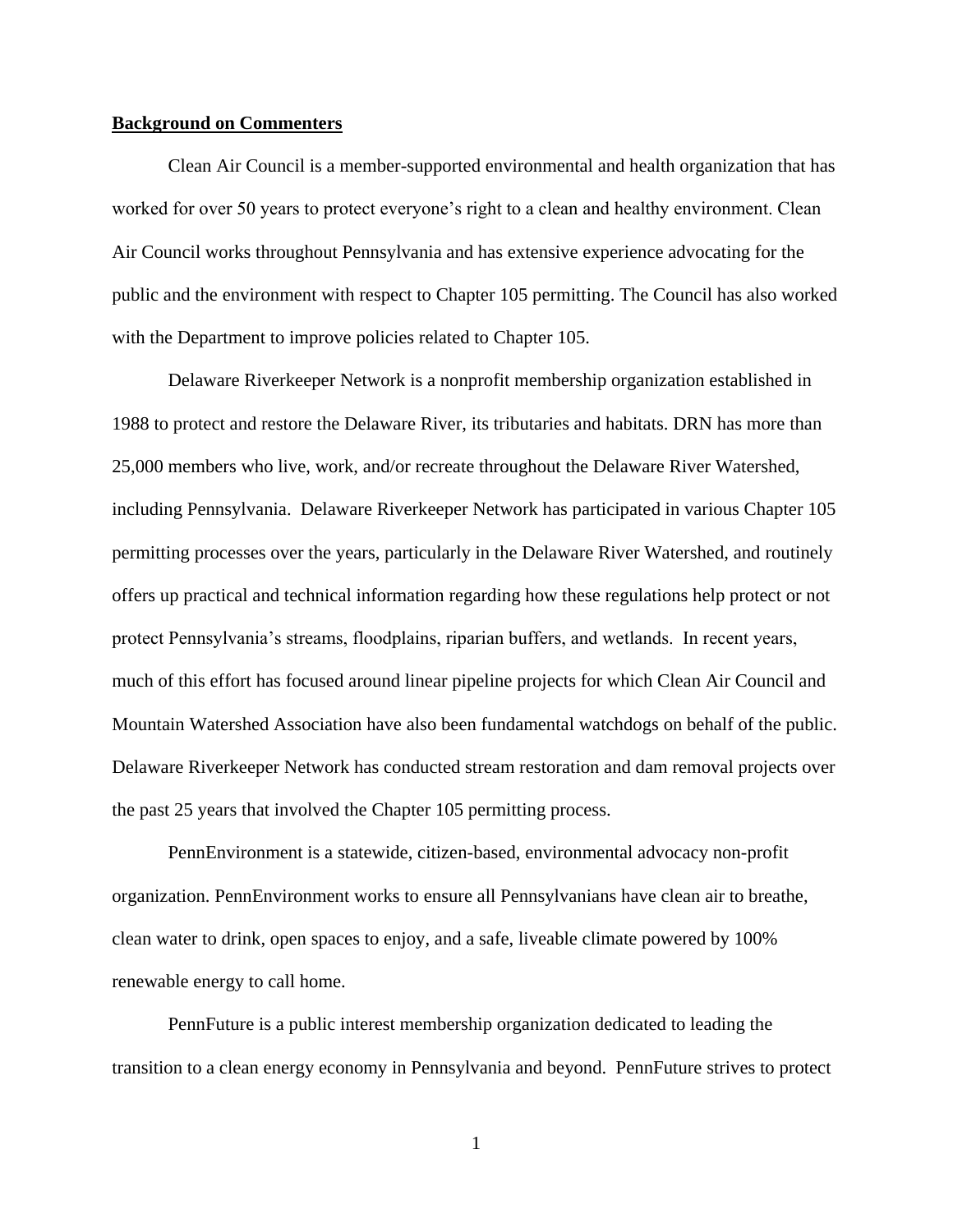our air, water and land, and to empower citizens to build sustainable communities for future generations. One focus of PennFuture's work is to improve and protect water resources and water quality across Pennsylvania through public outreach and education, advocacy, and litigation.

Mountain Watershed Association, home of the Youghiogheny Riverkeeper, is a nonprofit, community-based environmental organization located at 1414 Indian Creek Valley Rd., Melcroft, Pennsylvania 15462, with more than 1,400 members. Our major purposes include bringing about remediation of the numerous abandoned mine discharges, developing community awareness, promoting cooperative community efforts for stewardship, and encouraging sound environmental practices throughout Pennsylvania's Laurel Highlands region and surrounding areas. Our mission is the protection, preservation, and restoration of the Indian Creek and greater Youghiogheny River watersheds.

#### <span id="page-4-0"></span>**Overview of Comments**

Commenters provide detailed comments, organized by the specific subsection of the proposed revisions, below. Some comments include specific recommendations for changes to language, others provide a framework for needed change that may serve as a start for dialogue with the Board and/or the Department that Commenters are eager to have. One overarching issue is that these revisions—the first major revisions to Chapter 105 since 1991, according to the Board—represent a missed opportunity. The Board could have updated the regulations to reflect the realities of Pennsylvania's increasingly impaired streams and waterways as well as the realities of the threats posed by climate change. The Board also could have focused on increasing the requirements on permit applicants to provide additional supporting evidence and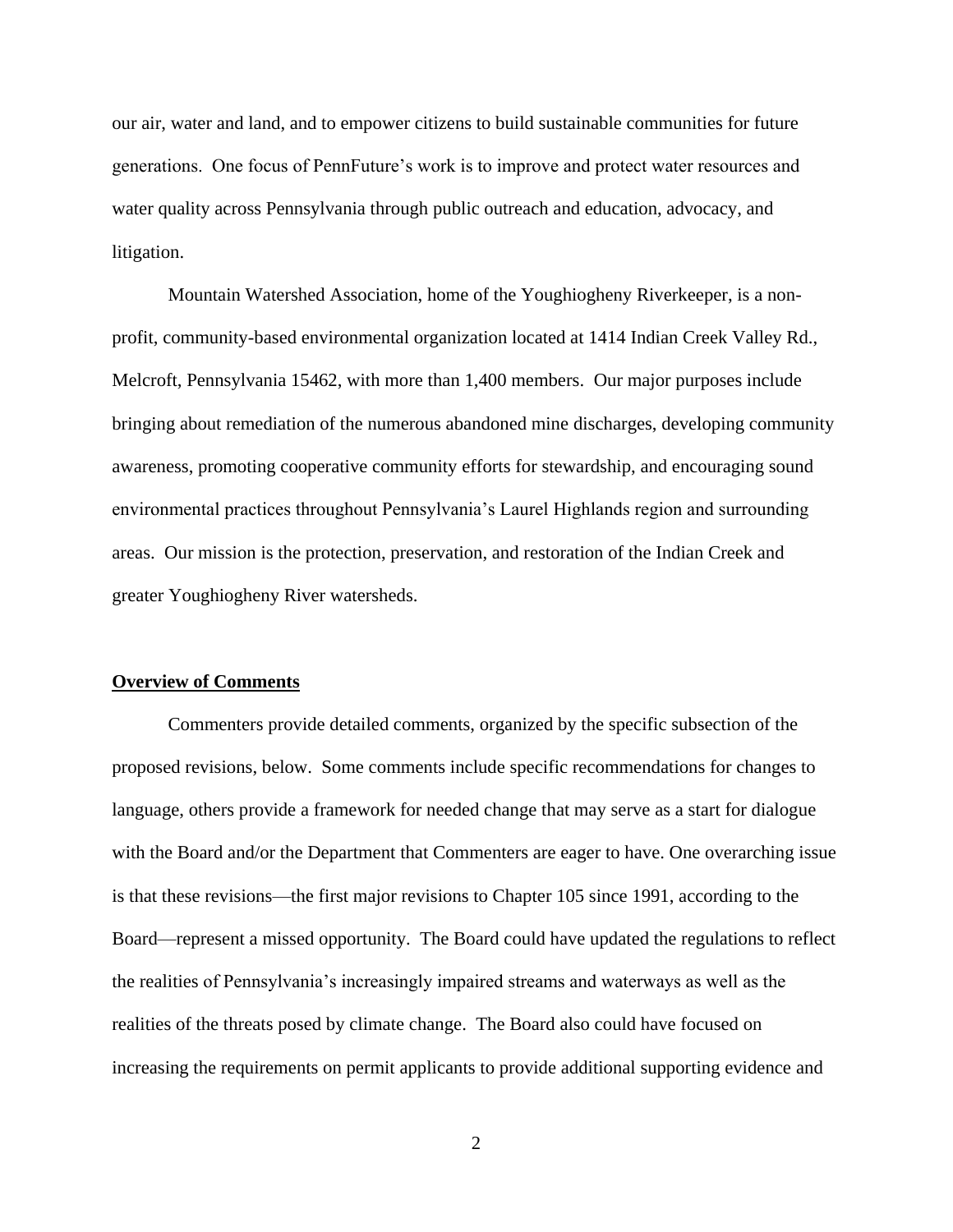additional information to the Department to reduce the Department's burdens on review. The Board could also have taken the opportunity to clarify key terms that have been either twisted or unused in enforcement. Instead, many of the revisions are focused on flexibility for applicants, such as the submission of one application for multi-county permits, potentially resulting in decreased local oversight and less fees for an already under-funded Department. Some of the proposed revisions introduce additional undefined terms, such as "temporary" and "low-impact," which may turn out to be regulatory loopholes leading to increased damage to aquatic resources.

Pennsylvania is a water-rich state with approximately 85,500 miles of streams and rivers connecting over 700,000 acres of lakes, bays, and wetlands. The Department's draft 2020 integrated water quality report found that of 25,468 miles of streams in Pennsylvania, about 30% have impaired water quality for one or more uses: water supply  $(84 \text{ miles})$ , aquatic life  $(17,547)$ miles), recreation (9,935 miles), or fish consumption (2,817 miles). Commenters urge the Board to consider their suggestions and to use this opportunity to revise Chapter 105 to strengthen the authority of the Department to ensure that future impacts and proposed projects do not sacrifice Pennsylvania's freshwater resources. Finally, given the significance of this rulemaking and the implications it will have for aquatic resources across the state and the residents who rely upon and enjoy them, Commenters urge the Board to hold public presentations explaining the proposed revisions, as well as public hearings.

#### <span id="page-5-0"></span>**Comments on Proposed Rulemaking, Organized by Section**

<span id="page-5-1"></span>Commenters first address the preamble of the Proposed Rulemaking in the *Pennsylvania Bulletin*, before later diving into the proposed revisions to the language in Chapter 105 itself.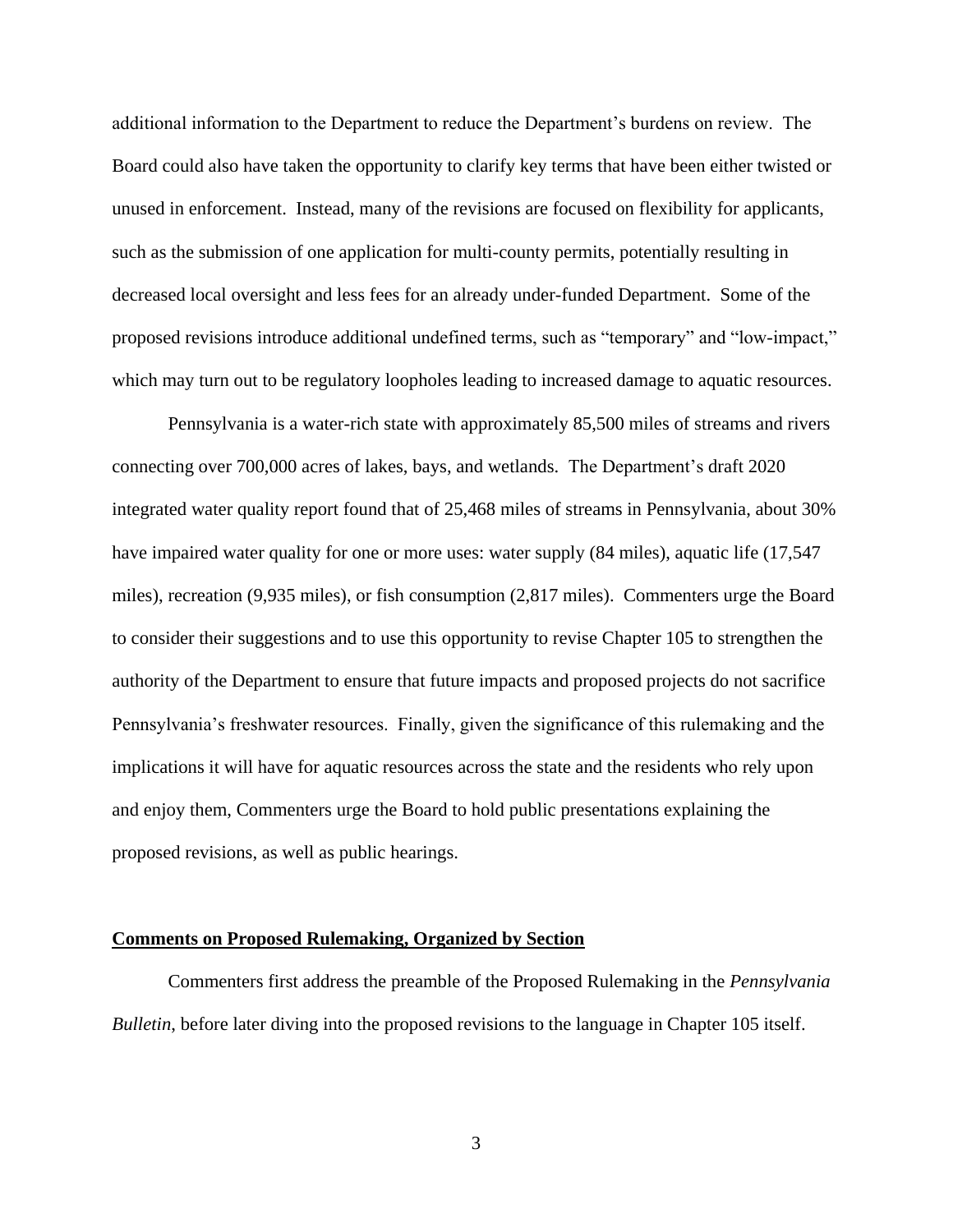#### *Proposed Rulemaking: Background and Purpose*

In the introduction to the *Background and Purpose* section of the Proposed Rulemaking, the following is offered in support of the rulemaking: "These proposed regulatory revisions would allow the Department to focus resources on activities and threats to public health, welfare, safety and the environment, while providing general management, oversight and review for more routine activities to ensure compliance with the objectives of the act." Commenters agree that it is crucial, and indeed, required, that the Department manage threats to public health, welfare and safety, and the environment. In this ambiguous phrasing though, it is unclear what attention and resources will be diverted away from. This is not spelled out in the suggested changes to Chapter 105 language either. "Routine" activities could refer to projects that are authorized through general permit, or activities that are simply deemed routine by the applicant and accepted as such by the Department with supporting evidence from the applicant. Either circumstance could prove problematic, especially if by providing only "general management, oversight, and review," the intent is to avoid field inspections that might have otherwise taken place. A project should not be pre-judged as routine, and thus subject to less scrutiny, without substantive review by the Department.

In addition, the section preamble notes, "In recent years, the Department's emphasis on improved clarity and consistency in the implementation of Chapter 105 has centered on large scale projects, including linear and phased projects. As a result, the Board has identified a need for multiple revisions and updates to Chapter 105." It is unclear, however, that the revisions set forth in the rulemaking actually address the litany of concerns that have arisen in recent years related to linear and phased projects. One exception is the recommendation to consolidate multicounty projects into a single application, which presents concerns, as Commenters will address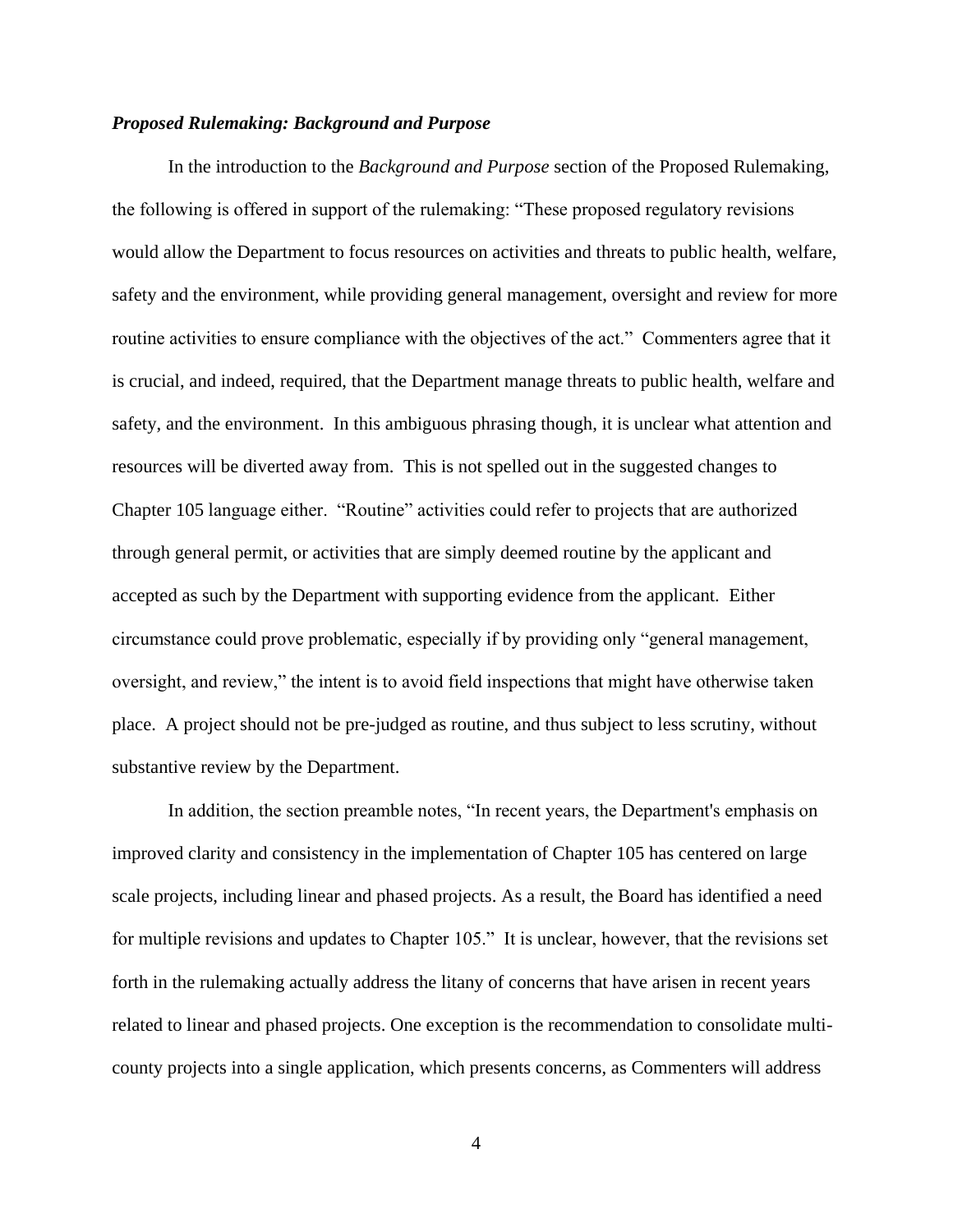in more detail later in this comment. If the intent of this rulemaking is truly to address concerns related to linear and phased projects, those concerns should be laid out and addressed squarely so the public has the benefit of this context.

#### <span id="page-7-0"></span>*Proposed Rulemaking: Federal Consistency and Coordination*

The Board should include in the revisions to Chapter 105 language ensuring the Department fully and properly engages with federal agencies and laws, in particularly with the Federal Energy Regulatory Commission (FERC) and the U.S. Army Corps of Engineers (the Corps).

It is critical the Commonwealth does not undermine its own authority through the joint permitting process or by giving approvals before it has received all data and information. It has too often been the Department's practice to provide the requisite certification under Section 401 of the Clean Water Act (33 U.S.C. § 1341) for a project *before* Chapter 105 and Chapter 102 applications are completed and reviewed. This cart-before-the-horse mentality of approving the Section 401 certification before the applications are evaluated undermines the Department's own duty to protect the waters and wetlands of the Commonwealth. Maintaining the Commonwealth's authority over its own permitting process can be particularly critical with linear pipeline projects, where federal agency requirements and state requirements intersect and may diverge.

Despite the clear legal mandate that Pennsylvania's Section 401 Certification should precede federal approvals, FERC, often with court acquiescence, circumvents the requirement by issuing conditional certifications, including language that the FERC certification is conditional on an applicant securing the appropriate state Section 401 certification. While this "conditional" language is used to rationalize FERC's advance approvals, FERC's failure to fully enforce the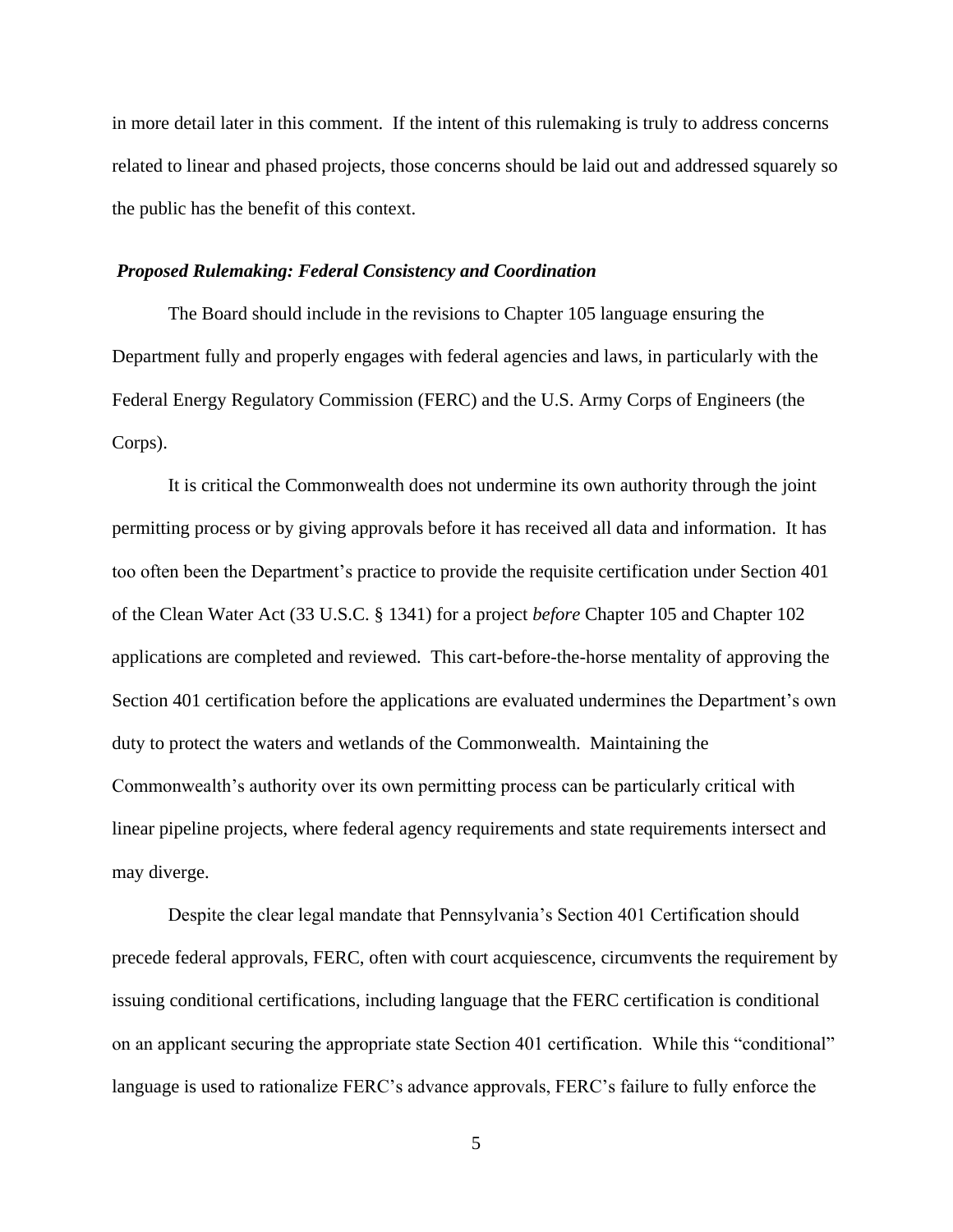condition undermines the truthfulness of the rationalization. In fact, FERC does not fully enforce the conditional mandate before allowing pipeline companies to exercise the power of eminent domain, to engage in preliminary construction activities such as tree felling, or even to undertake full construction on some segments of the project prior to securing Section 401 certifications from all impacted states. FERC often wastes no time in authorizing the use of eminent domain and irreparable aspects of construction such as tree clearing, sometimes issuing such authorizations just hours after receiving a request, once the FERC Certificate has been issued but prior to Section 401 certification from all affected states. As a result, FERC undermines the rights of states to prevent pipeline construction activities that will result in violation of state water quality standards by using their Section 401 certification authority to reject a project outright or to mandate modifications regarding the route, construction practices and/or mitigation obligations. More recently, FERC has overtly stripped a state of its Section 401 certification authority by rejecting the state's denial of such a certification.<sup>1</sup> However, members of FERC, including the recently-designated chair Richard Glick, have declared that FERC should end its practice of issuing conditional approvals to pipelines due to the unnecessary harm done to landowners.<sup>2</sup> Similarly, and in keeping with its obligations under Article I, Section 27 of the Pennsylvania Constitution, the Department should cease the practice of issuing conditional Section 401 certifications. Instead, the Department's issuance of a Section 401 certification should be contingent on demonstrated compliance with all Pennsylvania laws protective of the Commonwealth's water resources.

 1 *See* People's Dossier of FERC Abuses: Undermining State Authority, *available at*  https://www.delawareriverkeeper.org/ongoing-issues/peoples-dossier-ferc-abuses-underminingstate-authority.

<sup>2</sup> *See PennEast Pipeline Co., LLC*, 174 FERC ¶ 61,056, 61,062 (2021) (Glick, Comm'r, and Clements, Comm'r, Concurring).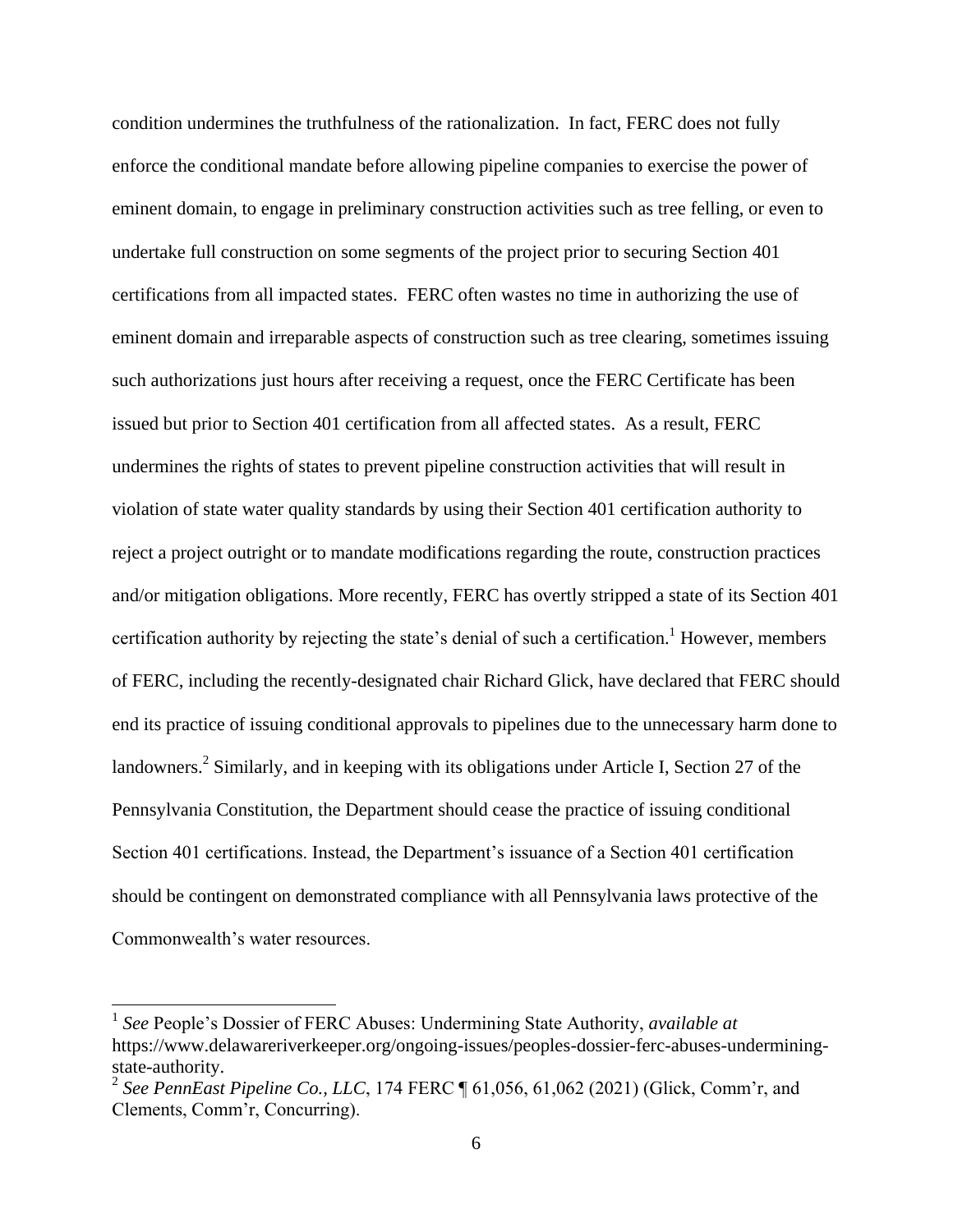The Department has broad authority to coordinate its activities with the Corps. More can and should be done to maximize the benefits of collaboration between these agencies. The Department has never required permit applicants to have their proffered wetland/water boundaries confirmed by the Corps, and the Department lacks the staffing and resources to confirm boundaries in the field, often relying on desk-top reviews or the applicant's delineation reports. A Corps jurisdictional determination can be done at the federal government's expense upon request by a permit applicant or landowner and would add a third-party check on the delineations to help ensure they are accurate and thorough. As a 2019 Environmental Hearing Board decision concluded, the Department does not go out and verify wetland boundaries or characterizations presented in permit applications:

Scott Williamson, the Department's environmental program manager for the waterways and wetlands program, who signed the Chapter 102 and 105 permits, testified that the Department does not go out to verify wetland boundaries and instead relies on the information presented in the application. (T. 1167-69.) Although we think it is entirely reasonable for the Department to rely on the information presented in permit applications, and it would be untenable for the Department to field-verify all the information presented on wetlands and streams in every application, we simply point this out because it reduces the Department's credibility for opining on how Wetland L24/25 existed and what its dominant vegetation was *before* it was disturbed by Sunoco's clear-cutting. … all of the witnesses for the Department and Sunoco blindly relied on the forms completed by the mystery wetland assessors. In the absence of any sponsoring testimony …, we are troubled by the heavy reliance on Tetra Tech's wetland determination forms.

(B. Labuskes, Adjudication, S. & E. Gerhart v. PADEP and Sunoco Pipeline, EHB 2017- 013, p. 21-22)

To achieve the protections established in Chapter 105, it is essential for the Department to field-verify all the information presented on wetlands and streams in every application, unless the Corps has already done so and issued a formal jurisdictional determination. Even then, there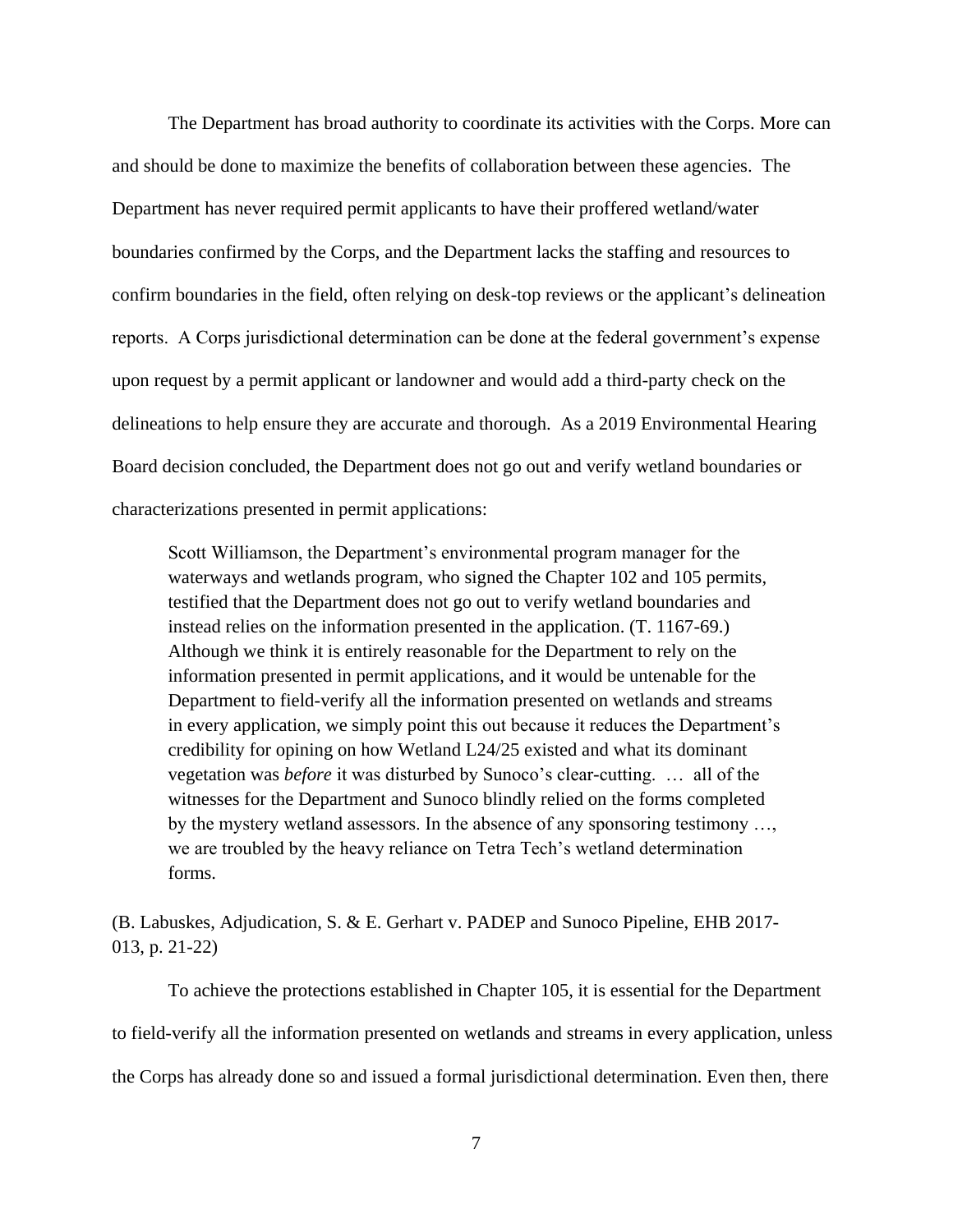may still be a need to do so if a credible technical challenge has been raised. Unfortunately, applicants have proven to be untrustworthy when it comes to accurately delineating and characterizing wetlands. As a result, without the independent investigation and judgment of qualified Department staff, the Department has no knowledge as to the extent and nature of aquatic resources when it grants permits resulting in damage to these aquatic resources. This dynamic undermines the Department's ability to execute its constitutional trustee duties.

Applicants have an incentive to furnish self-serving information, and in practice, often do not provide accurate and complete information. Knowing much of their wetland information will never be field-verified by the Department, they have no incentive for accuracy. Technical reviews of wetland and waterbody applications as well as Delaware Riverkeeper Network's volunteer monitor field-truthing for pipelines have time and time again uncovered inadequate, missing, and incomplete information on the mapping of these sensitive water bodies and wetlands that are deserving of protection. Residents themselves are sometimes left to identify these mistakes. To reverse this dynamic, applicants should be paying fees sufficient to cover the costs of independent field review by the Department or the Corps.

Finally, Commenters note that this section should and does not mention consistency with the Wild and Scenic Rivers Act of 1968 [\(16 U.S.C.](https://www.law.cornell.edu/uscode/text/16) § § 1271—1287).

## <span id="page-10-0"></span>*Proposed Rulemaking: Consultations*

The *Pennsylvania Bulletin* announcement for this proposed rulemaking asserts that in developing this proposed rulemaking, the Department "sought input from principal stakeholders that would be affected by the proposed amendments." Reasonably, most of these stakeholders were other agencies that have a role in implementing Chapter 105. In addition, according to the *Bulletin* notice, "the Department provided a presentation of this proposed rulemaking to the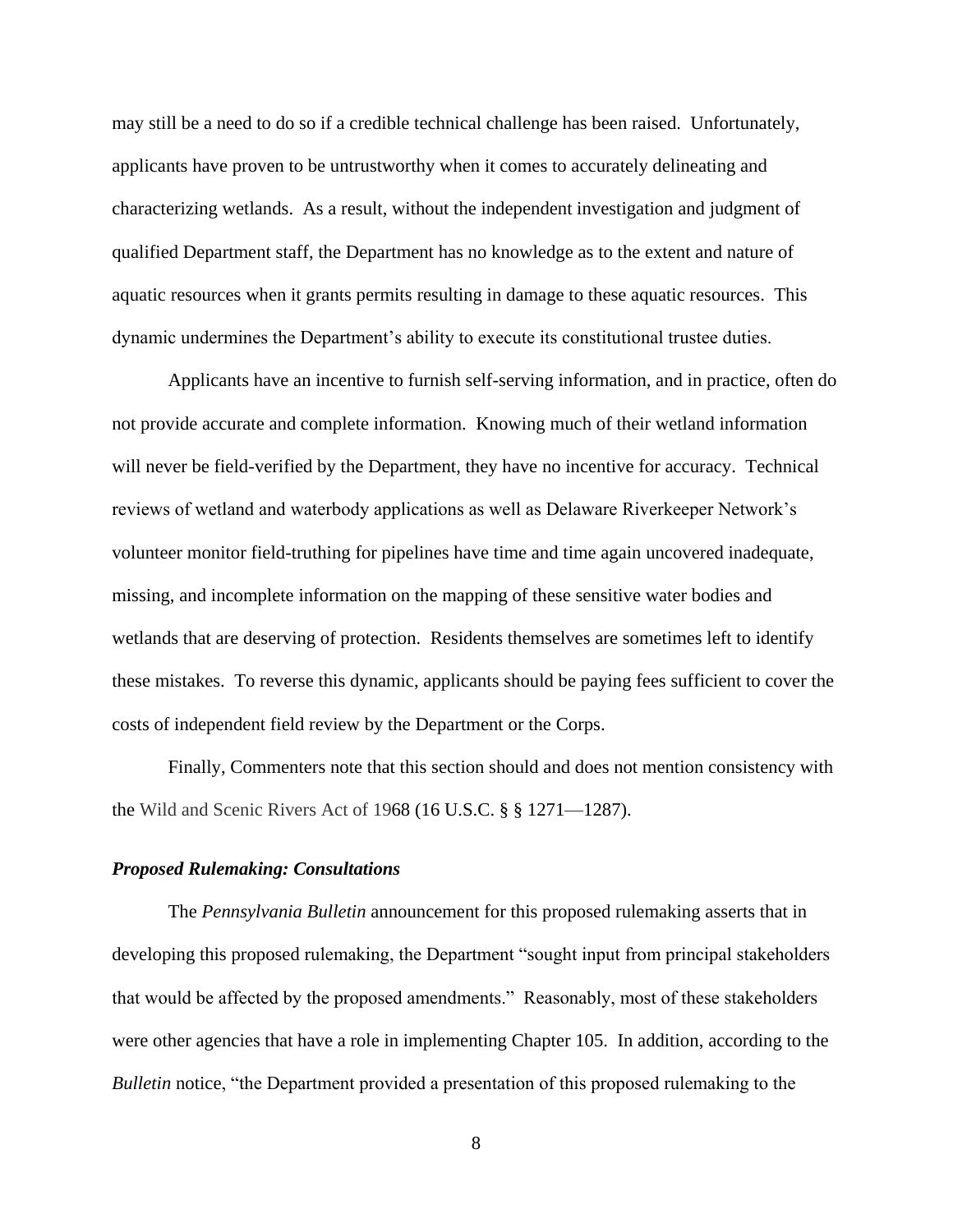Pennsylvania Chamber of Business and Industry and provided an opportunity for feedback." Glaringly absent from the Department's chosen stakeholders, or those given the chance to provide early feedback in an early exclusive meeting, are *any* non-profit organizations who represent the public interest. This undermines the legitimacy of the public comment process.

As acknowledged in the *Background and Purpose* section of the *Bulletin* notice, the purpose of Chapter 105 is first to "protect the health, safety, welfare and property of the people" and also to "protect natural resources, environmental rights and values secured by the Pennsylvania Constitution and conserve and protect the water quality, natural regime and carrying capacity of watercourses." These are the big-picture values that underlie the goals of assuring proper planning, design, construction, maintenance, monitoring and supervision of dams and reservoirs, water obstructions, and encroachments. And yet, the very voices that speak for the safety of the public and the environment have not so much been acknowledged as stakeholders. They have also been excluded from important early stages of the rulemaking process, while industry has been given special access. Early access should either be universal or else should not be part of the public participation process.

Early feedback can prove critical in shaping a rulemaking; the later in the process opportunity for input arises, the more likely ideas have become entrenched and the less likely there will be change. In light of this, Commenters urge the Environmental Quality Board first to give these comments consideration commensurate with the additional, early feedback industry has given, and second, to regard these comments not as final input, but also opportunity for further dialog. Commenters are interested in providing additional input to balance the fact that industry, and not public interest groups, were given previous opportunity to participate.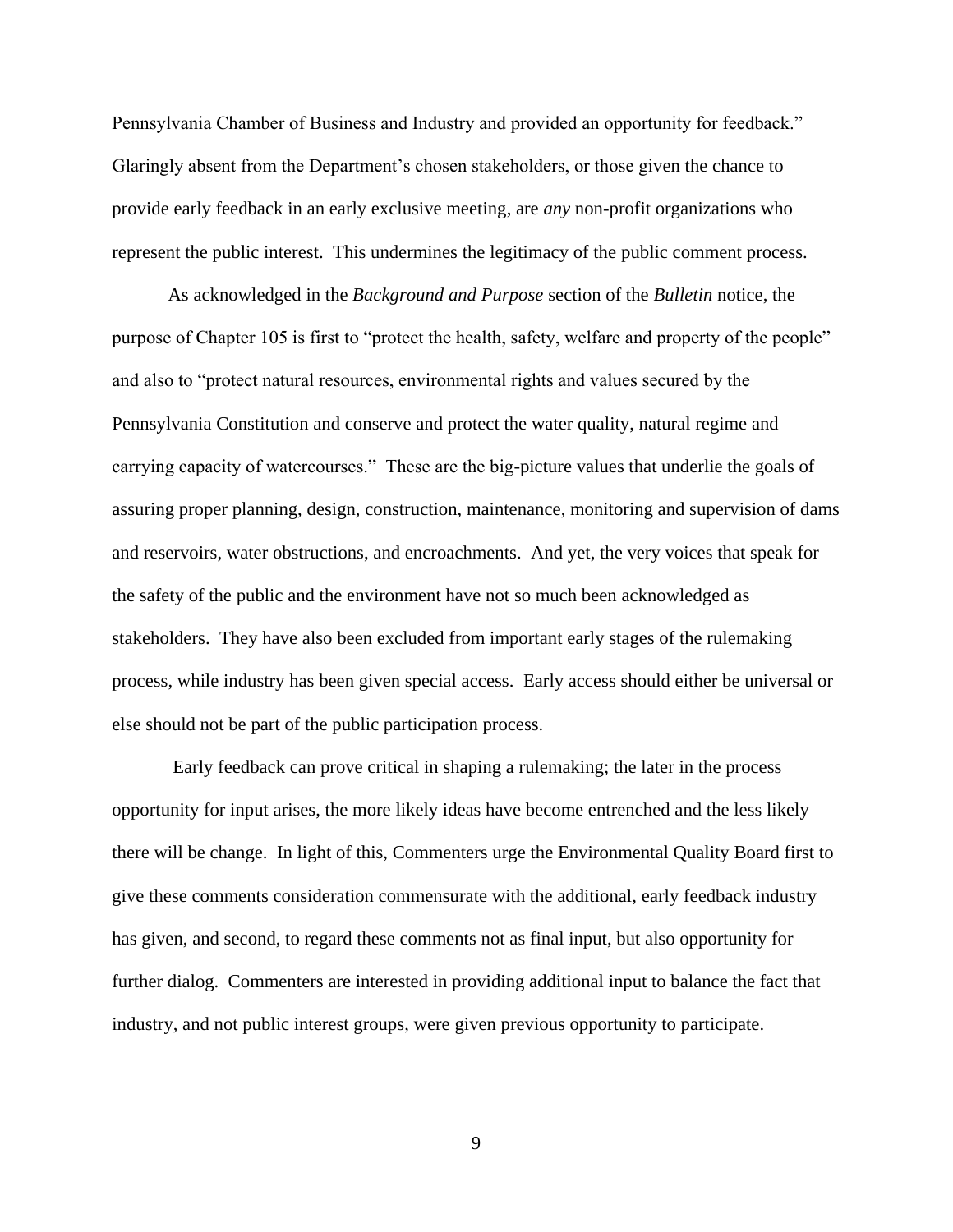## <span id="page-12-0"></span>**Comments on Proposed Revisions to Chapter 105, Organized by Section**

Commenters next address the text of the proposed revisions to the language in Chapter 105 itself.

#### <span id="page-12-1"></span>*Section 105.1 -- Definitions*

Several of the proposed revisions and additions in Section 105.1, the definitions section, are vague and would benefit from additional clarity. The revisions as proposed are a missed opportunity—instead of using these revisions as an opportunity to clarify key terminology that has become contorted to serve industry, the Board has proposed vague or incomplete definitions that may not advance the goal of these revisions to strengthen the Department's ability to implement and enforce the regulations.

- **Aquatic Resources:** The proposed definition of "aquatic resources" excludes groundwater, which also is regulated in the Commonwealth under the Clean Streams Law. This definition should be revised to more clearly state that it addresses all resources regulated by the Clean Streams Law, including groundwater, and not only surface aquatic resources.
- **Aquatic Resource Functions:** The proposed definition of "aquatic resource functions" specifically excludes protected water uses and water quality standards under 25 Pa. Code Chapter 93 except for wetlands. It is unclear why these protected water uses and water quality standards are excluded from this definition. This exclusion of such standards is in conflict with the proposed new technical guidance documents for compensatory mitigation.
- **Aquatic Resource Impacts:** Similarly, the proposed definition of "aquatic resource impacts" excludes evaluations and assessments of protected water uses under Chapter 93. Again, it is unclear why these protected water uses are excluded, and Commenters note that this exclusion appears to contradict 25 Pa. Code  $\S$  93.4c(a)(1)(i) et seq.

Within the definition of "aquatic resource impacts," Commenters note that the proposed definition of "indirect impacts" appears to have a grammatical/typographical error. Within this same definition, the sub-definition of "secondary impacts" appears to include longwall mine-induced subsidence. Such subsidence often results in a need for additional encroachments to attempt damage mitigation; Commenters query whether the Board's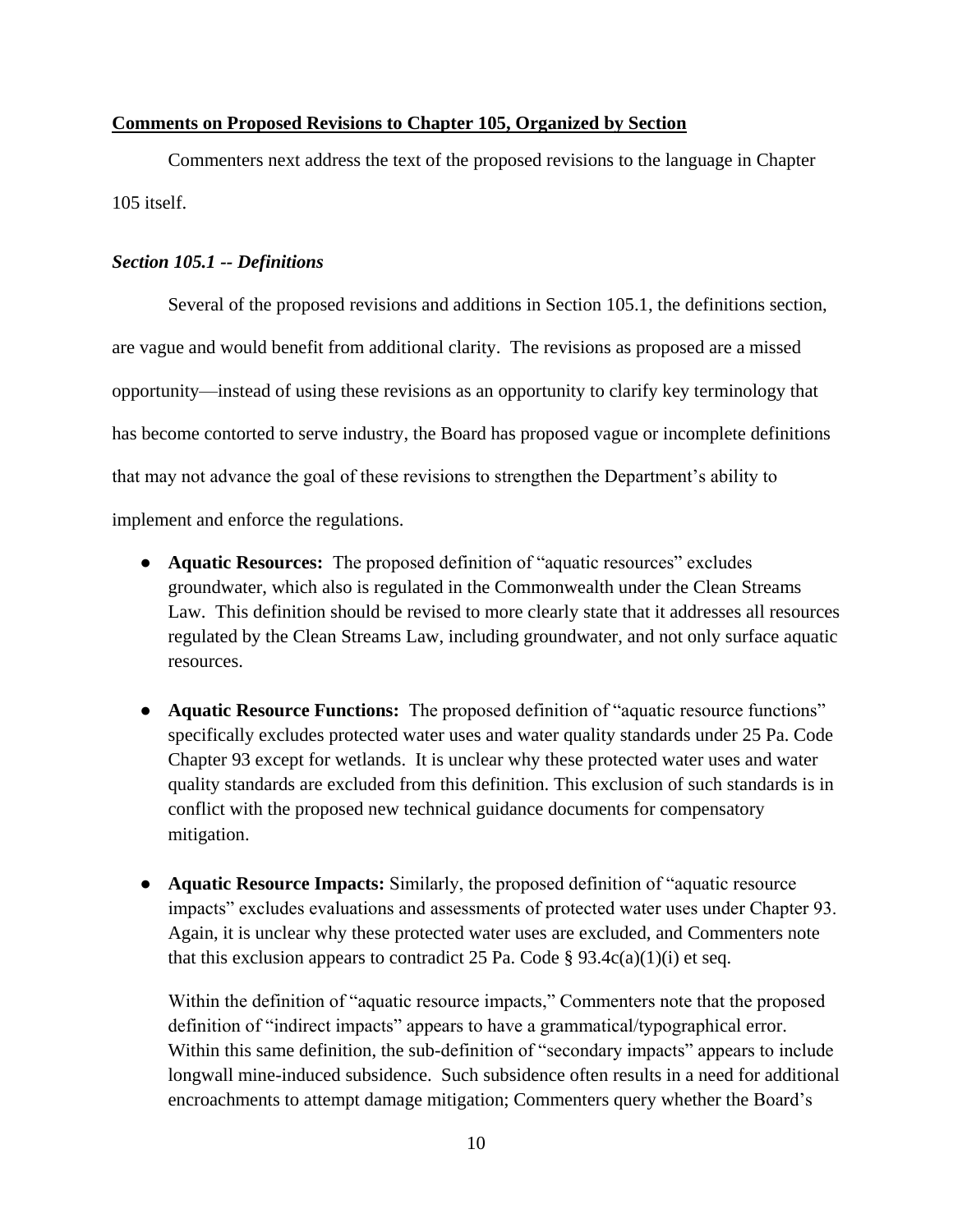intent is to include such additional potential encroachments as secondary impacts here. Intentional longwall coal mine subsidence damaged 44% of the stream miles undermined during the most recent 5-year period (2013-2018). The Department currently only regulates predicted intentional mining damage, but then requires Chapter 105 review for any efforts to repair unpredicted stream damage by cutting gates or attempting to reestablish flow. Stream damage is rarely predicted by applicants, and accuracy of predictions is never reported. Stream restoration, when possible at all, typically requires many years. Commenters urge the Board to consider the real and likely impacts on streams from longwall mine-induced subsidence in evaluating applications before permits are issued, at a time when harms can potentially be avoided.

Commenters additionally note that this definition of "aquatic resource impacts" appropriately views impacts, simply, as impacts, before any consideration of mitigation is factored in. Commenters support this definition and suggest that this plain-meaning definition of "impacts" should be applied consistently.

Further, Commenters note that though the term "adverse impacts" appears in multiple places, it remains undefined in this definitions subsection. Commenters encourage the Board to consider adopting, and the Department to consider enforcing, a similar plainmeaning definition of "adverse impacts" as harm to a resource, before any consideration of whether such harm can be mitigated. Mitigation can and should be assessed separately without muddling the concept of adverse impact itself.

- **Crop Production:** Within the definition of "crop production," Commenters note that "crop rotation" presumably includes some length of time when land remains fallow; however, no length of time is stated. Federal guidance allows croplands to remain fallow up to 5 years in rotation, by which time wetlands can become revegetated by hydrophytes on hydric soil where drainage has not been carefully maintained. There are also many programs encouraging, through subsidies and payments, farmers to preserve buffers, wetlands, and other sensitive lands.<sup>3</sup> This definition should incorporate this concept and avoid an interpretation that might disincentive the use of such restoration and conservation programs.
- **Hydrologic and Hydraulic Analysis:** The Department has not added any revisions to the definition of "hydrologic and hydraulic analysis" to include groundwater, a critically relevant element in any such analysis. This definition should be revised to refer to analysis of the impact of encroachments, obstructions, and dams on groundwater.

<sup>3</sup> *See* The Pennsylvania Riparian Forest Buffer Handbook, https://www.creppa.org/wpcontent/uploads/2015/10/Pennsylvania-Riparian-Forest-Buffer-Handbook-2017\_Part1.pdf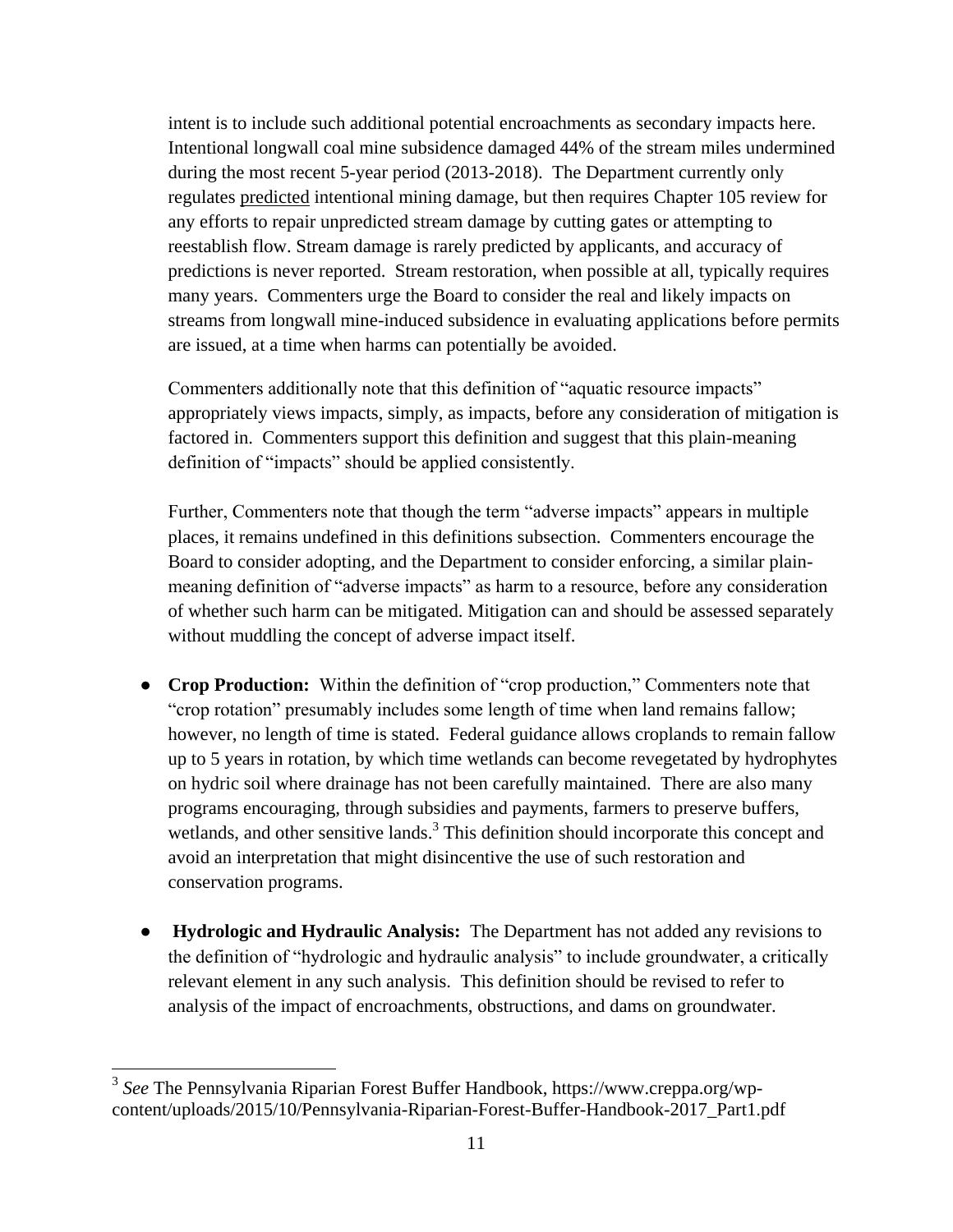- **Project:** The proposed definition of "project" is unclear. While the added term is meant to "clearly identify the geographic area of the site" under consideration, the terms "entire area of the site" and "reasonably foreseeable areas" are ambiguous and unhelpful in gaining geographical clarity and specificity. Furthermore, the phrase "reasonably foreseeable areas" raises project approval issues and warrants its own definition. The term "project" could be more clearly defined as something such as, "the entire set of tax parcels potentially affected by the proposed activity that have been approved for permitting activities." This would encompass both the "entire area of the site" and "reasonably foreseeable areas" into one specified "project" area. A separate definition of "reasonably foreseeable areas" or potentially affected areas would be needed to explain whether every proposed project must now also gain approval for potential future buildout, if such buildout is now being preemptively approved under the addition of "reasonably foreseeable areas," or if these potentially affected areas would necessitate a new or updated permit.
- **Project Purpose:** The definition of "project purpose" should not include the phrase "and the necessity for the project to be in or in close proximity to aquatic resources." That necessity is evaluated when determining whether the project is water dependent. By including that necessity within the definition of "project purpose" and then referring to the project's "basic purpose" within the definition of "water dependency," the Board has all but guaranteed that every project application will feature a water dependent project. As an example, under the currently proposed rule, an applicant may define its "project purpose" as "building a waterfront shoe store." Then, when evaluating water dependency, that "purpose" will be incorporated into the inquiry, eliminating any non-waterfront option and ensuring that the project will be deemed "water dependent."
- **Restoration:** The definition of "restoration" should refer to the existing statutory sections it is supporting, namely, Section  $105.12(a)(16)$  and the proposed amendments to Section 105.15, to clarify that this term refers specifically to the restoration processes that are eligible for permit waivers, and not measures constructed for the significant benefit of the environment or mitigation efforts not entitled to permit waiver.
- **Service Area:** "Service area" should be defined so as to limit compensatory mitigation areas to the sub-watersheds affected by the project. If compensatory mitigation within the same sub-watershed is not possible, then the mitigation should occur in an area as close to the project as possible. As an example, the Corps requires the following considerations when selecting a mitigation site: "In general, the required compensatory mitigation should be located within the same watershed as the impact site, and should be located where it is most likely to successfully replace lost functions and services, taking into account such watershed scale features as aquatic habitat diversity, habitat connectivity,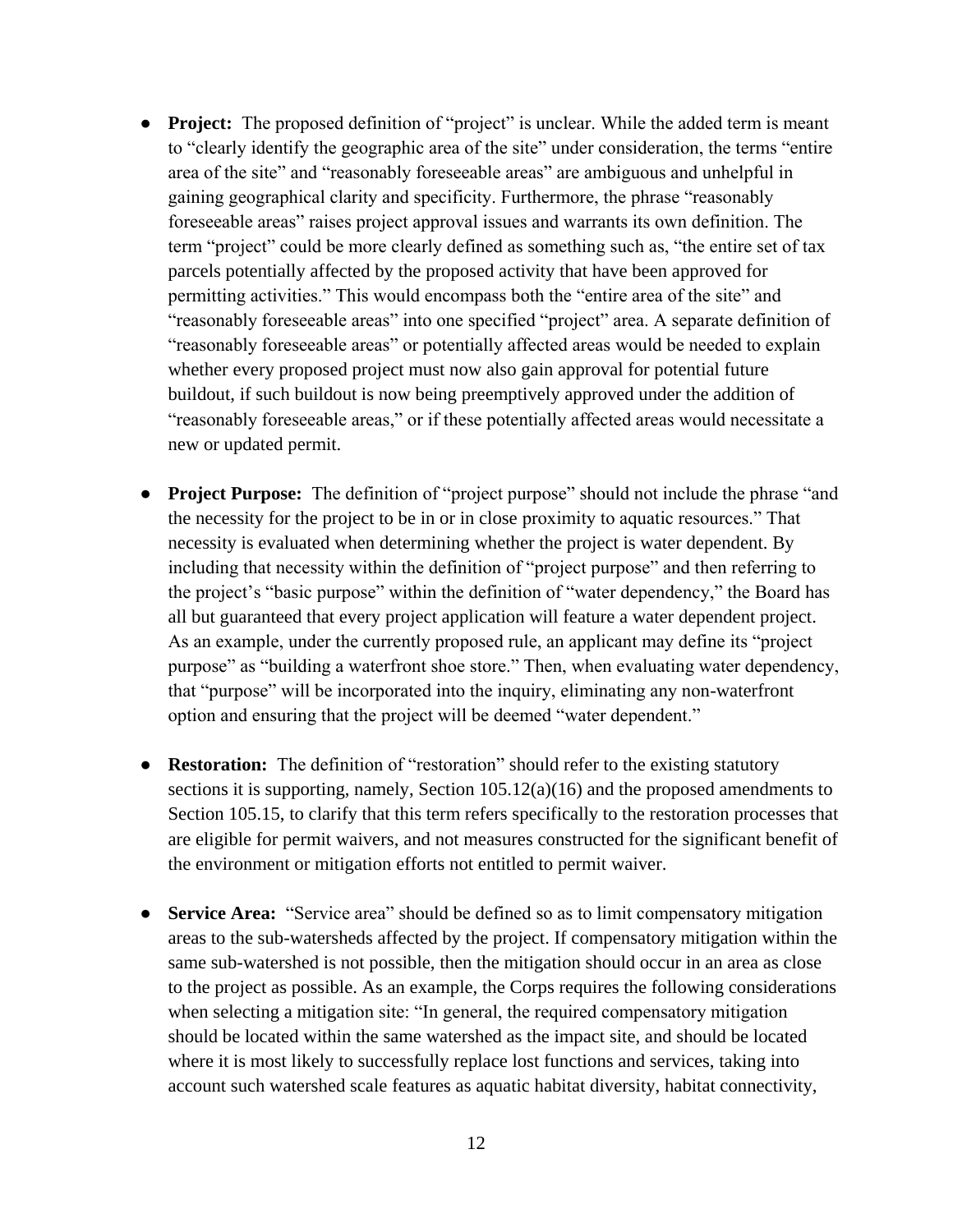relationships to hydrologic sources (including the availability of water rights), trends in land use, ecological benefits, and compatibility with adjacent land uses." 33 C.F.R. § 332.3(b)(1); *see generally* 33 C.F.R. § 332.3. In addition, it is critical that the local watershed groups and watershed partners have an opportunity to weigh in on the mitigation process and projects being considered. It is also important that the subwatershed being harmed receives the benefit of restoration, particularly because small sub-watersheds and headwater streams can be significantly damaged. For example, a typical transmission pipeline cut across a headwater tributary can cause tremendous cascading impacts, both onsite and to the larger downstream watershed community all the way to public water supply intakes. The impacts range from riparian buffer destruction, steep slope erosion issues, compaction for temporary work spaces adjacent to open stream cuts, in-stream disruption of benthic habitat alterations, thermal impacts from open cuts, to the large in-stream impacts and changes in the water quality downstream due to upstream harms and disruption.

- **Stormwater Management Facilities:** The definition explains that swales or ditches that have "developed into a watercourse" are not included, but does not give a definition for watercourse. If a temporal requirement (permanence and/or comparison with ephemeral waterways) is the key requirement, that should be made clear.
- **Temporary:** Commenters encourage the Board to add a definition for "temporary." The word temporary is often used throughout this rule, but is usually not defined. However, in three places where the term is defined, the definition is either "one year or less" or "not to exceed one year." "Temporary road crossings" in GP-8 are also limited to "one year." However, without an overarching definition, the term might take problematic meanings in certain contexts. For example, the Bureau of Mining Programs (and not the Department's regional offices) administers Chapter 105 for mining activities. For the Bureau, "temporary" can mean 20 to 40 years. Commenters have encountered claims that if an impact lasts anything short of forever, it should be considered "temporary." As plate tectonics erase all impacts eventually, such a reading would render the word meaningless. Clarity is needed. A definition of "temporary" as not exceeding one year, unless a shorter timeframe is specified in a particular section, would provide additional clarity and consistency.

Of course, temporary impacts are still impacts. In the Commenters' experience, pipeline operators often characterize cutting a trench through a mature forested steep slope and riparian buffer and stream for a pipeline as "temporary." They also characterize "temporary work spaces" as causing only "temporary" harm, regardless of whether full restoration is possible or how long it would take. However, this does not reflect the ecological facts on the ground in terms of succession. When a mature forest is cut and an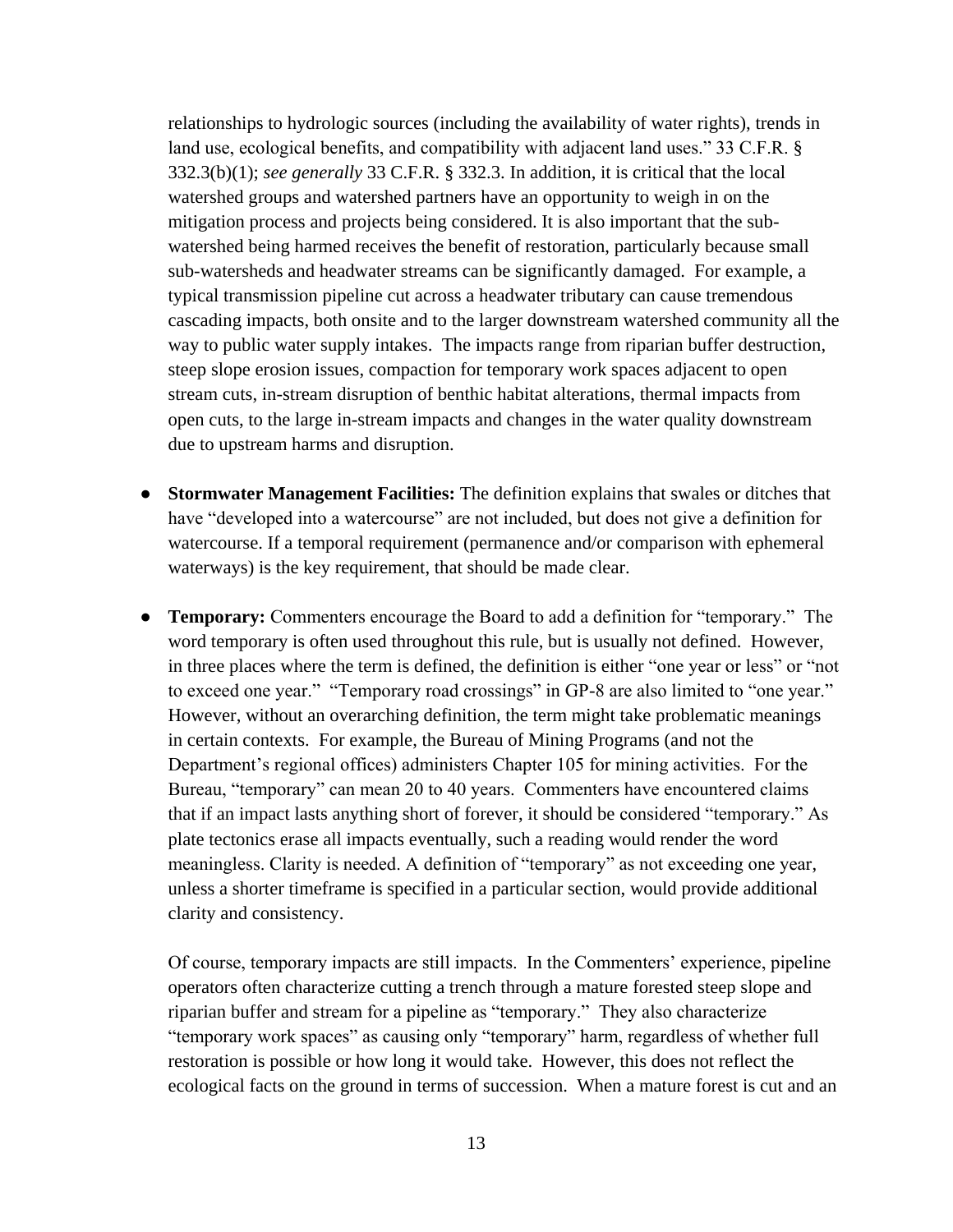open trench is dug, soils are forever changed with compaction and destruction of forest soils and fragile top soil layers. Forests including important sensitive riparian forests are clear cut and destroyed, and in the case of often rural pipelines, interior forest is fragmented. This leads to invasive plant and animal species colonizing, destruction of soils, and subsequent languishing of replanting of forests, as well as thermal and benthic impacts to wetlands and waterbodies that these linear projects cut across. Forests and riparian buffers take decades to grow back and are an integral part to stream and wetland health. $4$  As a result, when a forest is cut, this impact should never be considered temporary.

Furthermore, any impacts involving blasting, digging through rock, or otherwise breaking boulders or bedrock should be considered permanent, not temporary. Rock once broken cannot be restored by human hands. Especially in the context of blasting affecting steep slopes or water-bearing formations, what is done for "temporary" construction measures can leave marks lasting thousands or millions of years. Under no circumstances should any of that be considered "temporary."

● **Water dependent:** As discussed previously in these comments, water dependency should be determined *after* defining the project purpose but *before* engaging in an alternatives analysis. Water dependency should inform the burden the applicant faces in showing that there are no practicable alternatives to the project as desired. This concept of water dependency was discussed and argued at great length in the alternative analyses stakeholder work group convened by the Department to draft guidance on that portion of Chapter 105. With climate change and increased flooding, the necessity for more forward-thinking floodplain development must be considered by the Department in evaluating an application. Building up and filling in a floodplain or riparian corridor, as is often allowed, should be avoided especially if the project is a discrete project where a healthy riparian buffer or floodplain can be avoided (clear examples include shopping centers or non-linear projects). Keeping properties and people out of harm's way in floodways and floodplains is a critical needed step. Commenters point to the Drexel Line Chapter 105 permit in Upper Darby, Delaware County, as an example of this kind of threat for an activity that is not, by its nature, water dependent but where a developer is

 4 "Without more effective protection for riparian buffers, we estimate an annualized loss of approximately \$981 thousand to \$2.5 million in the value of monetized ecosystem services. Translated to a single acre, buffers provide over \$10,000 per acre per year in monetized benefits (Table ES2), with additional non-monetized benefits expected to increase this total. Considering these benefits over time, policies that protect riparian corridors represent one of the most efficient investment opportunities facing communities in the Basin." ECONorthwest, The Economic Value of Riparian Buffers in the Delaware River Basin 7 (2018), https://www.delawareriverkeeper.org/sites/default/files/Riparian%20Benefits%20ECONW%200 818.pdf.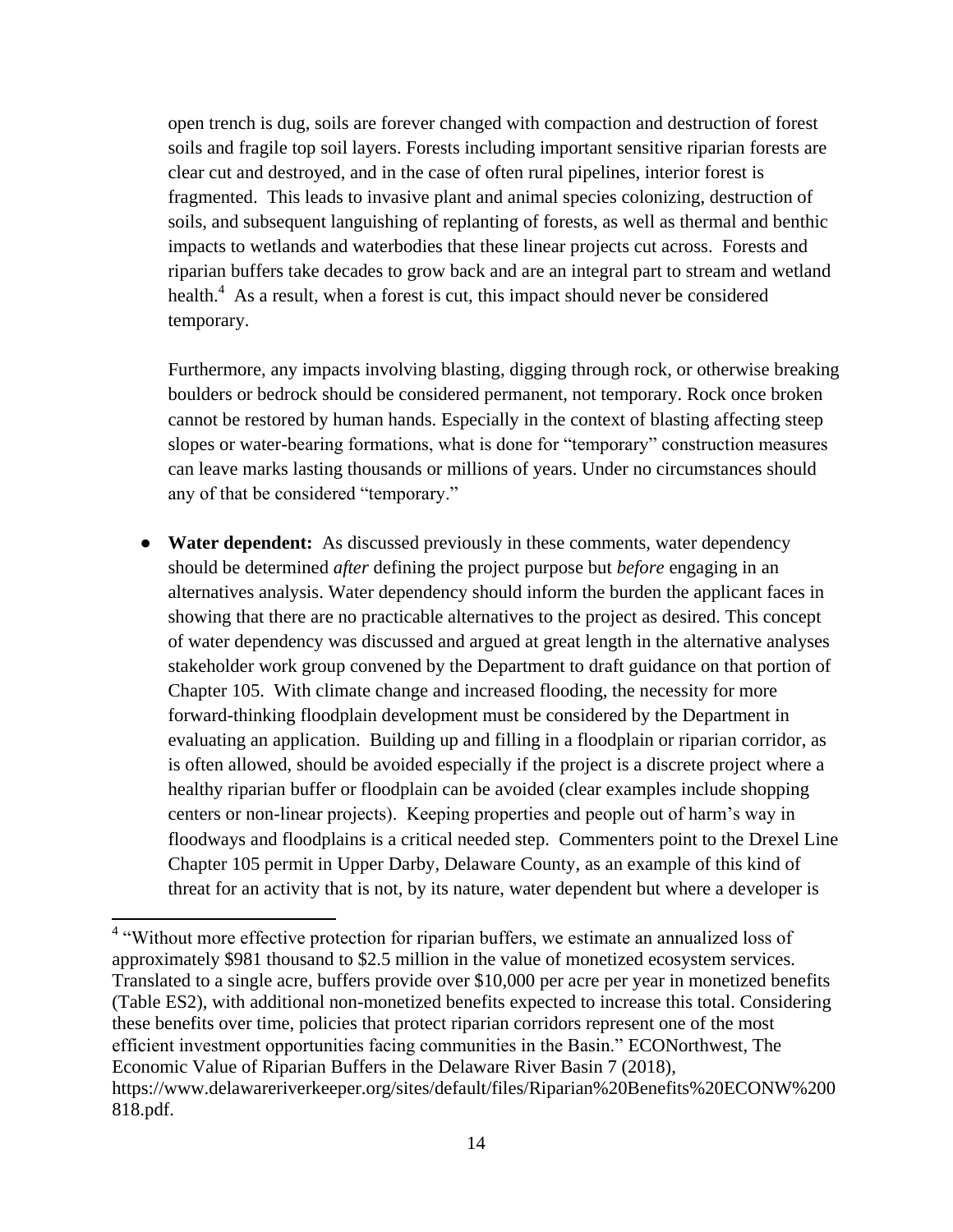looking to re-develop an older project that should ideally be moved farther from the banks of the Darby Creek.

● **Wetlands:** The definition of wetlands should be broad enough to include vernal pools in order to protect these often-missed, important resources. While vernal pools are not present for the majority of the year, they exist at key points for the life cycles of many sensitive animals. The current definition's use of the phrase "and that under normal circumstances do support" suggests that the wetland must be present a majority of the time. Commenters also suggest that the term "vernal pool" be added to the listing of examples, so no ambiguity remains.

#### <span id="page-17-0"></span>*Section 105.4 -- Delegations to Local Agencies*

Collaboration with and delegation to county conservation districts can be an effective way to ensure the protections set forth in Chapter 105 are achieved. Unfortunately, not all conservation districts are up to the task, and even ones that are sometimes get dismissed by the Department. This rulemaking presents an opportunity to address both issues, but it currently does not.

The Beaver County Conservation District provides a recent and glaring example of an agency failing to act in accordance with its delegated responsibility to the public. In 2019, the Department learned the Beaver County Conservation District had significant conflicts of interest, engaged in a *quid pro quo* with entities it was supposed to oversee, issued permits inappropriately, and failed to keep necessary records, among other problems. While the Department took action to remedy these issues, damage had already been done, including activities proceeding under permits that had never undergone proper review, loss of opportunity for concurrent record keeping, and erosion of public trust. Some of this could be prevented in this rulemaking.

First, increased transparency, including requiring conservation districts to digitize and make their records easily accessible to the public, could help prevent this sort of dereliction of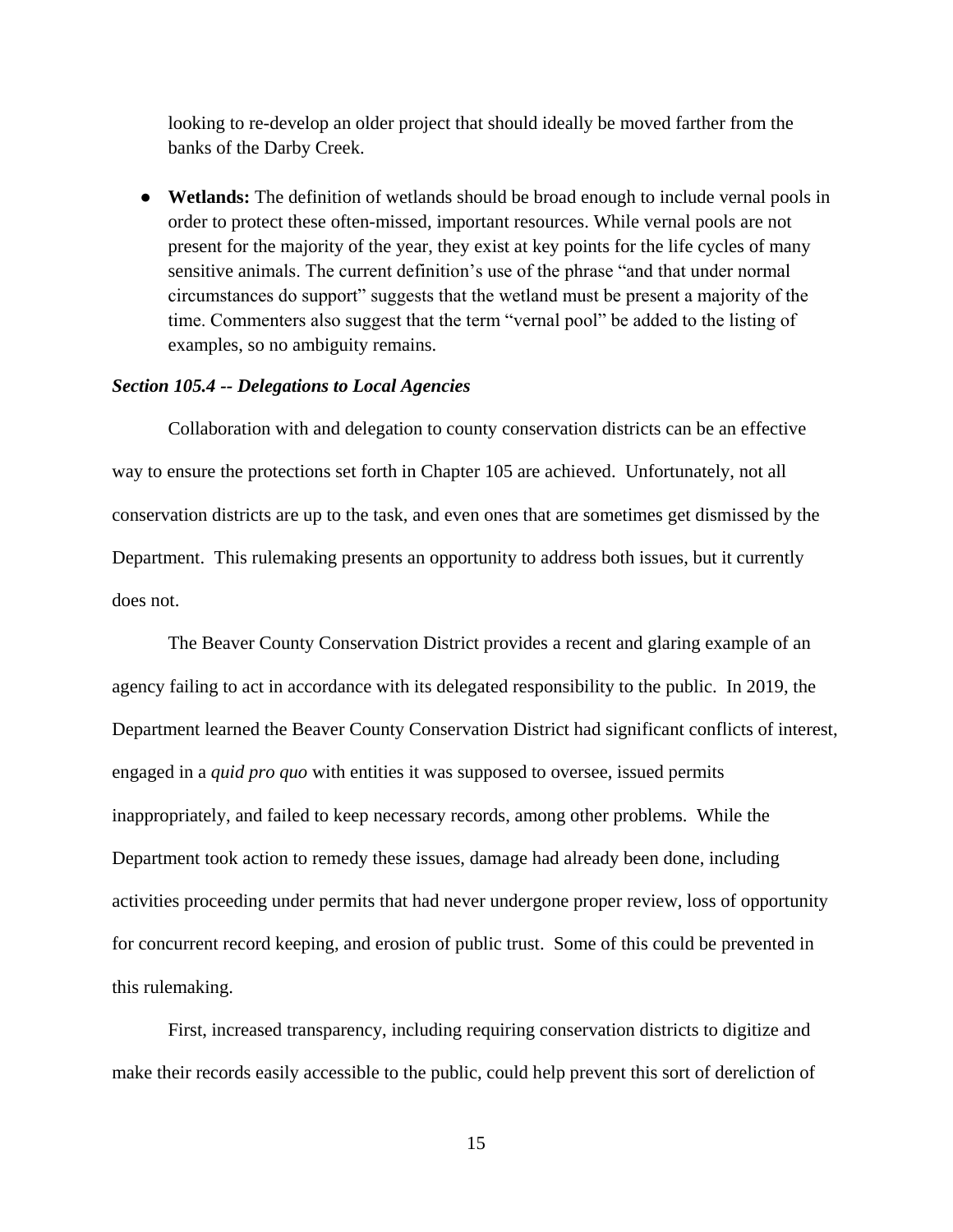duty from happening again. Even if the Beaver County Conservation District issues are uncommon and particularly egregious, lapses and inconsistencies in recordkeeping, difficulty in accessing records, and a general need for transparency certainly are not. Making records available online would benefit the public and would make communication with and oversight by the Department easier. This would not present an additional burden for applicants; the professionals who prepare most applications already are generating electronic text and drawings. Such a requirement would also be consistent with the Department's ongoing efforts to make more information available online. In the context of this rulemaking, this could easily be addressed by specifying under Section 105.4(d) that delegation agreements require not just that records be maintained, as presently set forth under Section 105.4(d)(4), but that records also be made publicly available online.

Second, future conflicts of interest might be avoided by specifically calling for them to be addressed in delegation agreements under Section 105.4(d). This, again, is a matter of transparency. By requiring decision makers in conservation districts to disclose any connections they may have to the regulated community they are charged with overseeing, as well as any financial interest they may have to projects or land in question, situations like the *quid pro quo* from Shell to the Beaver County Conservation District can be avoided.

At the same time, it is important that the rules reflect the value that conservation districts provide the public when they are working as intended, and that the Department not ignore their input. When residents have concerns related to how permit activities are affecting them on the ground or when permit enforcement is required, it is often the delegated conservation districts that are called to respond and assess field conditions. The public and volunteer monitors often use the conservation districts as a first line of defense when documenting a harm that is or could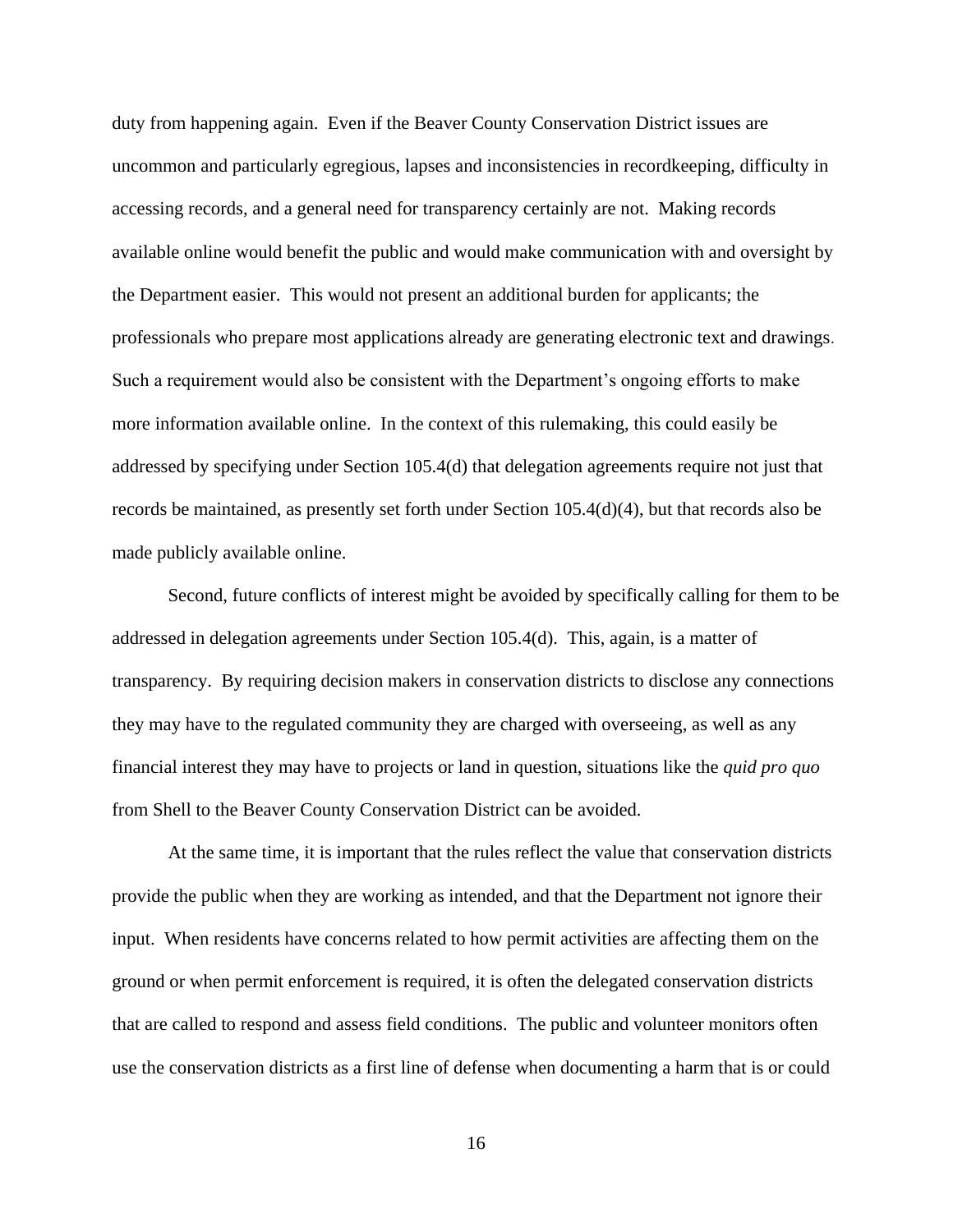lead to a large violation or pollution event. This is an appropriate role for conservation districts to play, especially given their increased familiarity with local landscapes and natural resources. Yet, when it comes to permit review and issuance, the Department can and does ignore this valuable localized expertise.

Prior to the Chapter 105 and Chapter 102 water permits being issued for Sunoco's Mariner East 2 Pipelines, technical staff from conservation districts expressed concerns about outstanding deficiencies in the permit applications and insufficient time for their teams to complete a proper review of the applications. These concerns were a harbinger of the years of disastrous construction that would ultimately follow the rushed permit issuance. They went unheeded. In the future, if the Department is going to overrule a conservation district's concern, it should have to provide an explanation for that particular decision. This can be addressed in the delegation agreement.

#### <span id="page-19-0"></span>*Section 105.12 -- Waiver of Permit Requirements*

In general, waivers should not be used lightly by the Department, and should never be used in impaired watersheds or in aquatic resources subject to anti-degradation requirements (HQ and EV watersheds). This is especially important given that the issuance of waivers is not subject to public process like the issuance of a permit is, eliminating this opportunity for public oversight. Commenters support the use of waivers for justified restoration projects, though most resource-focused restoration practitioners have no difficulty complying with requirements imposed via permit. Department oversight can be critical in many of these instances. Ensuring best practices for erosion and sedimentation control (E&S) are being followed even during restoration is an important piece that should not be waived for any projects. Along these same lines, as shared during the alternatives analysis stakeholder process, restoration should also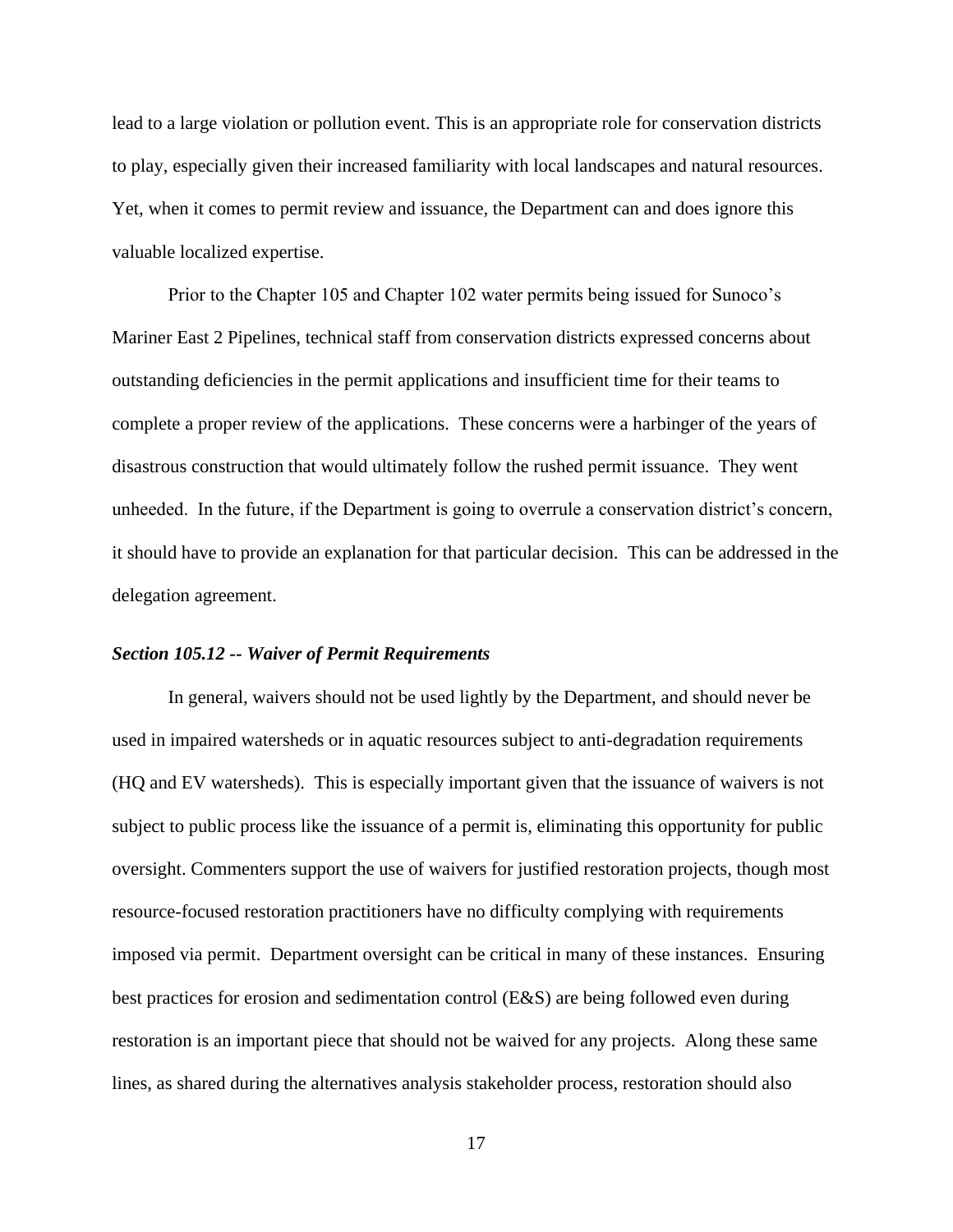employ innovative best management practices (BMPs), such as using native plants with beneficial pollinator habitat for E&S, and efforts employed to limit soil disturbance from the start to allow better restoration with reduced soil impacts. For example, measures to preserve topsoil and existing seed sources should be used, as opposed to the mixing of soils which is typically allowed with open trench cuts and steep slope disturbance. Horizontal directional drilling (HDD) is another very viable and important method for linear projects (if possible) under forests, steep slopes and other sensitive habitats, so long as it is planned properly and executed with care.

Section 105.12(a) states that, "[i]f the Department on complaint or investigation finds that a structure or activity which is eligible for a waiver, has a *significant* effect on safety or the protection of life, health, property or the environment, the Department may require the owner of the structure to apply for and obtain a permit under this chapter." Proposed Section 105.12(a) (emphasis added). Per the Dam Safety and Encroachments Act, EQB has the authority only to "waive the permit requirements for any category of dam, water obstruction or encroachment which it determines *has insignificant effect* upon the safety and protection of life, health, property and the environment."  $32$  P.S.  $\S$  693.7(a) (emphasis added). There are many actions that are conceivably neither "insignificant" nor "significant" that are subject to the permitting requirement. This sentence sets too high of a bar for requiring a permit and allows many structures or activities to fall within a "no-man's land," where a waiver was not justified, but the activity does not have a "significant effect." Therefore, unless the Department, on complaint or investigation, finds that a structure or activity which is eligible for a waiver has an insignificant effect on safety or the protection of life, health, property, or the environment, a waiver is inappropriate and the project proponent must obtain a permit. In addition, where an applicant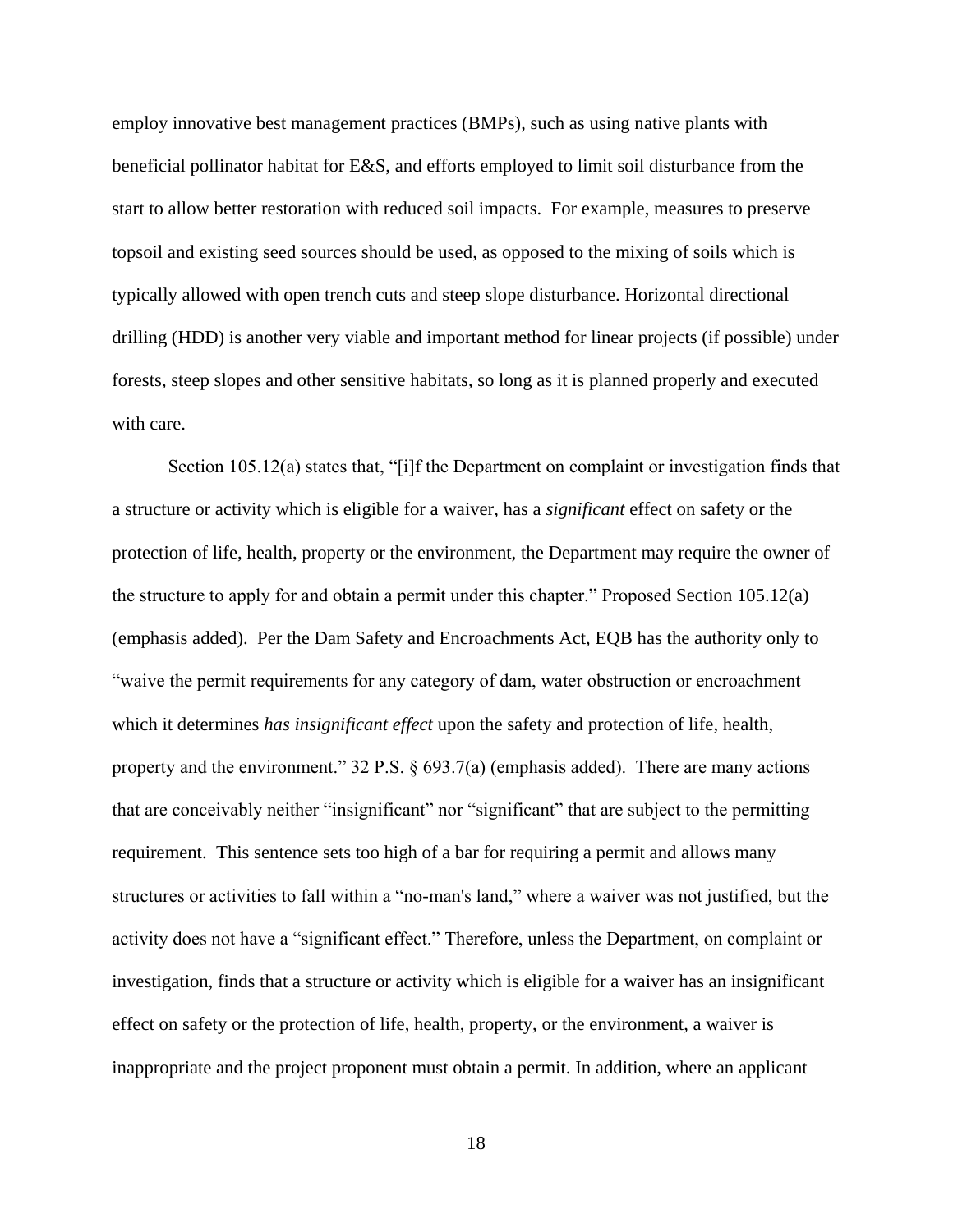seeks waivers for multiple so-called "insignificant" encroachments (in an application as described in Section 105.13(d)), the Department should evaluate the cumulative effects of these encroachments when determining if a waiver is appropriate. To leave the text as proposed would be to contradict the statute, which the regulations can never do.

Subsection 105.12(a) is also unclear regarding mitigation for waived activities for which it requires a permit after-the-fact. It is unclear if the ratio for mitigation is still 1:1 or if it is now 2:1. Details would be helpful to understand the implications. Furthermore, the fact that some activities require after-the-fact permitting is suspect and must be further explained to justify this choice.

Moving on to the first of the specific waivers in the subsection, it is not appropriate for any dam, even one less than three feet in height, to be given a waiver. *See* Proposed Section  $105.12(a)(1)$ . Pooling of this size can be harmful. Small headwater dams cause tremendous cascading ecological harms to streams fifty feet or less, including thermal impacts, disruption of fish passage, inundation of important benthic habitat, inundation of riffles, and flooding of important floodplains, forested buffers, and forested headwaters. 5 In an era where the Department, sister agencies, and environmental preservation groups are working hard (often with taxpayer money) to remove owned legacy dams and so-called "orphan dams," this proposed dam waiver flies in the face of the more sustainable trends of dam removal being undertaken and facilitated in the Commonwealth.

 $\overline{a}$ 

<sup>&</sup>lt;sup>5</sup> "Many regions in the Delaware River Basin face repetitive flood loss claims. To help avoid flood damages, the state of Pennsylvania has voluntarily 'bought out' and demolished nearly 1,400 homes and removed 3,500 people from dangerous flood areas since 1996." ECONorthwest, The Economic Value of Riparian Buffers in the Delaware River Basin 7 (2018), https://www.delawareriverkeeper.org/sites/default/files/Riparian%20Benefits%20ECONW%200 818.pdf.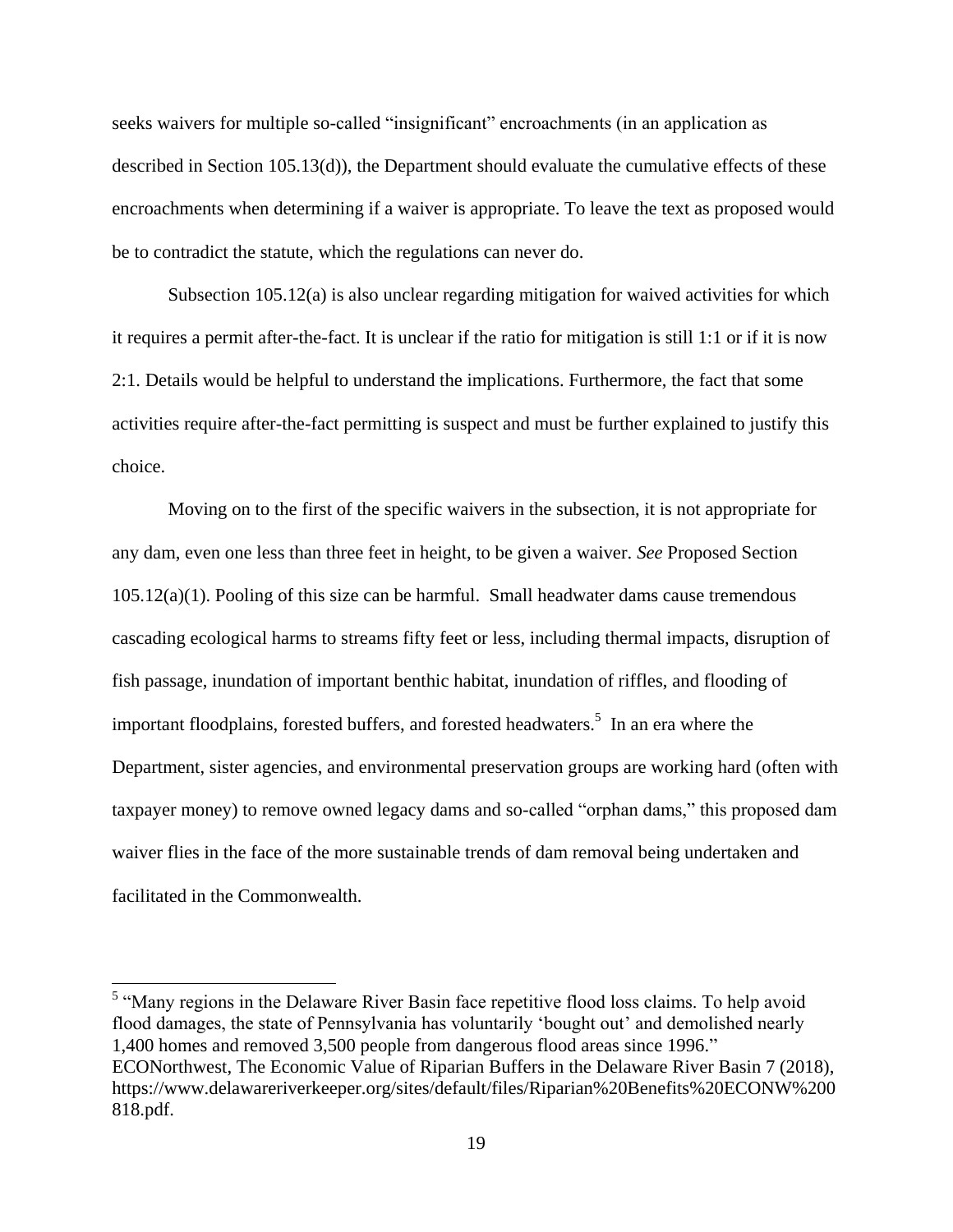More broadly, there should be no new dams permitted in EV or HQ watersheds in addition to wild trout or Class A streams. Important headwater and forested wetlands also should not be allowed to be inundated by new dams. For example, Shohola Creek in Pike County provides an example where a small headwater anti-degradation stream has been allowed to degrade to the whims of a private landowner creating a private "golf motif" with a series of constructed low head dams. These dam impoundment projects should not receive waivers, and blanket pooling of any and all small streams lead to irreparable harm. Technical expert Schmid & Co. has documented pooling (including as a result of longwall mining) as highly destructive.

Regarding the exemption for obstructions or encroachments in smaller drainage basins, headwater streams are sensitive habitats, and impacts can cause cascading effects farther downstream. *See* Proposed Section 105.12(a)(2). To better understand the implications of this waiver based on drainage area, a map indicating how many headwater streams could be impacted by this cut-off point of 100 acres could assist in determining the gravity of this waiver for headwater habitats. It is unclear how this number was calculated and decided upon. There should be no waivers allowed in EV, HQ, Class A, wild trout streams, or impaired waterbodies, no matter how small the stream size. Furthermore, by adding the proposed "or encroachment" to this waiver section, the Department is weakening existing protections in the absence of any obvious problem needing to be resolved.

In subsection  $105.12(a)(4)$ , it is not clear why a dam subject to the requirements of the Mine Safety and Health Administration (relating to water, sediment or slurry impoundments, and impounding structures) is allowed a waiver. Commenters suggest specifying and adding throughout the waiver sections that no waivers are allowed for EV and HQ streams, Class A, wild trout streams, and impaired and listed 303(d) waterbodies. Furthermore, it is important that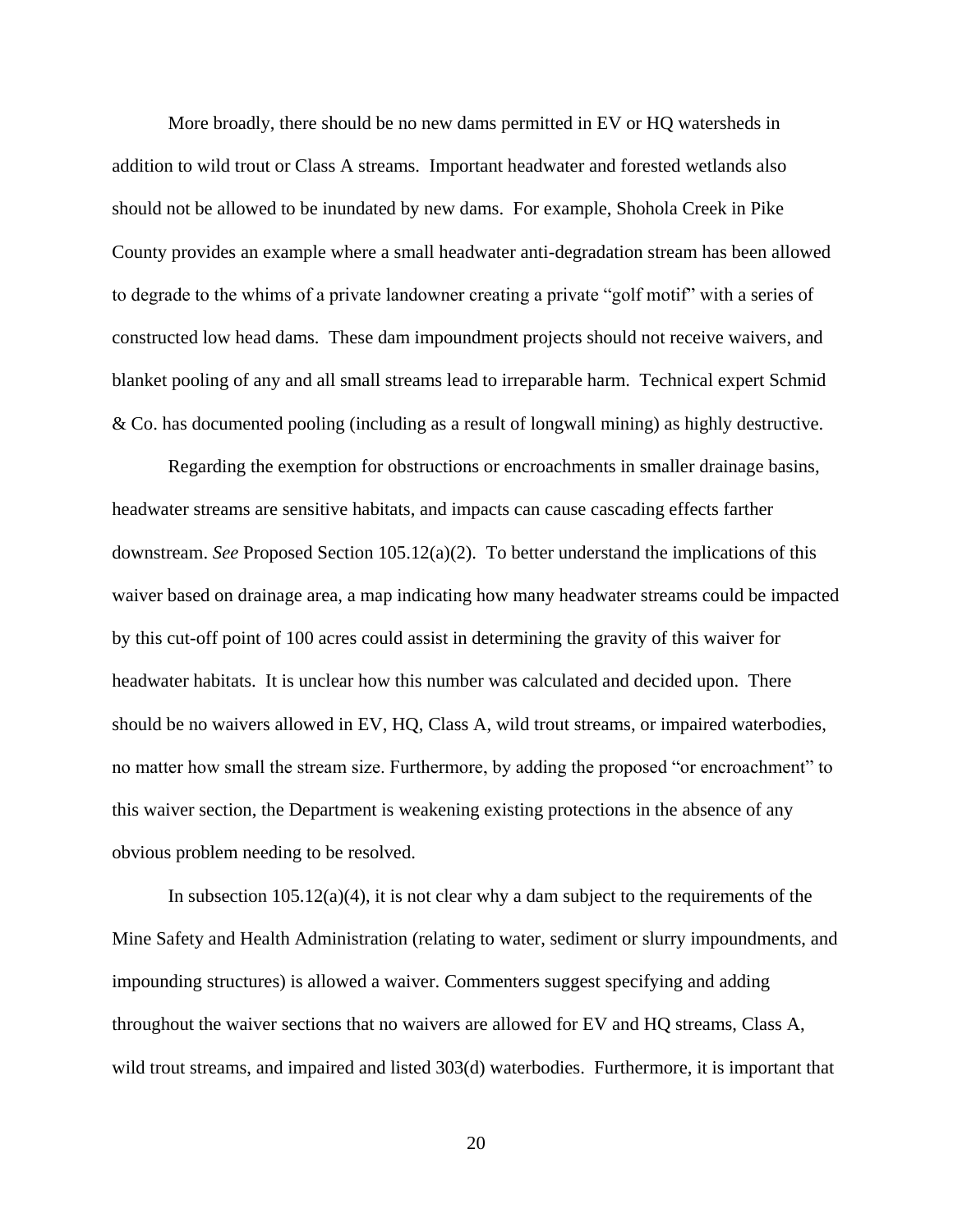streams with an Existing Use of HQ or EV are also specified as not appropriate waterbodies for waivers.

In Section  $105.12(a)(7)$ , the Board's addition of crop production terms (plowing, cultivating, seeding, grazing or harvesting) is a good idea. However, the Department should ensure that these revisions do not interfere with federal conservation programs. In particular, the U.S. Department of Agriculture's Conservation Reserve Enhancement Program (CREP) encourages restoration of wetlands that may have been historically farmed. Wetland vegetation may reestablish in those drained fields. The proposed provision does not address what happens when a farmer's "continued use" of drained fields ends. The Board needs to ensure that Section 105.12(a)(7) does not encourage the maintenance of field drainage in contradiction to USDA efforts and in derogation of the Department's responsibility to apply its protections under Chapter 105 "broadly."

The Board should add to Section 105.12(a)(8) the following language: "that does not bring unfarmed or abandoned wetlands into cultivation." Again, ideally, wetlands that remain should be unfarmed or restored to match with current restoration strategies.

Section 105.12(a)(9), pertaining to fords, exempts "exceptional value streams as listed under Chapter 93 ... or in wild trout streams." As noted previously, waivers should not be allowed in any anti-degradation waters that have HQ or EV designation. This additional language could be added to each waiver criterion to adequately protect and list special protection state-listed waters in addition to Class A and wild trout streams. Attained-use EV streams also should be excluded from this and other waivers. It is possible that having private ford crossings (only for private personal use) of HQ and wild/scenic streams waived is acceptable in order to reduce clutter of the landscape with bridges.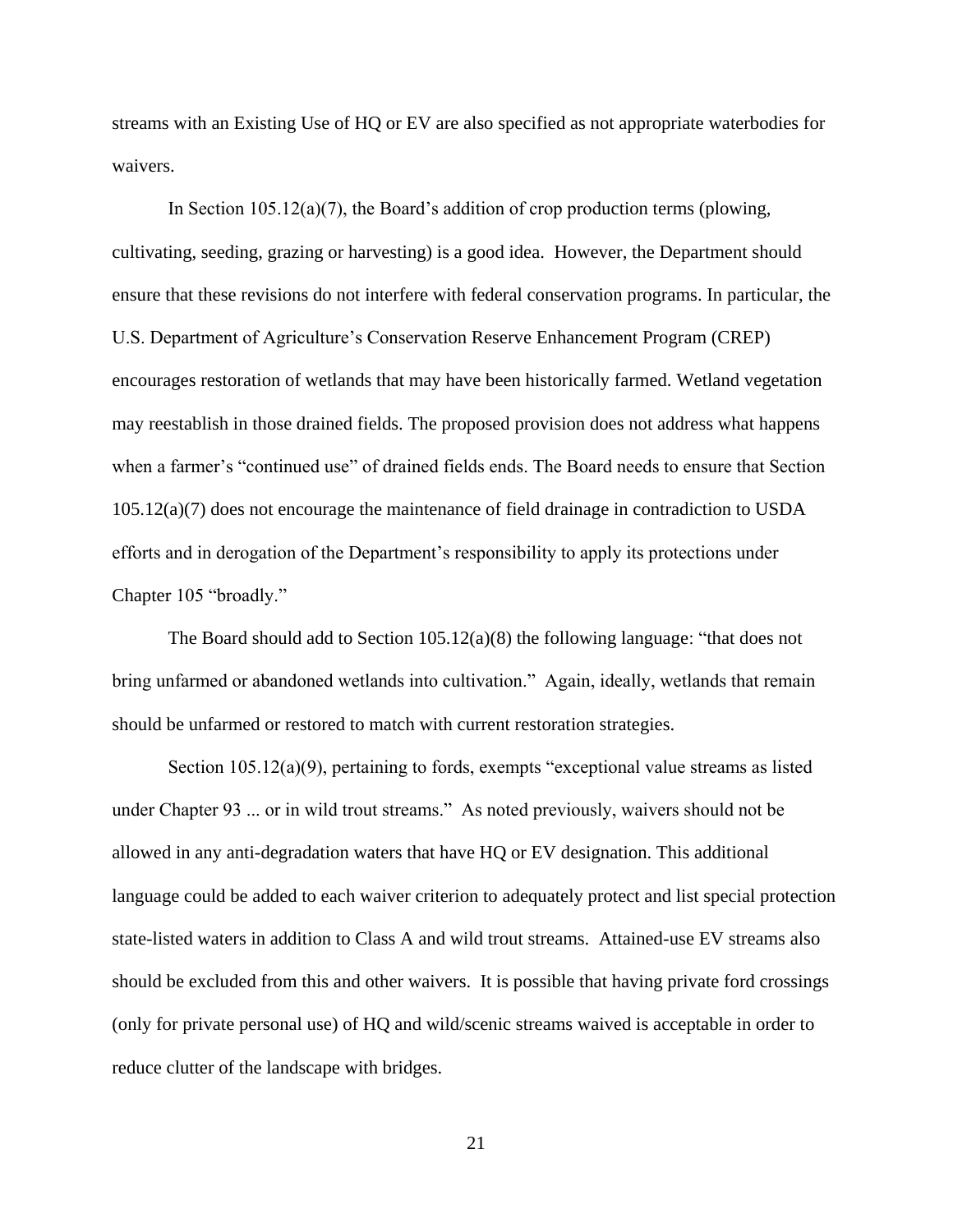Section  $105.12(a)(11)$  is unclear and should be revised. It is uncertain whether this subsection is referring to a separate application required at the time that an encroachment is proposed to be removed or abandoned, or whether it is claiming that the Department will review the applicant's environmental assessment at the time of construction in order to determine how removal or abandonment might affect water resources in the future. If this subsection refers to the former, then it is not clear how it will be enforced, since the Dam Safety and Encroachments Act does not require a permit for removal. *See* 32 P.S. § 639.6(a). If it refers to the latter, this proposal is untenable, because it is nearly impossible to predict the effect that removal or abandonment may have at some point in the future, both due to climate change and advances in technology.

This issue is very clear when examining abandonment of past pipelines, for example, those that cross the Delaware River watershed. In some instances, those pipelines are left in place as they are decommissioned. At the same time, the repeated cuts over the life of a pipeline must be considered at the start, since maintenance and repeated harms will continue over the life of the pipeline once a pipeline path is permitted, with routine vegetation cutting or herbicide spraying. Innovative ways to allow shrubs and shallow rooted shrubs to take hold over a rightof-way is a theme that was explored during the stakeholder alternatives analysis process (discussed elsewhere in these comments). Some of these innovative shrub plantings have been instituted where land conservancies have been cut across by pipelines in Delaware County—for example, dogwood, arrowwood, and other shrubs have been planted on active pipeline rights-ofway. These woody shrubs provide good habitat and soil stability but can be removed if an emergency or spill occurs. By requiring more innovative restoration practices, the Department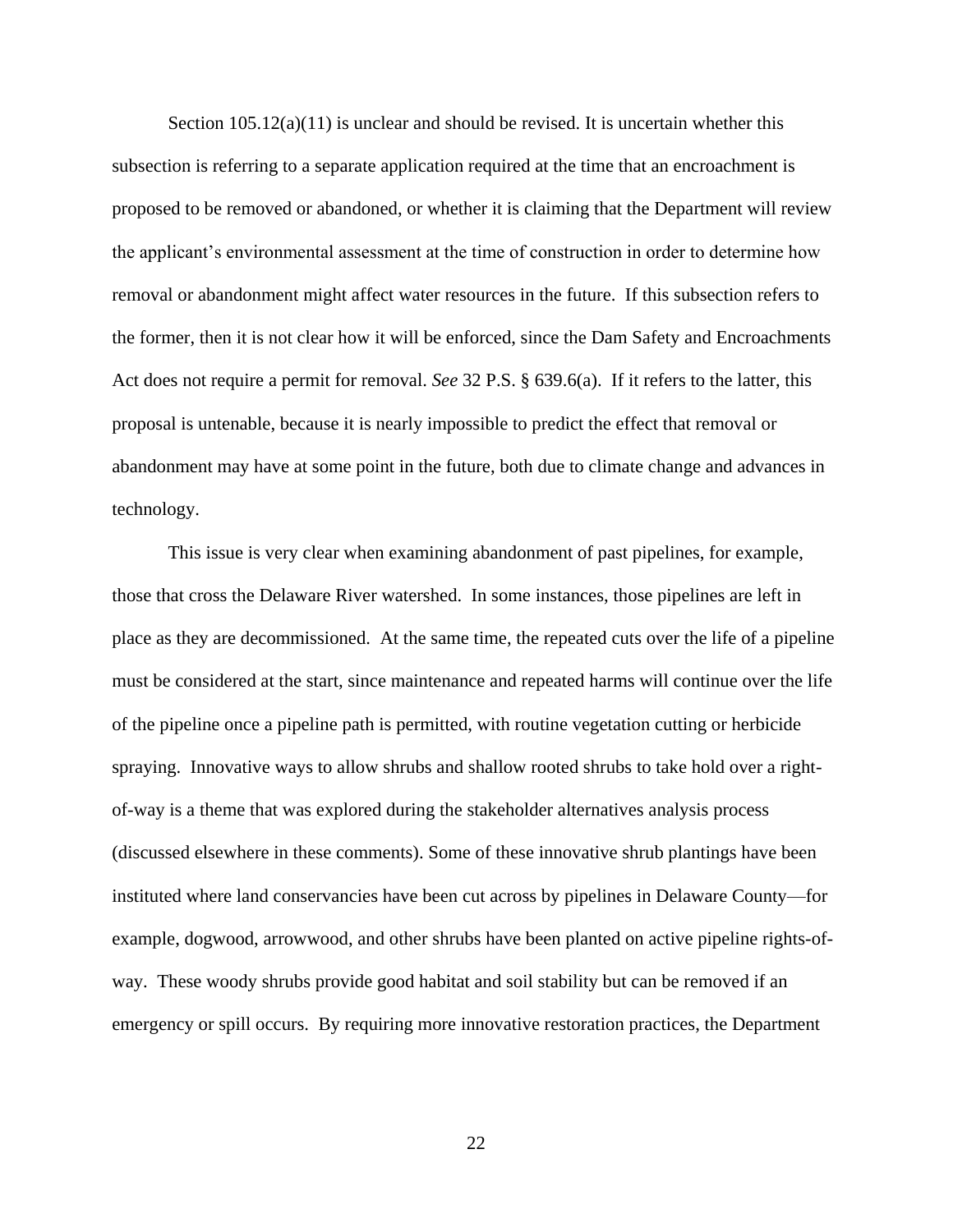and the conservation districts would be helping to minimize some harm that comes with these projects—though, again, avoidance in the first place is best.

The removal of dams and other water obstructions and encroachments is encouraged to restore migratory pathways and water quality for free-flowing streams. With the proposed changes, the Department still reserves the ability to review the application under Section 105.15 to ensure that the removal plans take into account the controlled release of sediment behind the dam and restoration and stabilization of the soils and riparian buffer banks with native vegetation and ideally woody native trees and shrubs. As written, it is unclear how the Department would be empowered to follow through on these considerations after implementation if permitting is waived. Clarity is needed here. Based on Delaware Riverkeeper Network's experience removing dams often in cooperation with sister agencies, it is important and necessary for the community public water intakes below the dam to be alerted to the dam removal timing to protect drinking water. Furthermore, no waiver should be available for removal/abandonment in special protection waters.

In Section  $105.12(a)(12)$ , the Board should add the following language: "... and small buildings *constructed solely for the purpose of containing* required instruments and similar scientific structures." Otherwise the term "small buildings" could be applied too broadly.

The Board should clarify whether fencing would be discouraged over tree shelters for this restoration practice in Section  $105.12(a)(17)$ . Fencing for deer browse-protection of young planted saplings would be an acceptable waiver since the goal is establishment of a riparian buffer, and stakes and implementation do not cause sedimentation problems. The requirement that fencing cannot collect flood debris resulting in restriction of flow is a good proposed addition. Commenters encourage the Department to enforce this requirement by reviewing the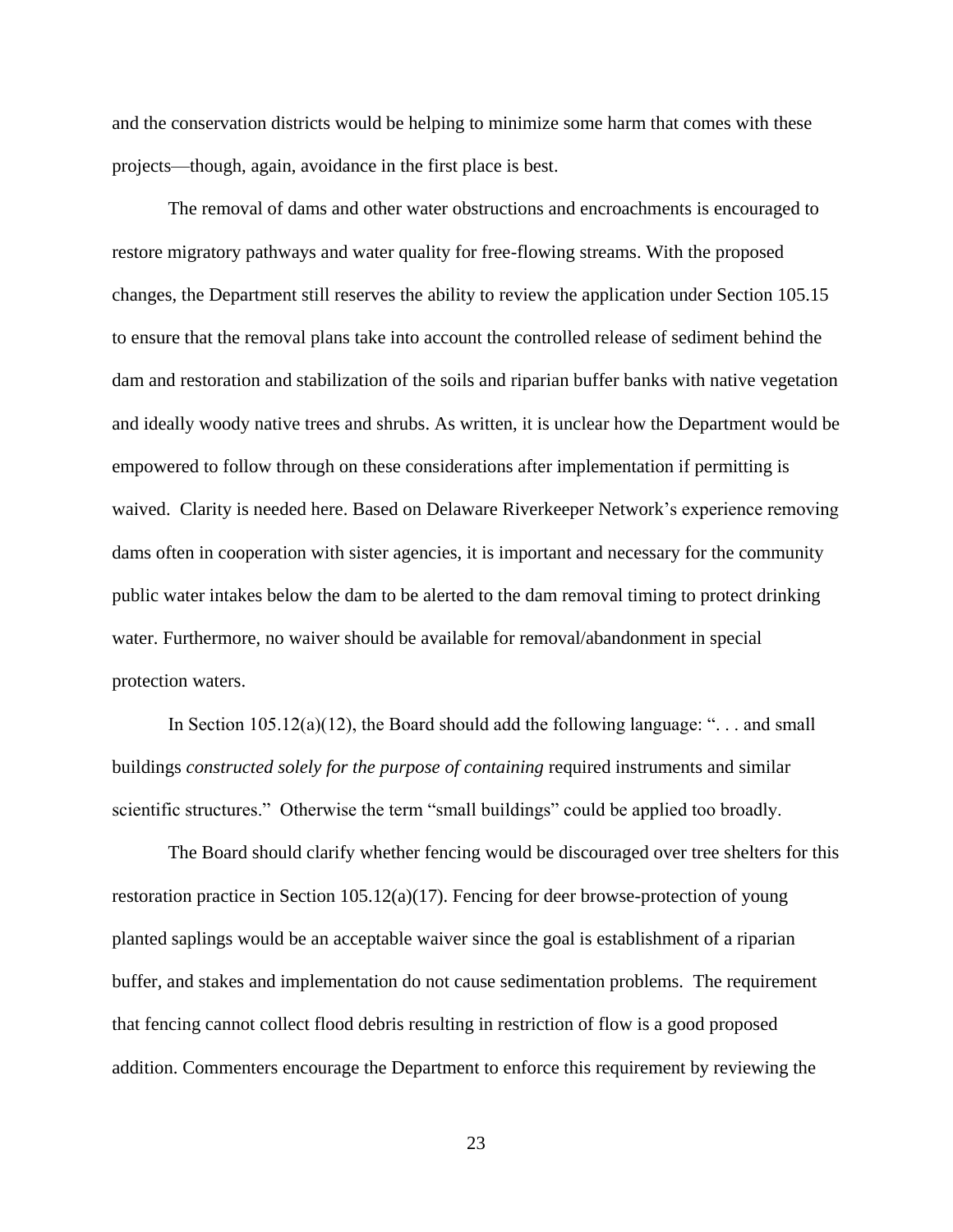design of the fencing. Finally, as stated previously in this comment, the term "temporary" must be defined in order to give meaning to the term "temporary fencing."

Regarding Section 105.12(a)(18), trails are popular for recreation along streams in the Commonwealth and their appeal is growing. As part of the description required, Commenters suggest adding detailed information about the existing riparian buffer and forest, if there is one, and efforts to protect and avoid mature trees and forest to the best of the trail builder's ability. While Commenters, of course, value recreational trails as an important way for the public to access and enjoy nature, it is also important to ensure forested buffers are not cut down for the trail but rather preserved, as they directly impact the water quality of the nearby stream. Trails should be designed to work with the riparian forest buffer and natural landscape. Commenters have seen ploys by developers to build a trail as a token for the community as they develop floodplains for private uses, yet at the same time encroach on and damage a larger riparian buffer that should remain protected. This waiver must not create a loophole for such projects. Furthermore, this section should be clear that the plans submitted to the Department must contain detailed scale drawings of the proposed walking path and boardwalk, not just a description and location map.

Section 105.12(a)(20) provides a waiver for the temporary emergency placement, operation, and maintenance of a water obstruction or encroachment for water withdrawal related to crop production. There should be an explicit time limit for such withdrawals as well as a requirement that they be removed after that date certain. In addition, this waiver should include limitations to ensure "temporary emergencies" do not become recurring seasonal events. Droughts will become more frequent with climate change, so it is a reasonable prediction that a withdrawal considered an unusual emergency in one year starts becoming normal every year,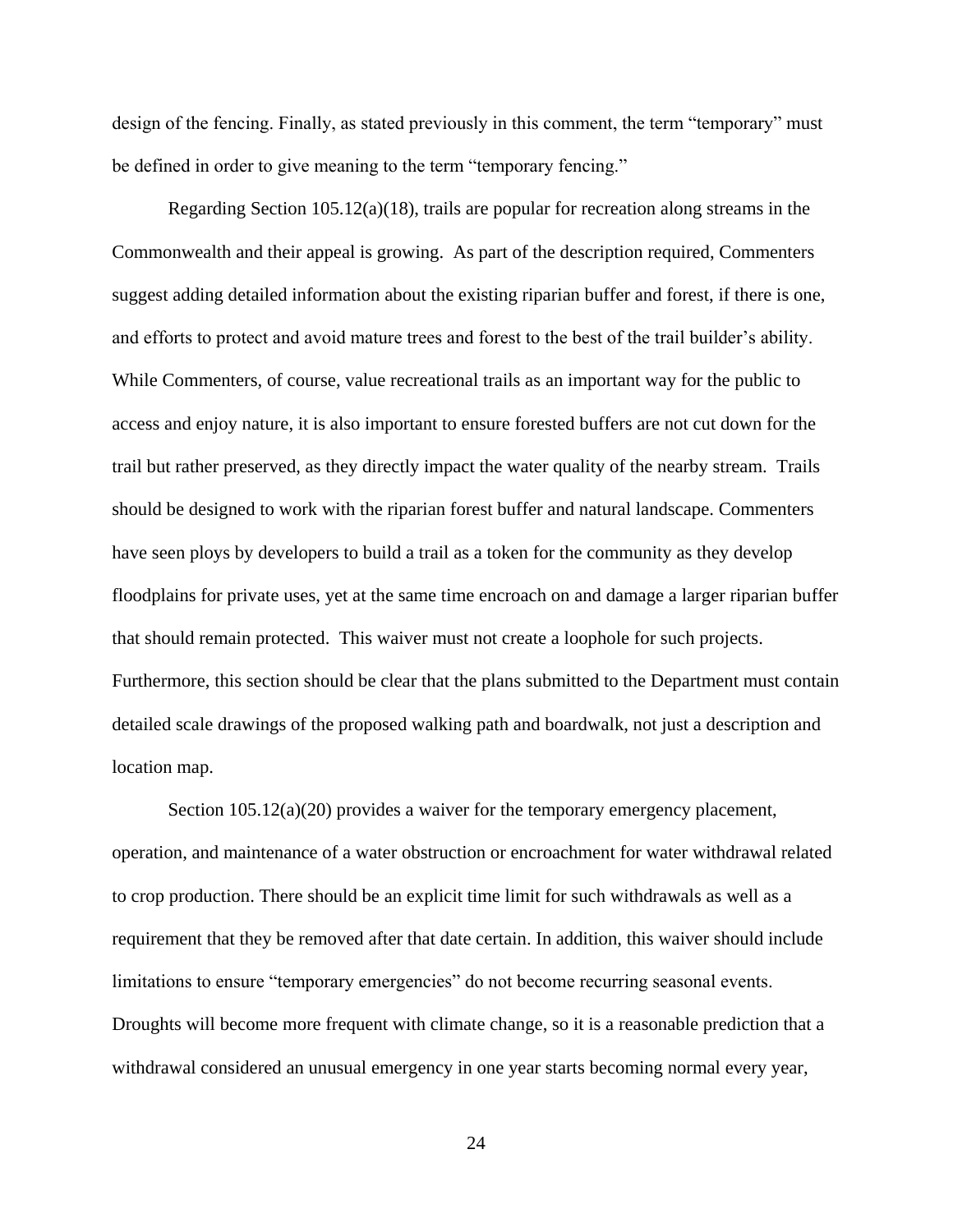perhaps even increasing in duration or volume. Instead of relying on emergency use of the Commonwealth's aquatic resources, crop producers facing recurring emergencies should reevaluate their crop production methods in response to increased drought conditions, climate science, and soil health as well as conservation practices and BMPs. This subsection should include the following: "A 'temporary emergency' under this waiver does not include recurring emergencies due to weather conditions such as drought or flood." In addition, the Board should specify that this waiver should make clear that it does not apply to access roads within aquatic resources.

The waiver proposed for Section  $105.12(a)(21)$ , while appropriate in theory, must account for the frequency of such scientific activities. If there is a whole series of tests and surveys, for example, each may rightly be considered temporary, triggering this waiver, but together they may be very disruptive and span a longer period of time. This provision should also specify that this waiver only applies where any disruption of landscape required for the activity is trivial and that it will result only in temporary impacts. Some scientific surveys, for example, might be easier to complete if vegetation is eliminated, and it is important that this waiver not be used as a loophole to achieve clearing or other disruption that might otherwise have to be reviewed through permitting. This waiver should also explicitly exclude access roads.

As discussed above in the comments on the "definitions" section, it is important to define what temporary means in Section  $105.12(a)(22)$ , and it is also important to somehow capture the repeated harms and disturbance Commenters have observed monitoring these temporary mats across wetlands during linear projects. All too often, wetlands are subject to sustained use or placement of temporary mats or pads even after installation of a project, as there is a lack of incentive for project operators to remediate and restore the site after construction. For example,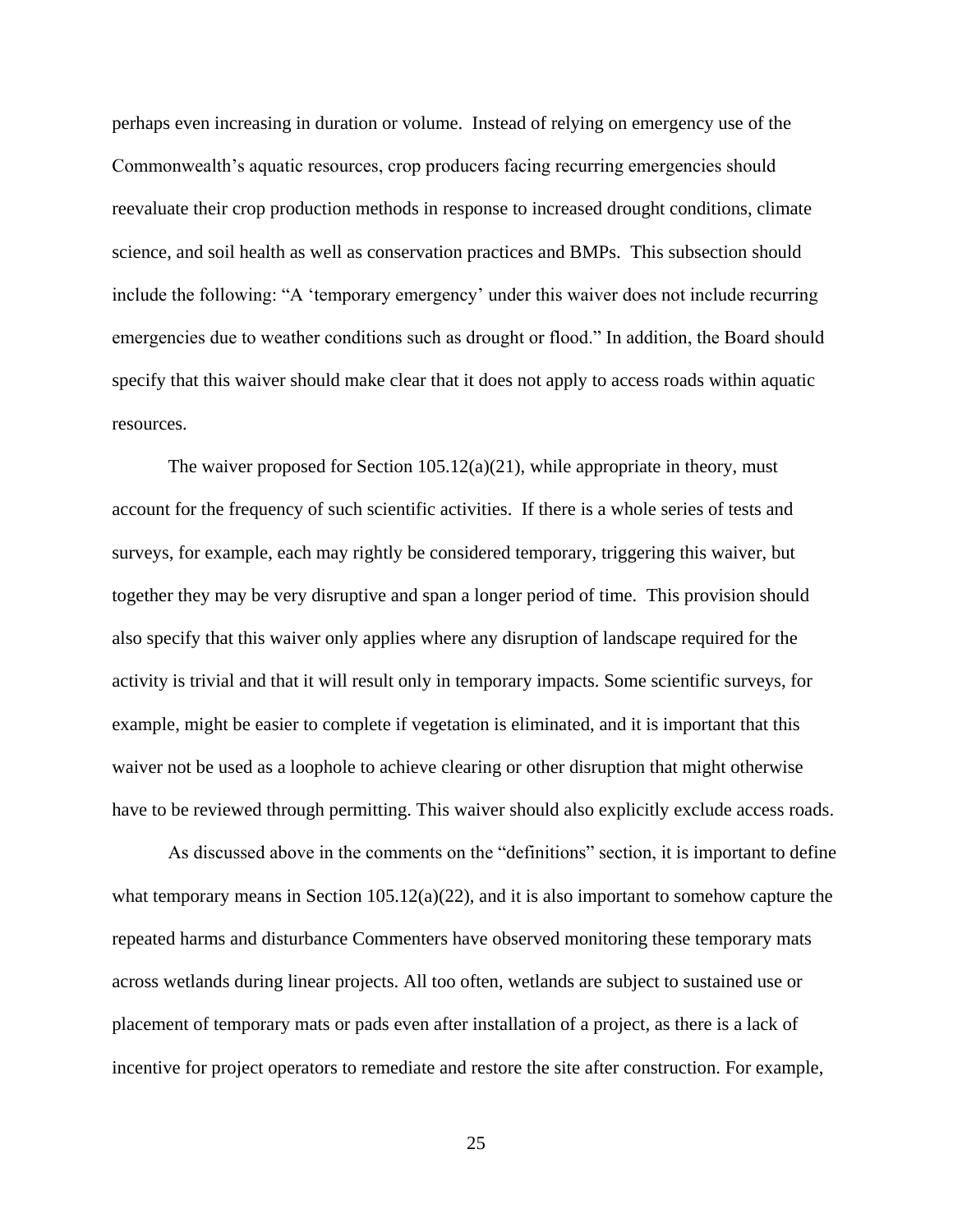some wetlands are trenched and restoration does not occur until over a year after the trenching and pipeline placement. During that time, repeated disturbance can affect multiple life cycles of aquatic life. "Restoration" as used in this subsection should also explicitly include reestablishment of pre-construction soil compaction to the conditions measured prior to installation of mats. There should be a site inventory and plan required before authorization of this waiver, and a follow-up report on site restoration should be required. This waiver should be excluded from use in Exceptional Value wetlands.

The Board should specify in subsection (c) that among the triggers for lack of eligibility for waiver should be coverage of the water under the Pennsylvania Scenic Rivers, *see* 32 P.S. Ch. 38, et seq., or the federal Wild and Scenic Rivers Act, 16 U.S.C. Sec. 1271, et seq. This inclusion will ensure that these protected water resources are not degraded or impaired by obstructions and encroachments that meet any of the multiple permit waivers.

Section  $105.12(c)(3)$  and  $(c)(4)$  uses unclear language: "located within an area." It is not clear whether this language means that the structure or activity must overlap with an actual site or whether close proximity to the site would be sufficient. Commenters recommend that the Board make clear that close proximity to a historic, cultural, or archaeological site requires a permit.

#### <span id="page-28-0"></span>*Section 105.13 -- Regulated Activities—Information and Fees*

Regarding the table in subsection  $105.13(c)(2)$ , the distinction between a permanent disturbance and a temporary disturbance is unclear without, as discussed above, a chapter-wide definition of "temporary." It is also unclear why a "temporary" disturbance warrants a lower fee. Permanent disturbance is once and done; temporary disturbance presumably must be followed by site restoration. There then will be a cost to taxpayers to see that the restoration was done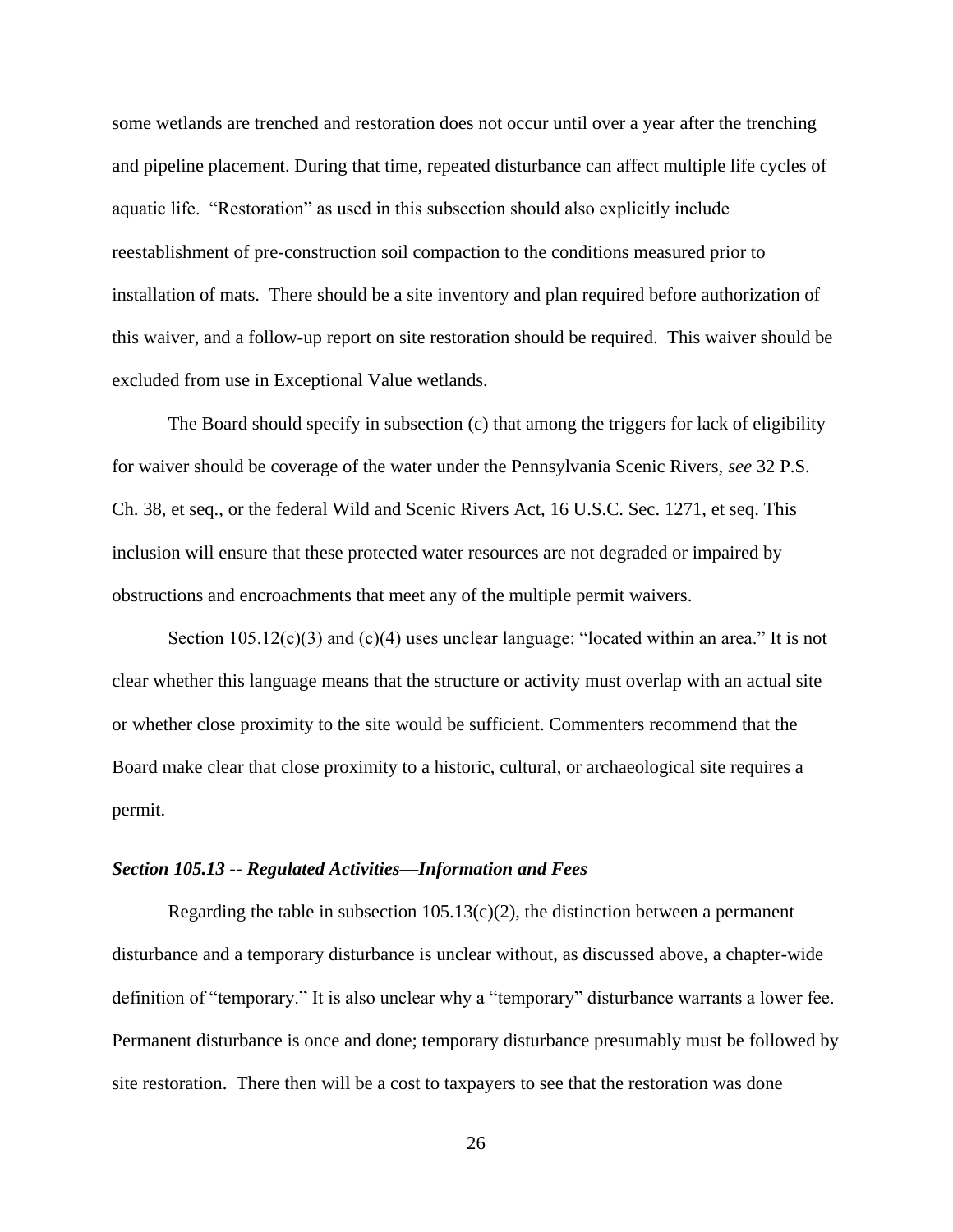successfully, probably considerably more than the cost of inspecting once-and-done damage. The established disturbance fees are much too low to discourage proposed encroachments.

The proposed change to subsection  $105.13(c)(2)(iii)(A)$  regarding timing of disturbance fees disincentivizes early planning to minimize disturbance and ignores actual costs to the Department, and in turn, taxpayers. Applicants have always been required to submit permit applications averring that they have avoided and minimized encroachments, obstructions, and impacts. It is an empty averment. They seldom actually minimize impacts without being forced to and have little reason to under these rules. Applicants typically apply for as much damage as they think they can get away with and then push the bounds further, knowing they might have to make some small changes but will mostly go unchecked. Whatever disturbance they may have to pay for at the end of the process is well worth it to the applicant. The Department's review, on the other hand, must address the entire initial proposal, including the full scope of potential disturbance, and, in theory, all opportunities to limit impacts. This workload is only increased by applicants failing to make a sincere effort to minimize disturbance at the onset of the process and waiting for the Department to pick up the pieces. More twisted still, the harder the Department works to minimize impacts, the less the applicant will ultimately pay in disturbance fees under this scheme.

At the same time, the Department is the victim of a shameful pattern of gross underfunding. <sup>6</sup> When it comes to the systemic problem of applications that attempt to get away with as much damage as possible, this means one of two things: the Department must pull resources from other priorities to complete a proper review, or harms get overlooked. The public

<sup>&</sup>lt;sup>6</sup> See: Cusik, Marie; *State funding to DEP is Inadequate, says advisory panel;* State Impact, February 21, 2017*, available at:*

https://stateimpact.npr.org/pennsylvania/2017/02/21/state-funding-to-dep-is-inadequate-saysadvisory-panel/.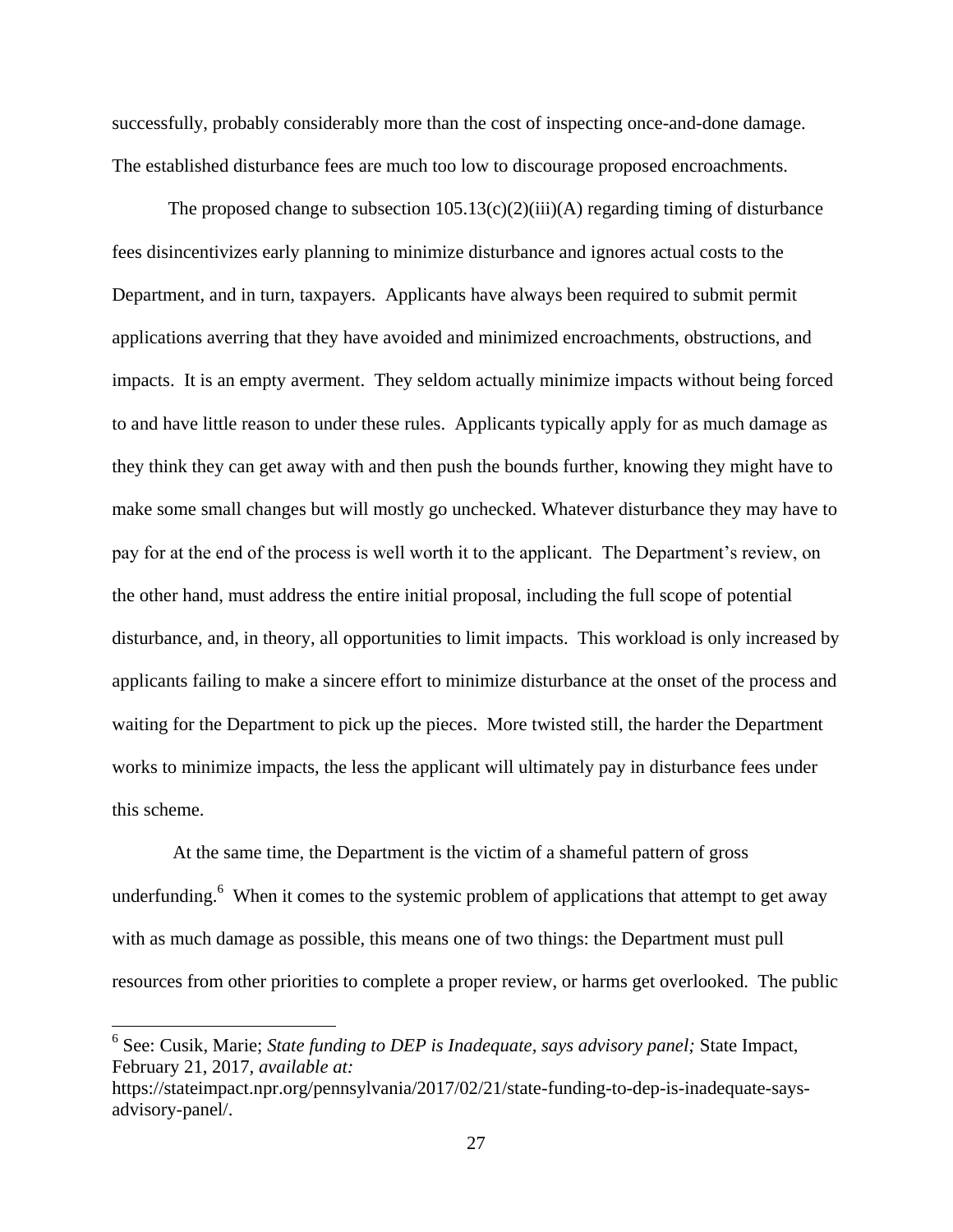loses regardless, either in the form of taxpayers footing a bill for the Department needing to fix problems the applicant should have fixed itself, or through the environmental harms that go unchecked. This is the lens through which all fee determinations should be viewed. Calculating disturbance fees based on initial proposed disturbance will not fully address the problem, but it would be a start.

In addition, the Department should collect a fee for all proposed waivers, even if only an associated disturbance fee, to a) create a record of the proposed disturbance, b) cover paperwork generated, and c) encourage minimization of incursion into the aquatic resource.

Commenters are concerned that the proposed amendment to Subsection 105.13(d) regarding applications for multi-county permits may make it more difficult for local officials and the public to become aware of and participate in the application process for permits potentially affecting their regions. The Board indicates that it is proposing these revisions to provide flexibility for applicants relating to permit applications for single projects located in more than one county, allow applicants to submit only one application, and pay only one fee. While Commenters appreciate revisions designed to increase the Department's efficiency of review, that efficiency should not come at the cost to the public trust. The Department should use all available technologies to assist with review, but applications have been electronic for some time, and so there are minimal efficiencies gained from this change. Reviewers, from the Department as well as from the county conservation districts, have developed cumulative knowledge of resources in their respective regions, whether viewing an application in only one or crossing multiple counties. Moreover, lumping vast quantities of site-specific data from multiple sites into huge tables may not make reviewing any easier for the Department or the public. Instead, Commenters are concerned that members of the public may struggle more to track projects or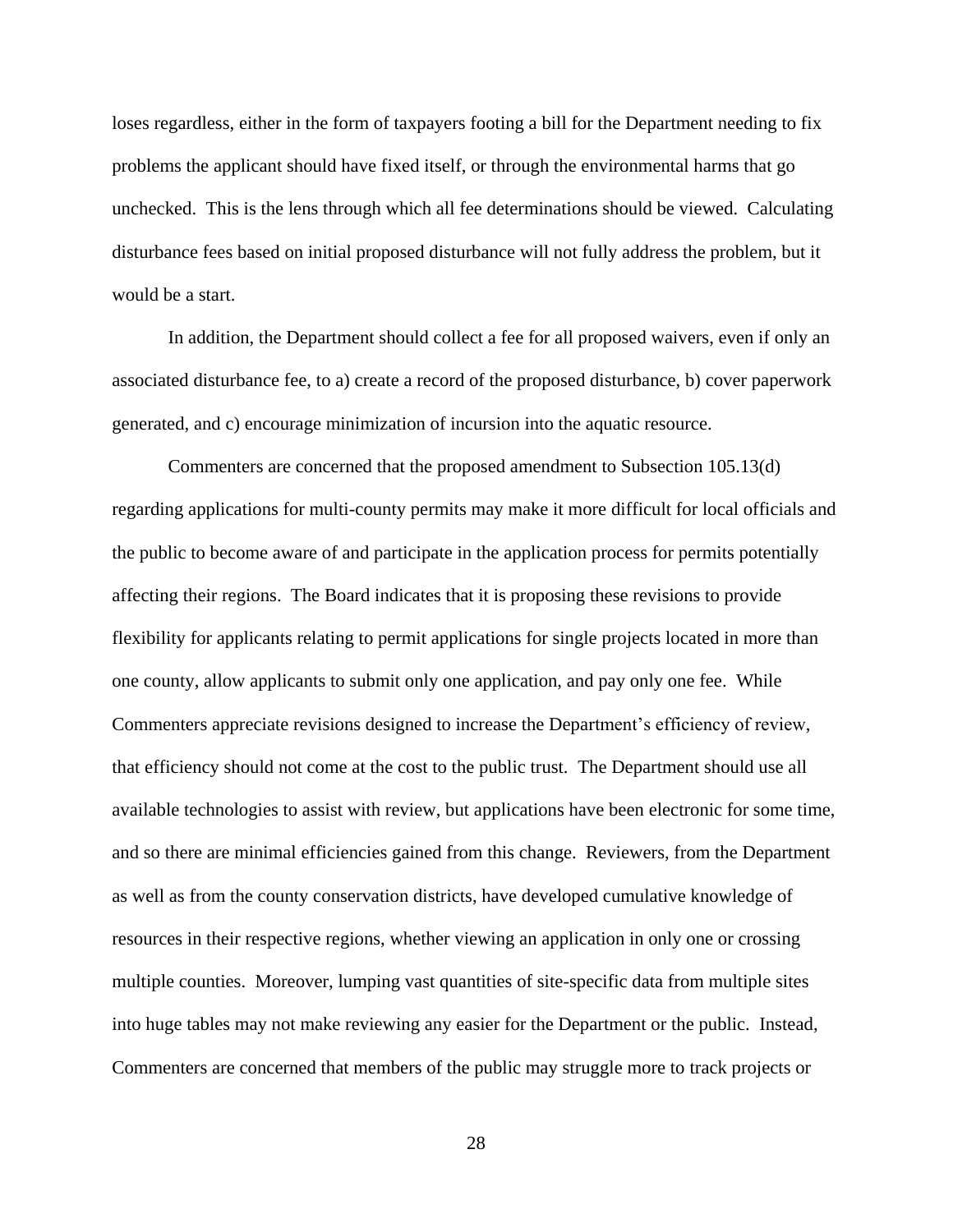applications in their counties and may be less able to participate in large linear projects that cross county lines. For example, if a member of the public is searching for information regarding a permit application in her county, or is signed up to receive electronic notifications from the Department regarding permit activity in her county, it is unclear if she would be able to find or would receive information about a multi-county project that is in her county but which has been submitted under one of the other counties it crosses.

Commenters agree with the proposed addition to subsection  $105.13(e)(1)(i)(A)$  requiring applicants to verify the demarcation of aquatic resources through on-the-ground investigation. An even more accurate and protective option would be to require all applicants to obtain a jurisdictional determination (JD) confirming the presence of aquatic resources. Furthermore, electronic mapping and GIS layers should be provided to the public and the agencies for assistance with desktop review. These electronic layers, especially for linear projects like pipelines, should be required for the Chapter 105 process for accurate inspections and review by the agency and community watchdog groups. Also, to improve clarity, Commenters suggest adding a comma before and after "or larger" in proposed subsection  $105.13(e)(1)(i)(D)$ , so that the "larger" could not be associated with 200 feet (if the number of feet in the denominator of the fraction is increased, the map scale is decreased, with information shown actually smaller).

For equity, and especially if no requirement is added for applicants to obtain a jurisdictional determination, the Chapter 105 regulations should allow for the public to inspect the site of any proposed permit activity and confirm the accuracy of information on waters and wetlands. That would at least enable *someone* to question the applicant's information submitted to the Department. Applicants must grant Department staff or the Corps or other parties the opportunity to inspect project sites; a public representative should be allowed to accompany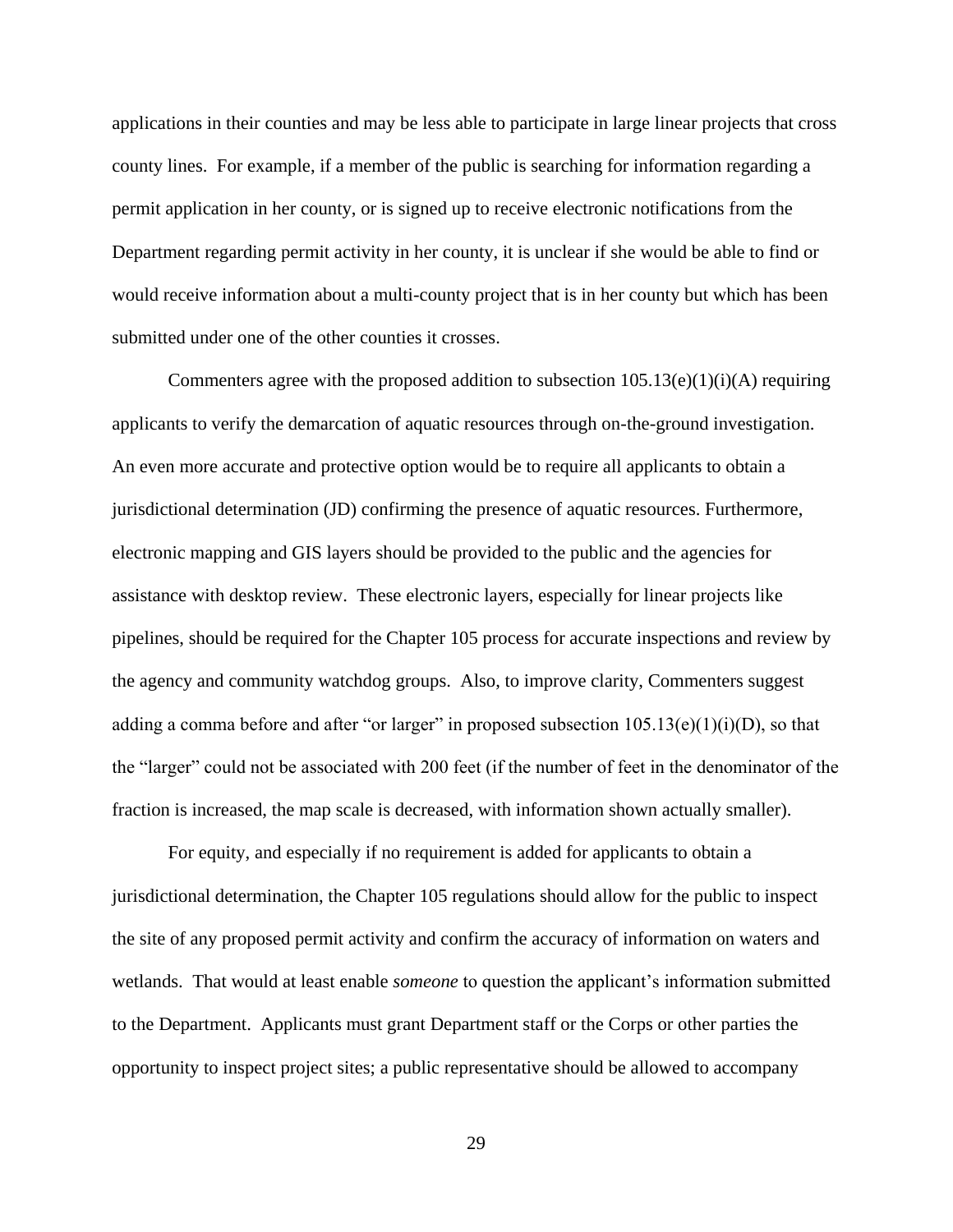them. The Department has invested time and energy in training volunteers to assist with water monitoring and field truthing in other contexts pertaining to listing impaired waters and restoring waters. It would behoove the permitting arm of the Department to better embrace this community monitoring aspect more routinely, especially in light of strapped agency budgets and resources. That said, fully funding agency oversight is a critical component to long-term sustainability of our natural water resources.

The required location map should include locations of private water supplies, with a requirement that applicants make a good faith effort to determine whether private wells or springs exist. *See* Proposed Section 105.13(e)(1)(ii). Private wells and springs serve users of the groundwater supply and typically provide the only insight into quantity and quality of the local hydrologic system unless an applicant is required to drill test wells.

As discussed above with regard to the definition of "project purpose," the Board should revise the water dependency/alternatives analysis so that the two tests are separate.<sup>7</sup> *See* Proposed Section 105.13(e)(1)(iii)(D). First, an applicant should establish whether its project is "water dependent" per the definition in Section 105.1. Next, if the project is *not* water dependent, there should be a presumption that there is an available alternative that does not impact water resources, and applicant should have the burden of proof to *clearly demonstrate* that there are no practicable alternatives. If the project *is* water dependent, then the applicant should engage in a straightforward alternatives analysis that includes all calculations to be transparent. This way, the process would be similar to the Clean Water Act Section 404(b)(1) guidelines used by the U.S.

<sup>&</sup>lt;sup>7</sup> Several of the commenters, including Clean Air Council, Delaware Riverkeeper Network, and Mountain Watershed Association, have participated with the Department in a work group regarding the alternatives analysis required by this subsection. These workgroups convened in a series of meetings beginning in January 2019. This group had a narrow focus on the alternatives analysis and met 5 times in 2019 to provide input to the DEP and as well as to draft recommendations to the DEP technical guidance document (Guidance for Developing Chapter 105 Alternatives Analysis for Proposed Impacts to Aquatic Resources).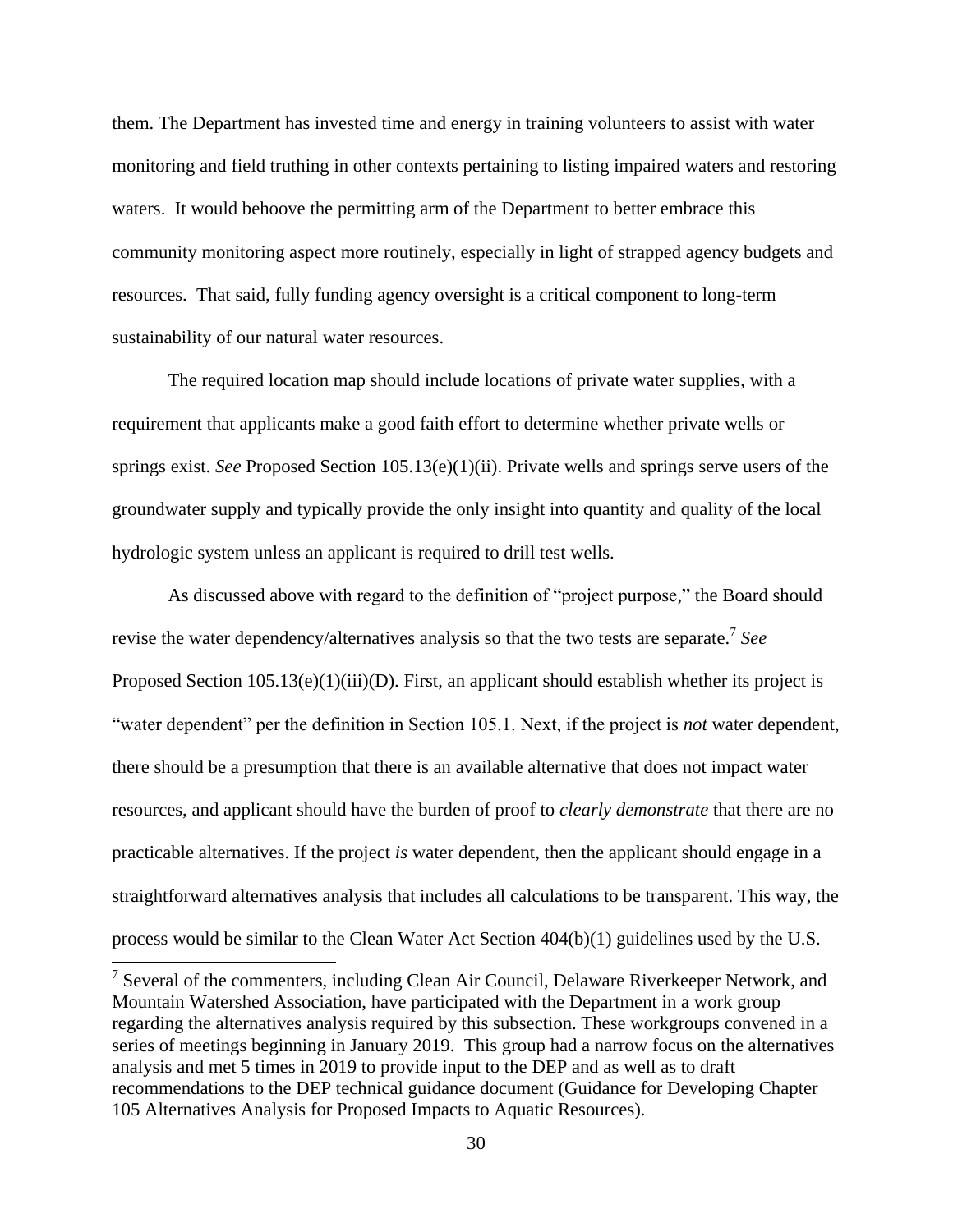Army Corps of Engineers, *see* 40 C.F.R. § 230.10(a)(1)(ii), and would be more protective of the Commonwealth's water resources by ensuring that non-water-dependent projects do not unnecessarily degrade those resources. As stated above, all too often in Pennsylvania, projects that do not require proximity to water are labeled water dependent because of the result of an applicant's offered alternatives analysis, rather than the Department's independent examination of the project's purpose.

The confining of analysis to floodways on FEMA maps is too narrow and may result in the omission of important floodway protection measures in proposed subsection  $105.13(e)(1)(vi)$ . The language should say "FEMA map or in the default floodway area of 50 feet from the tops of each of the banks...". In addition, in proposed subsection  $105.13(e)(1)(\n\t)$ , the language should read "peak rates *or volumes* of runoff" in the first sentence to ensure that all increases in total runoff are captured.

The word "immediately" before the word "downstream" should be stricken from subsection  $105.13(e)(1)(viii)(D)$ . "Immediately" is too vague and may unjustifiably limit the scope of analysis. Future development farther downstream of a project is relevant because effects within a stream are cumulative, such as increased stormwater flows, and areas far downstream are often impacted by those effects.

An applicant's mitigation plan should be required when impacts to aquatic resources cannot be avoided, thus, the Board should remove "or minimized" from the second sentence in subsection  $105.13(e)(1)(ix)$ .

Commenters agree with the distinction between the impacts analysis required by  $105.13(e)(1)(x)$  and the separate evaluation of protected uses or water quality standards under Chapter 93, but the regulation should also recognize that protected uses will likely be also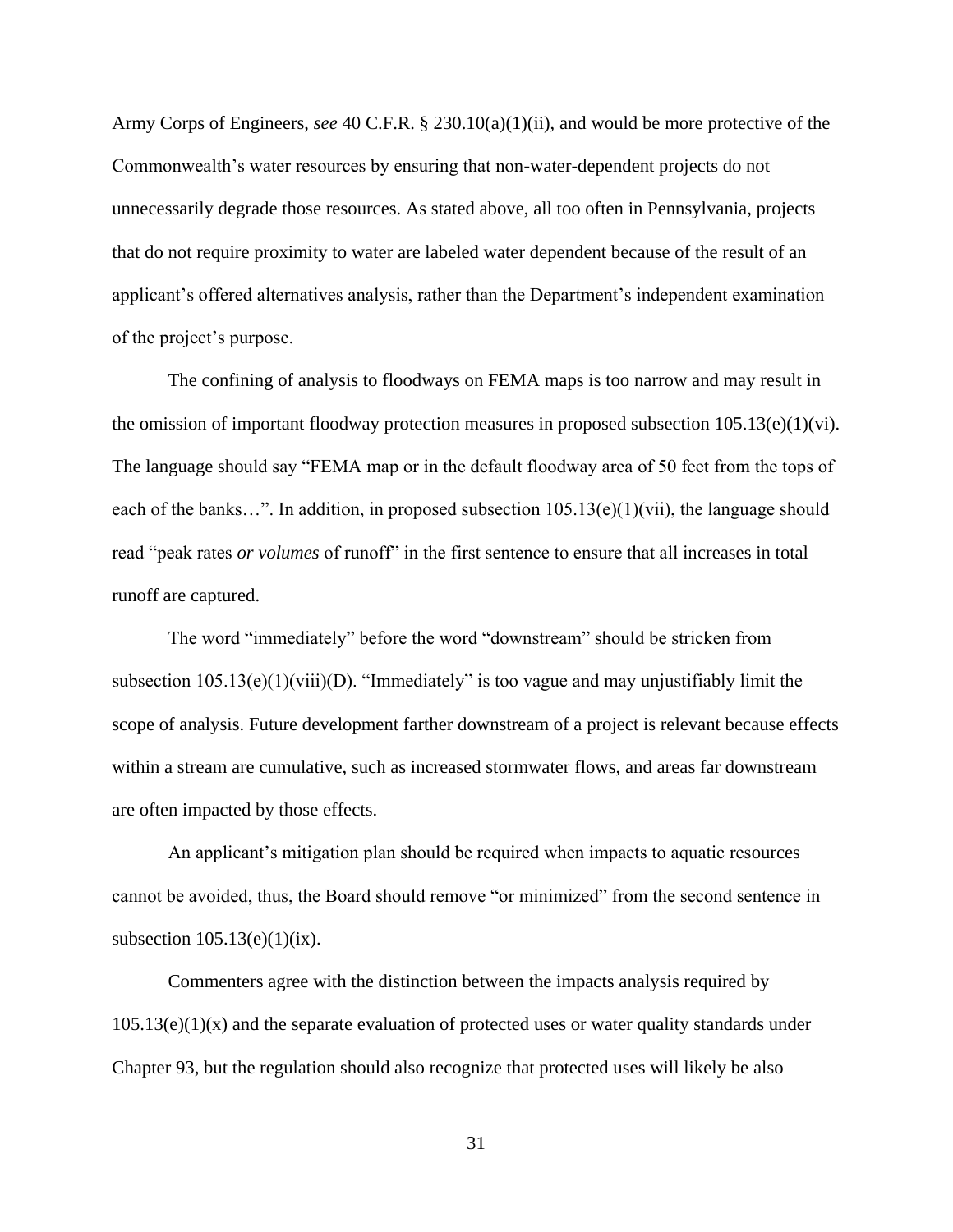addressed when analyzing aquatic resource impacts. As highlighted above, an applicant should be required to evaluate the impacts on identified private water supplies as well as public water supplies. *See* Proposed 105.13(e)(1)(x)(D). While the Department does not regulate installation of private wells, there is no reason impacts on existing private water supplies should not be scrutinized and minimized under this chapter. Groundwater, of course, is a resource of the Commonwealth protected by Article 1, Section 27, of the Constitution. There is existing precedent for its protection by regulation. For example, this statute directive in Act 54 of 1994, §18.1:

(b) Such data [as contained in permit applications, monitoring reports, etc.] shall be analyzed by the department, utilizing the services of professionals or institutions recognized in the field, for the purpose of determining, to the extent possible, the effects of deep mining on subsidence of surface structures and features and on water resources, including sources of public and private water supplies."

To elaborate, wetland protection throughout Chapter 105 is to be construed broadly (§105.17). Wetlands along EV streams and their tributaries are EV wetlands. (§105.17(1)(iv)). Wetlands along public or private water supplies, whether surface or groundwater, that maintain the quality or quantity of drinking water are also EV wetlands (§105.17(1)(iv), proposed §105.17(1)(vi)). To the Commenters' knowledge, the Department has not yet identified a wetland protecting a private water supply as EV and has not determined those protecting public water supplies to be EV either (for example, Pickering Creek Reservoir) despite repeated requests from the public to apply this category of defining criteria. In sum, more can and should be done under this chapter to protect private drinking water supplies.

The applicant's cumulative impacts analysis as required by subsection  $105.13(e)(1)(xiii)$ should not be limited to wetlands and should not be limited to evaluating the effects of other dams, water obstructions, or encroachments. Cumulative impacts should be evaluated on a sub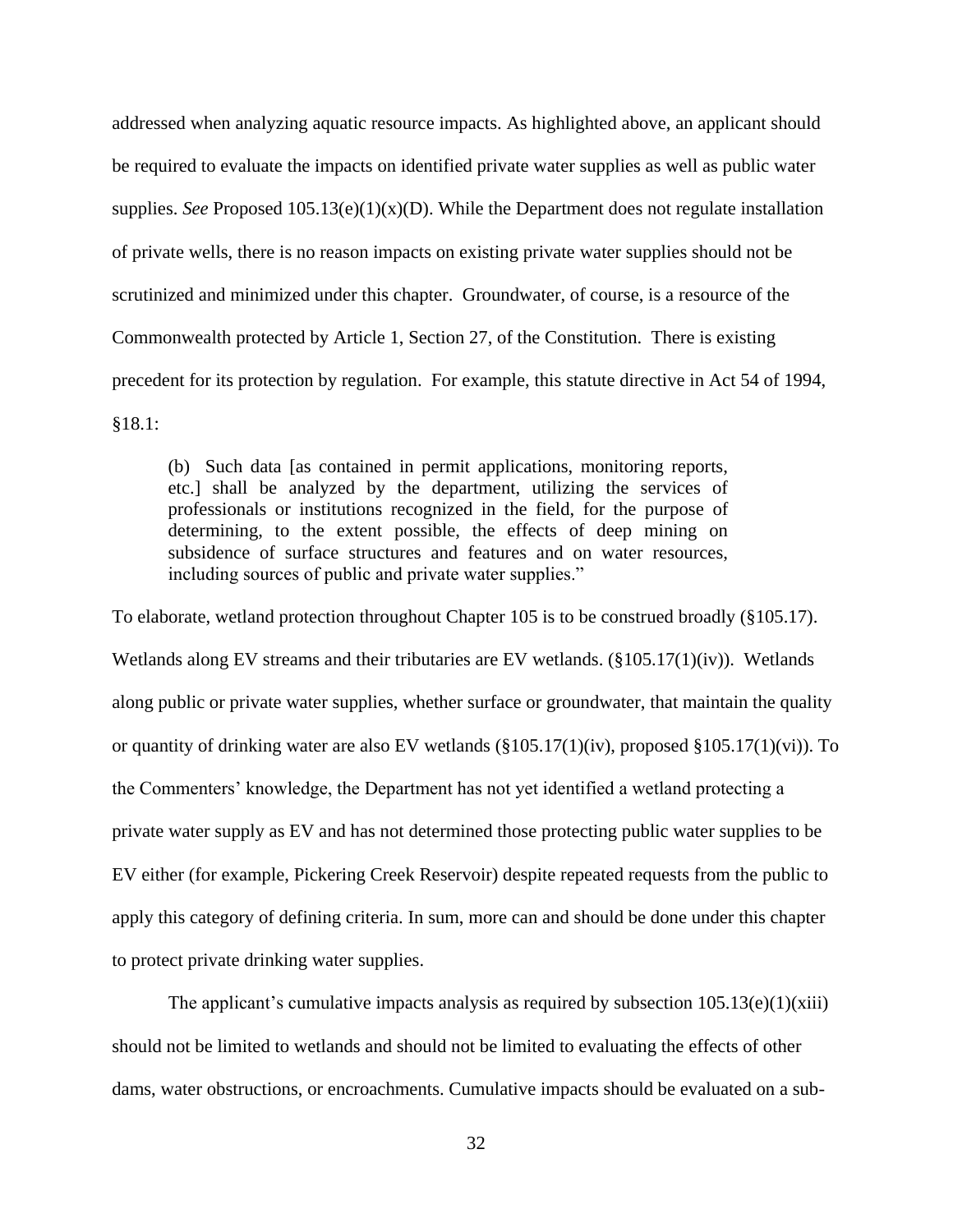watershed and watershed level and should include the overall effect of concurrent or reasonably foreseeable development within that area.

The applicant should be required to provide inventory information sufficient to document the currently attained, existing use of the affected water resources in proposed subsection  $105.13(e)(1)(xi)$ . There should be a cross-reference here to 25 Pa. Code § 93.4c(1) to require that an applicant always provide adequate data to document existing stream use. The Department must make a final determination of existing use as part of any final permit or approval. *See* § 93.4c(1)(iv). In Commenters' experience, this is rarely a fulsome determination and instead often relies only on the published Chapter 93 lists to identify designated uses. Sometimes the Department consults the published existing use list, which is only partial, or potentially also consults the list of active petitions to upgrade per Section 93.4d. This practice is not sufficient to meet antidegradation requirements.

In proposed subsection  $105.13(f)(2)$ , the Board should provide an illustration of a sample cross-section showing what is required, as the written description is not clear. In proposed subsection 105.13(f)(3), Applicants should be warned that USGS topographic maps, National Hydrography maps, National Wetland Inventory maps, and PASDA maps do *not* show all regulated streams and wetlands, and do not substitute for field investigation of site conditions to identify all aquatic resources at risk, as is required in the site plan per proposed subsection  $105.13(e)(1)(i)(A)$ .

Regarding the requirement to conform to an erosion and sediment control plan in proposed subsection  $105.13(g)$ , this subsection should also require good record keeping of best management practices. Records must be maintained, furnished to the approving agency, and made available for public inspection upon request, if this "requirement" is to have any meaning.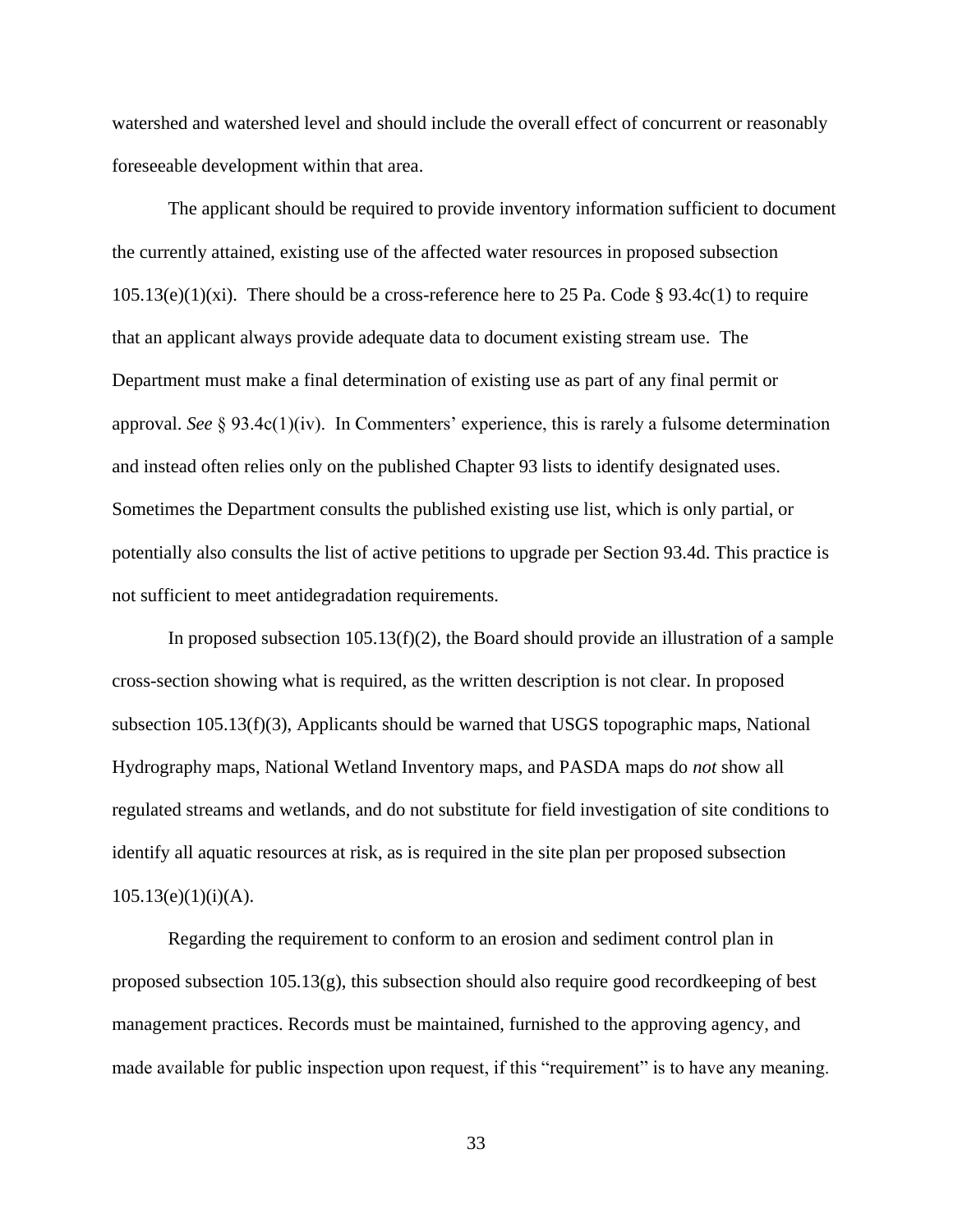Subsection 105.13(k), as proposed, would provide an extremely broad exception. It would grant the Department discretionary authority to waive *any* information otherwise required under Chapter 105 regulations, even if that information turns out to be necessary to identify, protect, avoid, and/or restore aquatic resources, ecosystems, and functions. As it stands, the Department does not routinely gather new resource information on its own and usually does little to check the information given by applicants. Large linear infrastructure projects like pipelines and highways are not given a commensurate level of scrutiny from the Department. The subsection imposes no consequences on applicants who provide incomplete, inaccurate, and/or self-serving information. The proposal would create a major new loophole. Therefore, Commenters recommend that it be removed.

The only time information should not be gathered is if the information does not apply to that particular project. There is no need for this expansion. If an applicant attends a preapplication conference, it is told what is relevant to its particular project and what is not. That has been the case for years. If the Board chooses to retain this subsection in the final regulations, then it should make clear that if the Department finds that information required by these regulations is not necessary to ensure compliance, that information waiver will be included in the public notice for the permit application, so that the public can comment on the appropriateness of the waiver.

#### <span id="page-36-0"></span>*Section 105.13a -- Complete Applications and Registrations*

As Commenters explain throughout this comment, the protections established in Chapter 105 cannot be meaningful without consistent, thorough verification of claims made by permit applicants. This applies to everything from assertions about wetland characteristics and delineations, which need to be verified in the field, to claims regarding potential benefits of the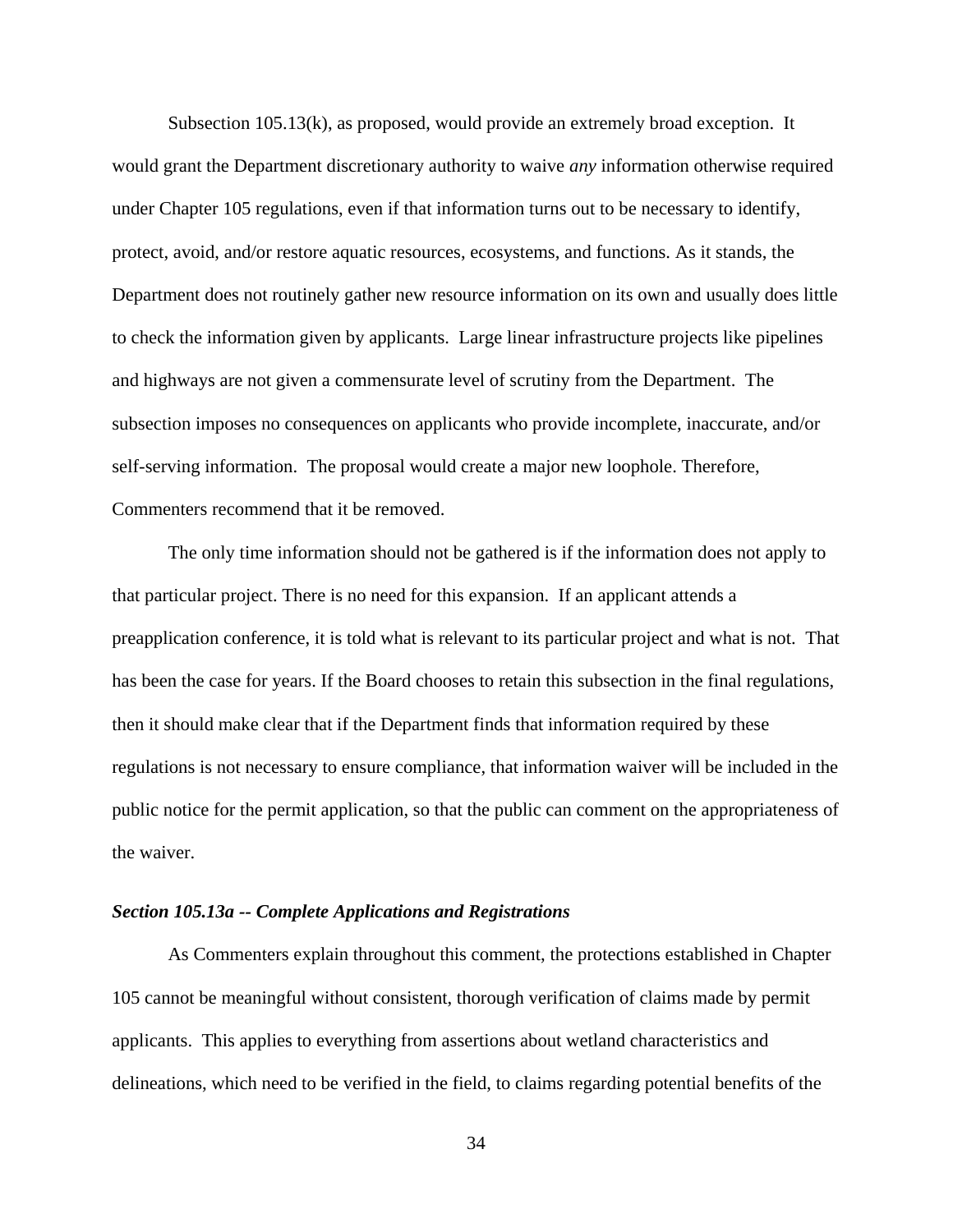proposed project. This is a responsibility that is necessarily shared by the Department and the applicant and need not be unduly burdensome for the Department. Each of an applicant's claims needs to be supported by clear evidence provided by the applicant; if such evidence is not provided by the applicant, the assertion should not be accepted by the Department as true. Section 105.13a should be crafted to reflect this basic approach.

New language proposed for section 105.13a(a) suggests the Department may be on the right track in this regard. That section, as proposed, provides in part: "An application or registration for a permit is complete when the necessary information is provided and requirements under the act and this chapter have been satisfied by the applicant or registrant **and verified by the Department**, conservation district or other delegated agency." (emphasis added). If the intention of this addition was to ensure substantive verification of application materials, that is a significant step in the right direction, and Commenters commend the Department for acknowledging this issue. The explanation in the preamble for the proposed change, however, does not explicitly state this was the intent, focusing instead on providing clarity for applicants. Regardless, the proposed addition should be modified slightly so it can be more easily understood, as it is presently a long sentence with multiple connectors. Commenters suggest the sentence read: An application or registration for a permit is complete when: 1.) the necessary information is provided and requirements under the act and this chapter have been satisfied by the applicant or registrant and 2.) that information has been substantively verified by the Department, conservation district or other delegated agency.

Subsection  $105.13a(a)(1)$ 's use of the term "principal completeness requirements" is unclear. In theory, Commenters do not dispute that principal completeness requirements must be met, but absent an explanation of what this is referring to, the addition probably achieves little.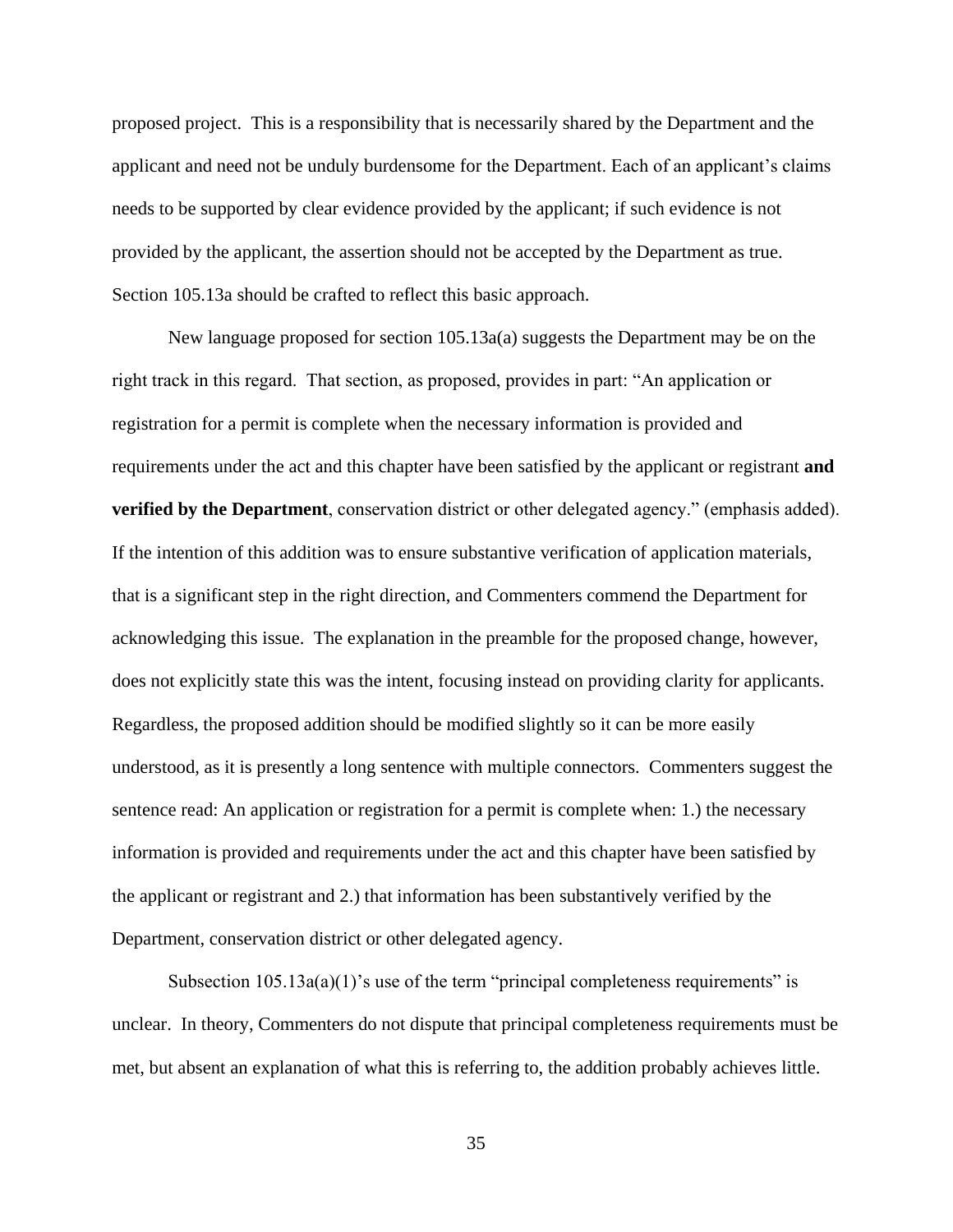Consistent with the discussion above, one of the principal elements of completeness that should be highlighted is that an applicant must provide clear evidence in support of all claims made in an application. Without such evidence, the Department is not positioned to provide necessary verification.

Section 105.13a(b) explains when the Department or delegated authority reviewing an application will notify an applicant that they must provide additional information. The change in that section from "contains insufficient information" to "substantially inadequate" suggests that there may be situations where an application can be "inadequate" but the Department will not seek additional information. If an application is inadequate, review must not proceed without additional information. The proposed change, therefore, should be rejected, or simply modified from "substantially inadequate" to "inadequate."

In instances where a submission is substantially inadequate, the public should have an opportunity to review and comment on any supplemental materials the applicant provides. Presently, whether there will be additional opportunity for public comment after supplemental materials are provided appears to be fully at the Department's discretion and determined on a case-by-case basis. Commenters agree some discretion is necessary. However, if an application was substantially inadequate and the only pre-issuance comment period expired before necessary information was provided, the public would be denied a meaningful opportunity to comment. This rulemaking should acknowledge the importance of public participation by requiring a comment period following the submission of supplemental materials in such instances.

#### <span id="page-38-0"></span>*Section 105.13b -- Proof of Financial Responsibility*

Section 105.13b reasonably expands the scope of financial responsibility, but the proposed language still appears too limited to cover potential cost to taxpayers. The language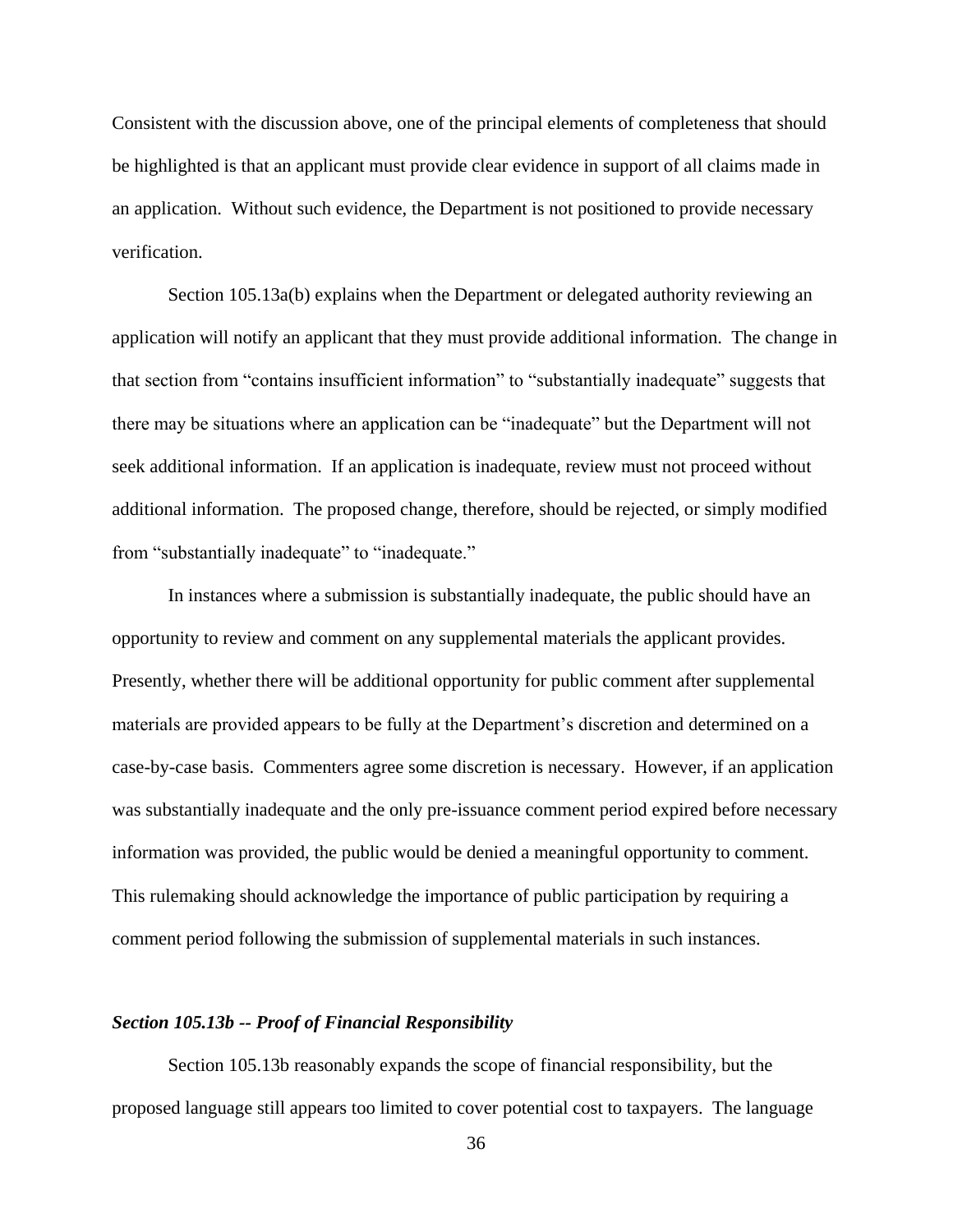could be strengthened by stating that, "the Department requires proof of financial responsibility," removing the "may" in the case of water obstructions or encroachments. The proposed language also omits the essential requirement for a permanent conservation easement or deed restriction on lands that are altered for compensatory mitigation project sites. This requirement should be added to the proposed revision. Moreover, the financial security offered by this section should be mandatory not only for compensatory mitigation project sites, but also for all proposed site restoration.

To enforce this financial security, the section should add a guarantee ensuring that taxpayers will not bear the burden of financial responsibility resulting from a facility or project's expected and unexpected costs. This guarantee should specify that both anticipated and unanticipated costs will be covered by the responsible party, i.e. the permittee. Taxpayers footing the bill for costs associated with private, profit-driven ventures is a pattern in various areas of Department jurisdiction, and while the problem is too large in scope to be fully resolved here, this rulemaking can address the problem as it pertains to Chapter 105.

## <span id="page-39-0"></span>*Section 105.14 -- Review of Applications and Registrations*

Commenters' overarching concern with Section 105.14 is that, despite providing a number of important factors to consider when reviewing a permit, it is unclear how those factors are ultimately ensured to inform a decision to grant or deny a permit in practice. In practice, the Department seems to give these factors cursory consideration, often accepting self-serving claims applicants make in regard to a given factor. More accountability regarding the application of these factors is needed, including from permit applicants.

Section 105.16 provides for a balancing test that weighs environmental harms against public benefit, and Section 105.21 provides criteria for permit denial, but neither refers back to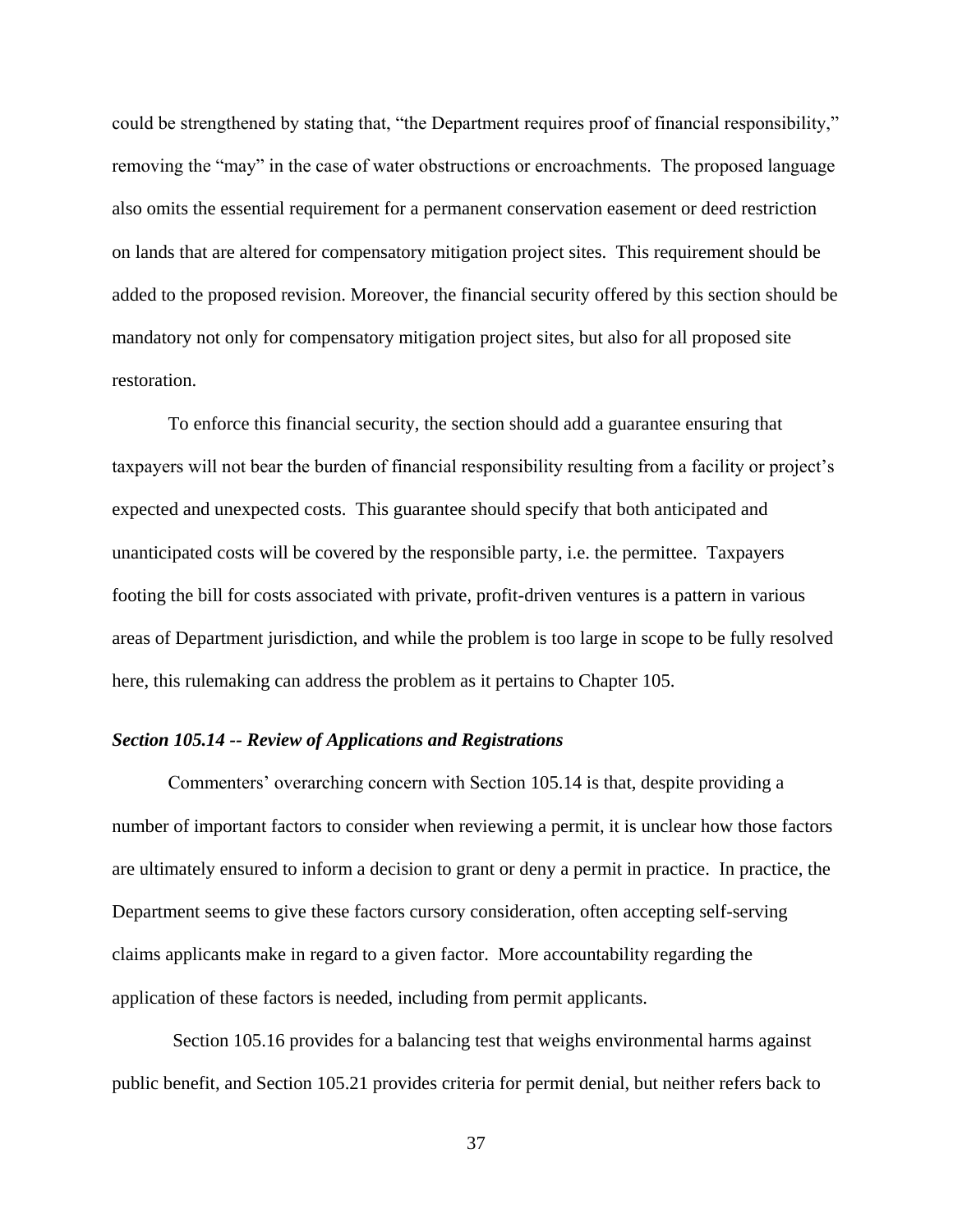the factors in Section 105.14. Including cross-references would be a helpful start and provide some clarity. However, to actually make the review of factors in Section 105.14 meaningful and protective, a thorough discussion of each factor should be included in the Department's records of decision. A requirement to that effect should be added to Section 105.14. Of course, the burden should not be expected to fall solely on the Department either; as is true for so many aspects of this Chapter, applicants must provide accurate, substantive input, not unverified or unverifiable claims. As Commenters have discussed with respect to application completeness requirements and elsewhere in this comment, this can be achieved by explicitly requiring applicants to provide supporting data.

Aside from an overarching concern about this section, Commenters have a number of specific comments regarding particular subsections and will address each in turn. First, consistent with Commenters' desire to see a more protective application of these factors, Commenters agree with additions to Section 105.14(a) and  $(b)(1)$  that clarify the broad intent of this provision to protect the public and the environment. As set forth in the proposed language, there must be an adequate margin of safety when determining a project's impacts. It is also appropriate to explicitly list effects on life, health, safety, property, and the environment as considerations when determining a project's impacts. Commenters urge that a clearer mechanism for applying the factors in Section 105.14 be included so these additions do not merely amount to unenforceable, aspirational statements.

Section 105.14(b)(5) rightfully includes impacts to public water supplies. It should also explicitly include private water supplies. The Department need not regulate private water supplies themselves to protect them, and certainly does not need jurisdiction over private water supplies in order to evaluate the impact projects it is considering will have on them. In recent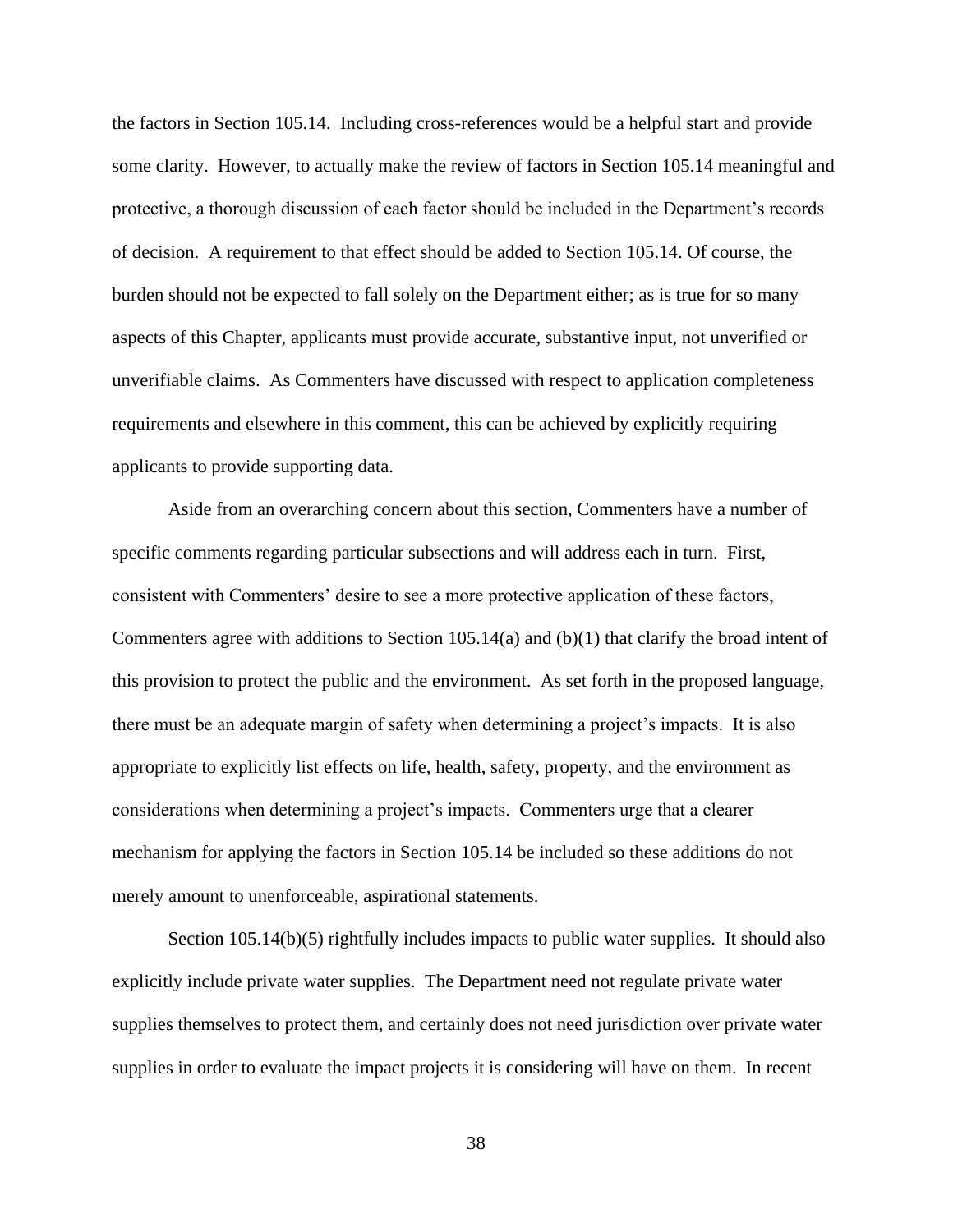years, the destruction of private water supplies across the state as a result of sloppy pipeline development has triggered numerous investigations and other actions by the Department. It is appropriate and necessary for protections to be memorialized here as a step toward preventing future problems.

Section 105.14(b)(6), regarding compliance with other laws, should include compliance with municipal laws. Even where a municipal law is preempted and failure to comply with that law would not, by itself, result in permit denial, it is still worth considering in the broader context of these factors in order to understand the impacts of a project. Someone needs to be keeping an eye on the big picture on behalf of the public. There are also instances where a project may not ultimately be able to go forward as proposed to the Department because of municipal laws that are not preempted, such as some zoning ordinances. If the Department grants a permit without considering this, the applicant will simply use the permit issuance to pressure the municipality, despite local-level concerns not having been considered by the Department.

As stated earlier in this comment, the water dependency determination as outlined in Section 105.14(b)(7) should not be based on an alternatives analysis and practicability, but rather by examining the purpose of the project. For example, a linear project such as a pipeline does not need to be located within a water resource in order to serve its purpose, thus, it should not be deemed "water dependent." However, an applicant seeking to build a linear project may be able to establish that total avoidance of water resources is not practicable. This impracticability should be "clearly demonstrated," a standard used by the Corps in evaluating compliance with the Clean Water Act 404(b)(1) Guidelines. It is important not to muddle the meaning of water dependency itself by building this separate analysis into the actual definition.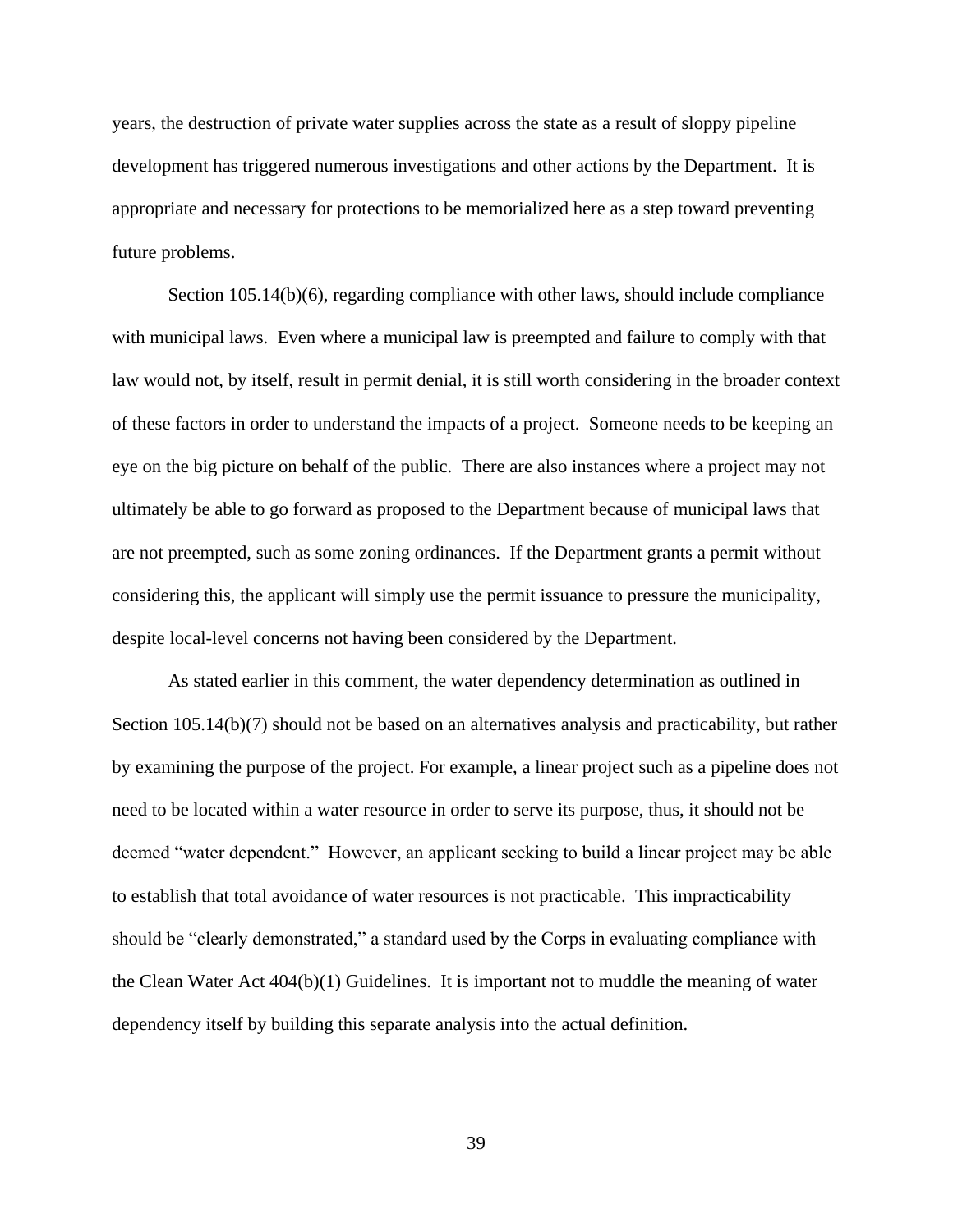The mention of "practicable" alternatives in Section  $105.14(b)(7)$  lacks a definition within this section; however, a definition does appear in Section 105.18a(a)(3) and (b)(3): "An alternative is practicable if it is available and capable of being carried out after taking into consideration construction cost, existing technology and logistics." For the sake of consistency throughout, it would be most appropriate for "practicable" to be in the definitions section.

Crucially, though, practicability must be based on objective, verifiable criteria, not an applicant's vague or unsupported claims of cost or delay. Purported costs to the applicant should also be considered in relation to the overall cost of the project as well the profit it will generate. For example, it is disingenuous to claim a more environmentally protective alternative with a price tag of one million dollars is impracticable in the context of a multi-billion project with a double digit return on investment. By adding "practicable" to the consideration of water dependency in Section 105.14(b)(7), the Department has codified its practice of reading this provision to benefit industry instead of closing a loophole that has been exploited at the expense of the public and the environment. Relying only on an applicant's claims of practicability renders this provision all but meaningless.

Finally, with respect to water dependency, it is important to note how the term applies in the context of Section 105.14 in particular, as compared with other subsections of Chapter 105. Section 105.14 provides factors to be considered when assessing the impact a project will have. Thus, a project that is truly water dependent, and therefore must cross or encroach upon a waterbody, will necessarily impact that waterbody. In other words, the extent to which a project is water dependent corresponds to the extent the project will have unavoidable impacts if approved. As such, water dependency under Section 105.14 is a factor that tends to prove adverse impact, and should be viewed as such, rather than being viewed as a free pass or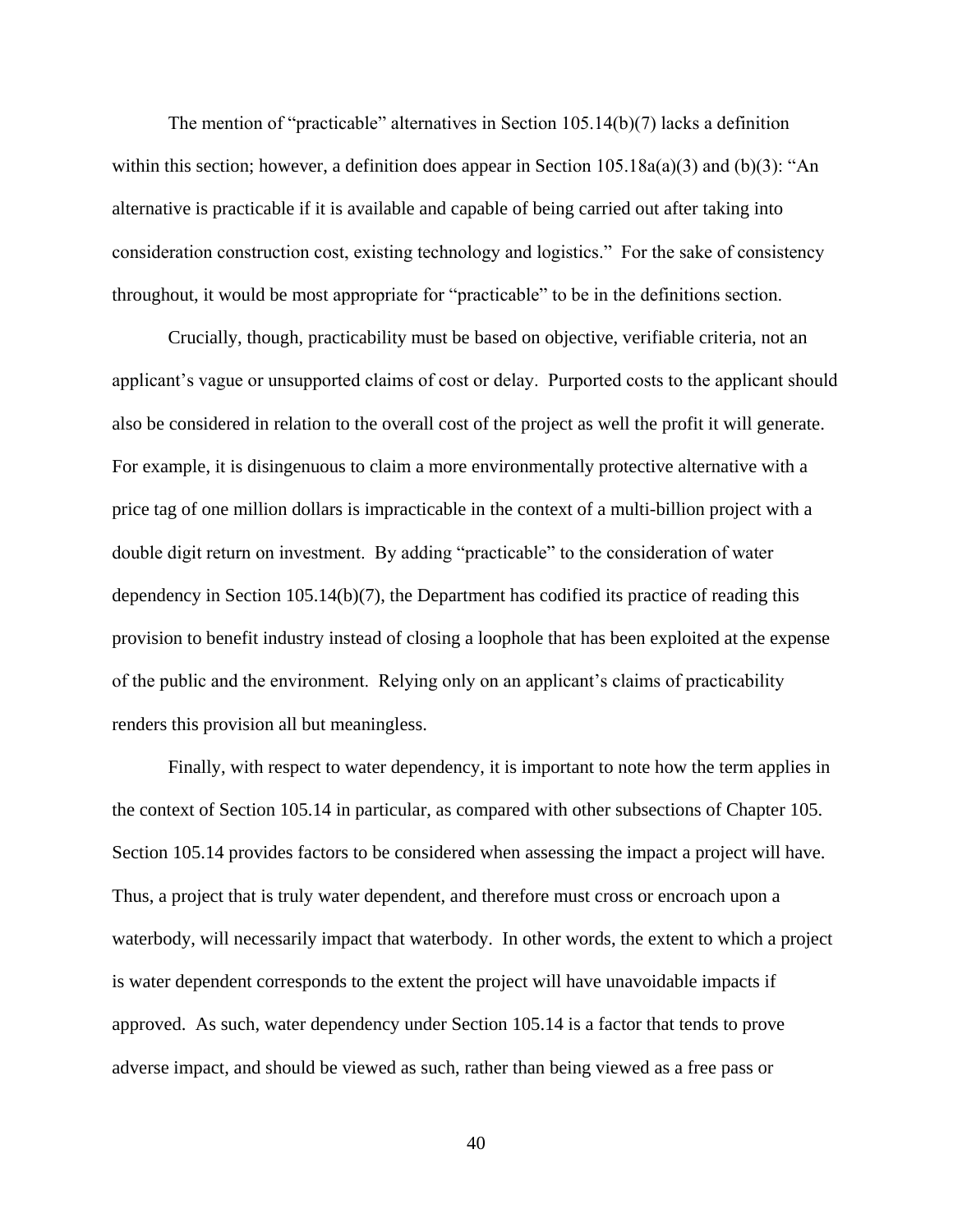justification for the harm. To ensure proper framing, Commenters recommend this reality be reflected in Section 105.14(b)(7).

Section 105.14(b)(10) proposes to remove from consideration 1-A stream candidates. No explanation for this proposed change was provided, but Commenters are concerned it could result in less protection for these water bodies. For example, the Nationwide Rivers Inventory (NRI), maintained by the National Park Service, has identified additional river segments in Pennsylvania as potential candidates for study and/or inclusion into the National Wild and Scenic Rivers System.<sup>8</sup> This change appears to undercut that resource-intensive process and could even result in stream impacts that ultimately would prevent a more protective designation.

### <span id="page-43-0"></span>*Section 105.15 -- Environmental Assessment*

Commenters urge the Board to add additional requirements and restrictions for Environmental Assessments. First, in subsection 105.15(a), the regulation should make clear that an Environmental Assessment is also required for the removal of structures. Removing structures from aquatic resources can disrupt flow patterns, degrade water quality, and disturb habitat for aquatic plants and animals.

In addition, although Commenters urge the Board to revise subsection 105.12(c) to make clear that waivers are not available for structures or activities in EV and HQ waters, should the Department reject that suggestion, then subsection 105.15(a) should include the following as a numbered subsection:

For water obstructions or encroachments located in, along or projecting into an exceptional value or high quality water as defined in Chapter 93 (relating to water quality standards) for which a permit is not otherwise required under this chapter,

 8 *See* https://www.nps.gov/subjects/rivers/nationwide-rivers-inventory.htm; https://www.nps.gov/subjects/rivers/pennsylvania.htm.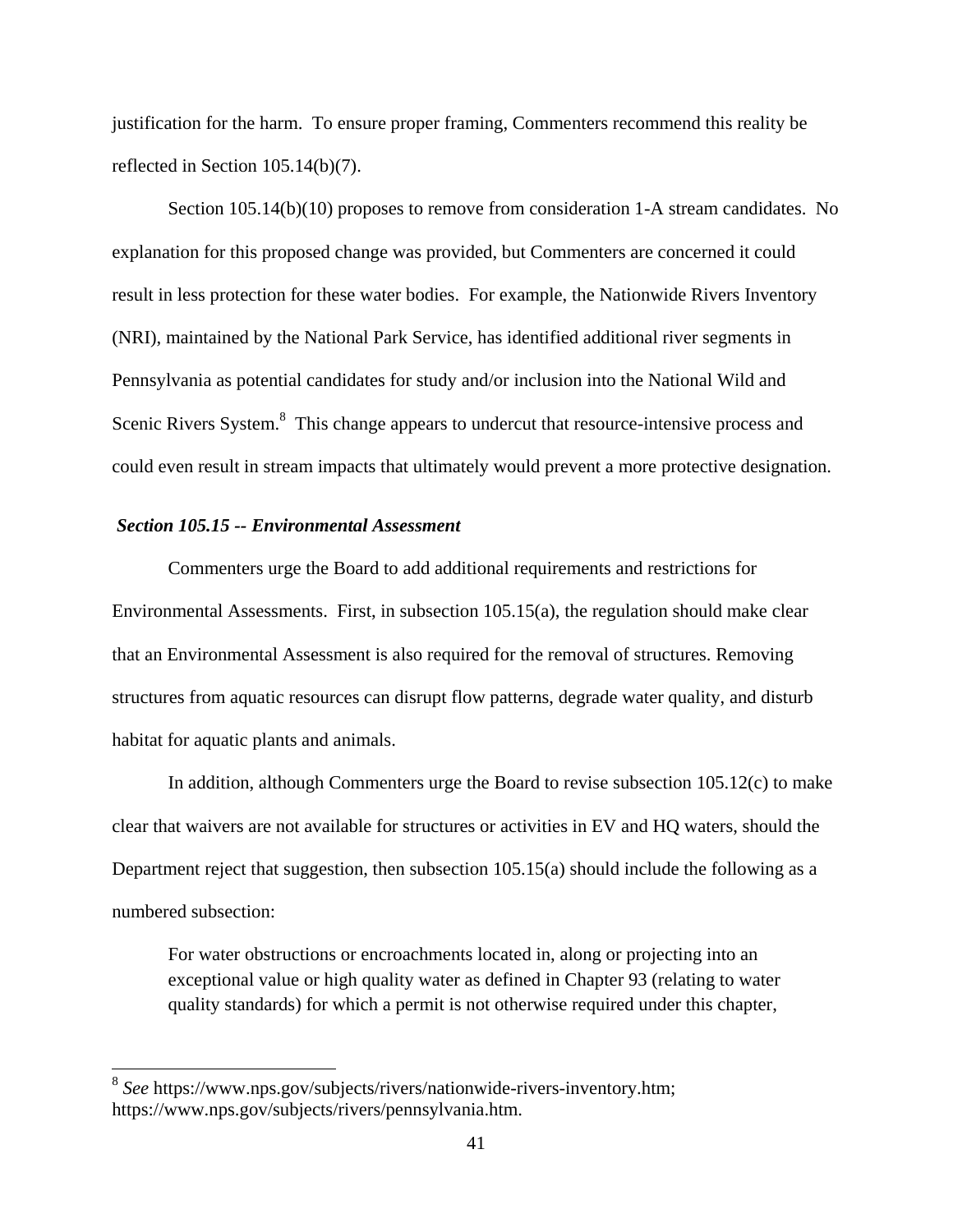the Department will base its evaluation on the information required under Section 105.13(e) and the factors included in Section 105.14(b) and this section.

Next, subsection 105.15(a)(3) should be expanded to include high quality waters as defined in Chapter 93, in order to ensure that a structure or activity complies with antidegradation requirements in that chapter. *See* 25 Pa. Code § 93.4c(b)(1)(iii) (permitting a degradation of water quality only under limited circumstances).

With regard to the submission of information required in subsection  $105.15(a)(4)$ , subsection (ii) (requiring project plans) should also include all access roads or other appurtenant structures. In that same subsection, at  $(ii)(D)$ , the term "watercourse reports" should either be defined or a clearer term should be used. Subsection  $105.15(a)(4)(iii)$  should clarify that the information sought is the pre-restoration extent and condition of aquatic resources at the project site, including existing aquatic resource functions. In subsection (iv), the language should make clear that it is the applicant's responsibility to document the existing uses as defined in 25 Pa. Code § 93.1, using the methodology in 25 Pa. Code § 93.4b. Commenters encourage the Board to require the "impacts analysis" of subsection 105.15(a)(4)(vii) to explicitly include aquatic resource functions created or preserved by the project and also to include a plan by the applicant to generate information pursuant to the methodology in 25 Pa. Code § 93.4b that would inform whether the aquatic resource qualifies as HQ or EV post-restoration. This requirement would ensure that the restored aquatic resource's existing and designated uses remain protected under Department regulations.

<span id="page-44-0"></span>Finally, as a grammatical point, in subsection  $105.15(a)(4)(v)$ , the last parenthetical should say "relating to" rather than "relating of."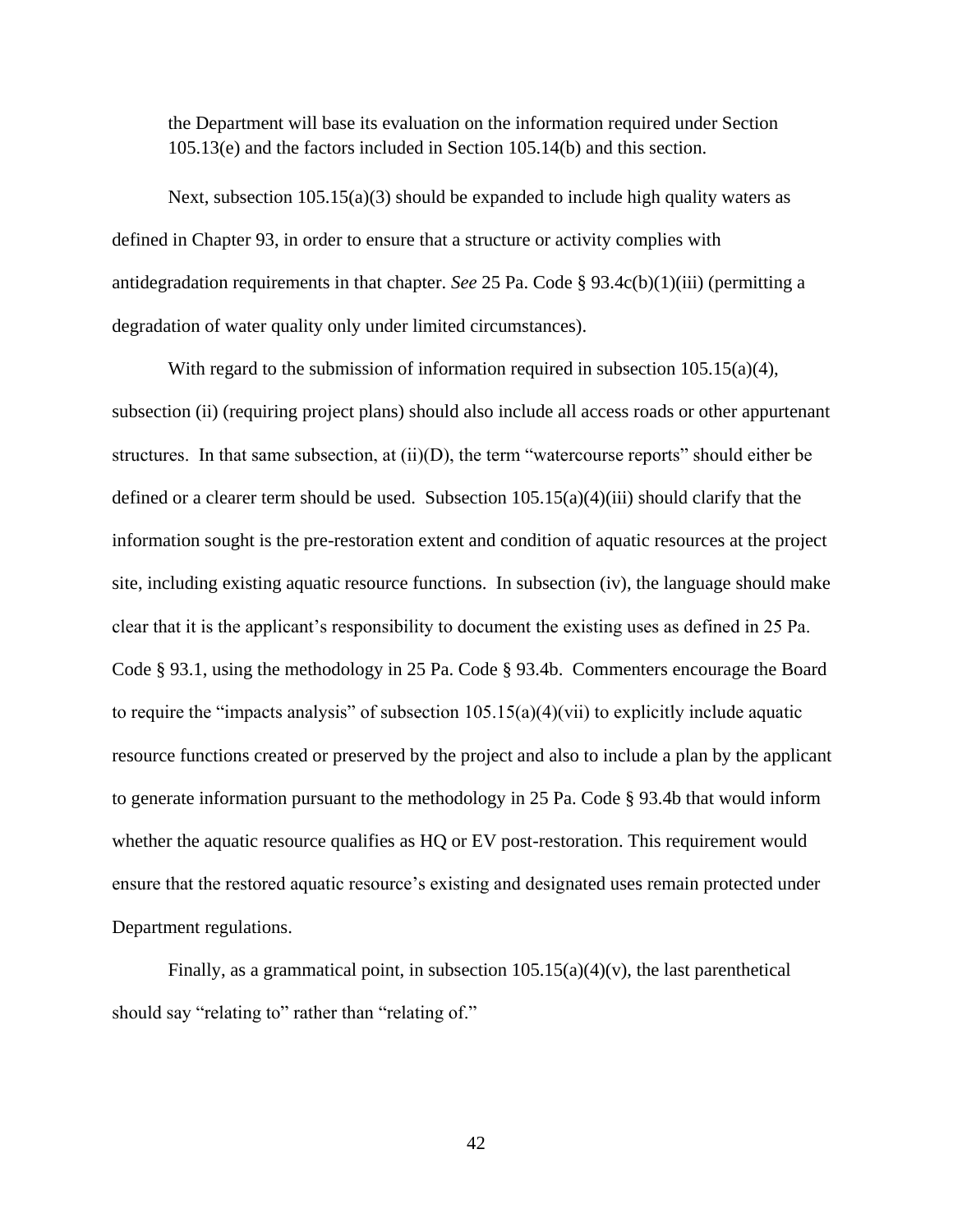### *Section 105.16 -- Environmental, Social and Economic Balancing*

A balancing test which considers harms to the environment and benefits to the public could be the lynchpin of Chapter 105 protections. Unfortunately, that analysis is only meaningful if it is taken seriously and supported by full and accurate information; that is not what always happens in practice. The Department admittedly does not verify much of the information applicants provide. $9$  While this is a serious issue across programs and across Chapter 105, lack of verification has been an especially glaring problem when it comes to weighing the espoused public benefit of a project. The value of this balancing test is further undermined by unclear terminology that has been twisted to benefit industry.

Section 105.16(a) refers to "impact" and "adverse environmental impact," both of which are likely intended to mean the same thing as the term "adverse impact" in Section 105.16(b) and other parts of the Chapter. For the sake of clarity and consistency, as noted previously, "adverse impact" should be defined in the definition section and should be read to have its plain meaning, i.e, a harmful effect, as determined before mitigation. Once adverse impact is a defined term, Section 105.16(a) should be updated to use that term instead of the variations used now. As described previously, present practice seems to be that adverse impacts are defined away based on mitigation plans instead of being acknowledged as harms and *then* addressing mitigation.

This rulemaking proposes no changes to Section 105.16(b), which lists types of public benefits. This is a mistake. The list as presently written undercounts environmental benefits to

<sup>&</sup>lt;sup>9</sup> Deposition of Domenic Rocco, Program Manager for Wetlands and Waterways and Corporate Designee, October 26, 2017, p. 135-36, available on EHB Docket No. 2017-09-L, at <https://ehb.courtapps.com/efile/documentViewer.php?documentID=42499>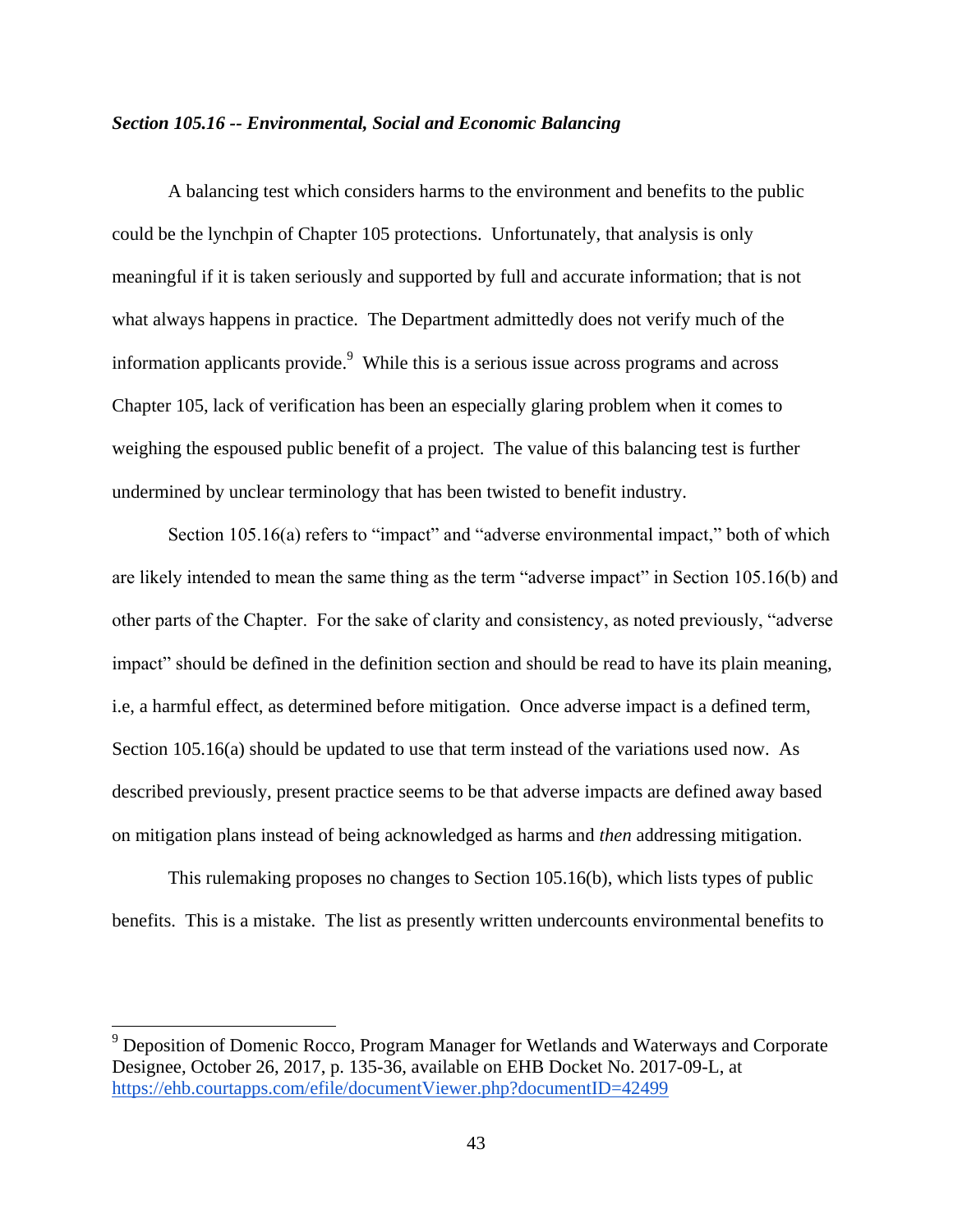the public while painting with a broad brush profit-driven development that oftentimes does not benefit the public.

Section 105.16(b)(4), by listing "development of energy resources" as public benefit without qualification is unreasonable and ignores the realities of energy markets as well as the climate crisis we are all facing. Some development of energy resources is certainly beneficial, even necessary, for the public. Much is not. In a race to market, fossil fuel resources are being extracted far in excess of present market demand with no attention to future energy needs. Even if there is some demand for a particular project, that demand might be short-lived and destined to dry up well before the operational lifespan of the project has expired, leaving defunct infrastructure that no longer provides value to anyone, but nonetheless continues to harm the environment. Unfortunately, to the extent any information about the purported need for an energy project is provided as part of this review process, the Department accepts the applicant's statements at face value without verification. A recent example of this is the Chester County Chapter 105 Permit issued for the Mariner East 2 Pipeline Project. Regarding the "purpose and need" for that project, the Department provided the following in its Environmental Record of Decision:

**SPLP has identified** a shortage of natural gas liquids (NGL) transportation options and proposes the Pennsylvania Pipeline Project in response to the identified demand. In addition, **SPLP stated** that the proposed project will provide exit points along its route across Pennsylvania for the provision of what are described as desperately needed propane supplies to local Pennsylvania distributors for use as heating and/or cooking fuel by consumers in Pennsylvania and neighboring states. **According to SPLP** the proposed pipeline project will also allow butane to be shipped to local markets as a component of gasoline to ensure suppliers can meet seasonal vapor pressure restrictions.

(emphasis added). The Department cites exclusively to the applicant's own statements, with no pretense that these claims, which are pivotal to justifying the harm caused by the project, are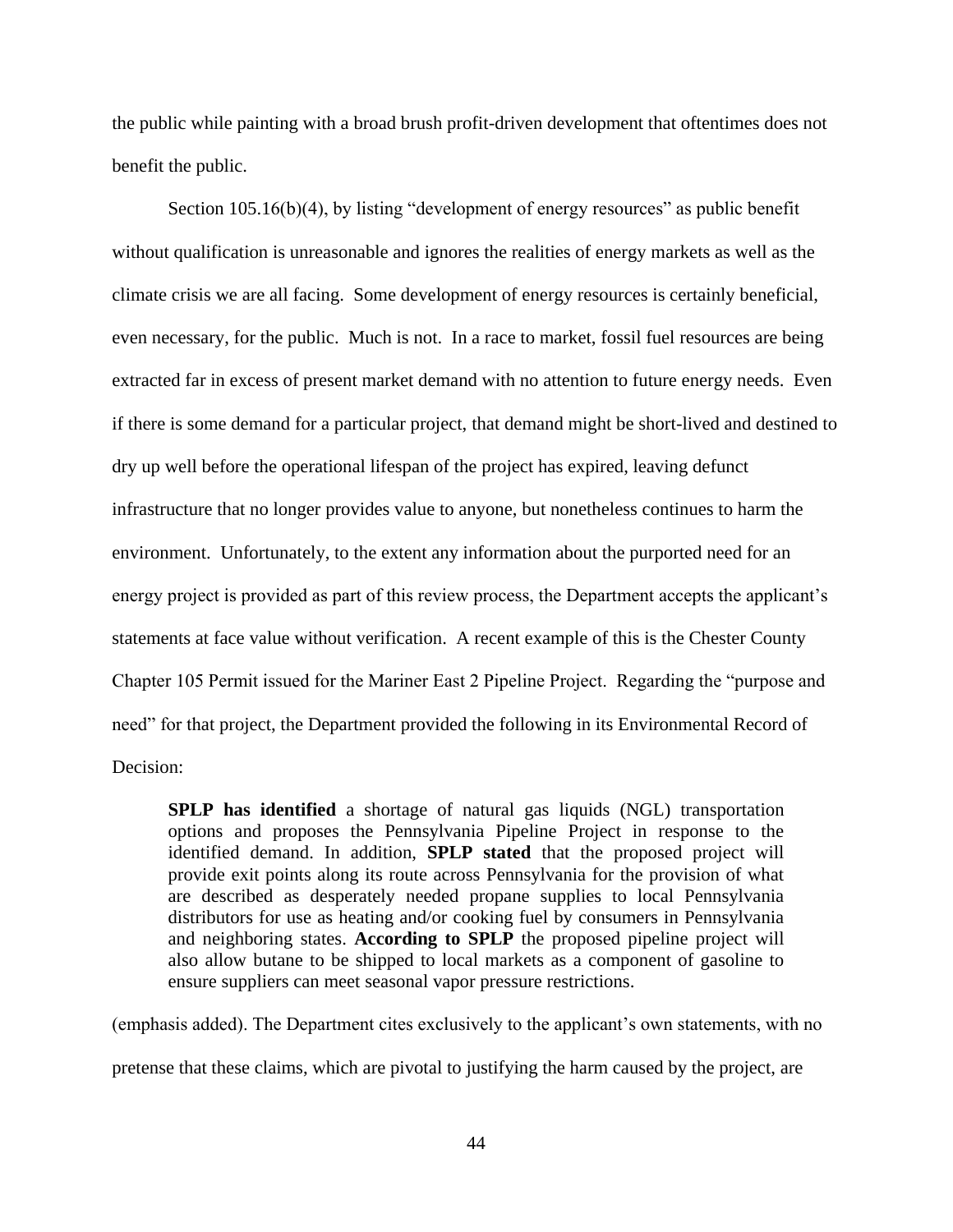supported by reliable evidence. Commenters therefore suggest Section 105.16(b) be amended to say "development of energy resources for which there is a clearly demonstrated public need when considered over the full lifespan of the project, as verified by the Department." This change would also reflect that fact that ensuring claims are factually accurate should not fall solely on the Department. Applicants should have the burden to provide evidence in support of those claims.

Similarly, Section 105.16(b)(5) lists creation of "significant employment" as a public benefit but lacks meaningful detail, leaving the provision vulnerable to abuse. There is no dispute that good jobs are a public benefit. But employment that lasts a handful of months is different than long-term employment that sustains families and local economies. When applicants tout the number of jobs that come with their project, they often fail to acknowledge this distinction and other important details, such as whether the jobs will be generated in the communities that will be suffering the brunt of the project impacts, or from out of state. These factors are important for a fair and meaningful balancing by the Department.

## <span id="page-47-0"></span>*Section 105.20a -- Compensation for Impacts to Aquatic Resources*

The Board has proposed significant revisions to Section 105.20a. First, though the Board indicates that the proposed revisions will align with applicable federal requirements, the Commonwealth's in-lieu fee program for small wetland impact mitigation, which remains in the proposed revisions at subsection (c), has never gained federal approval.

In new subsection  $(d)(3)$ , Commenters suggest that the Department provide a definition or guidance for how to evaluate the "level of effect of the proposed project on the aquatic resource functions" or to remove this factor. An applicant has an incentive to minimize the likely impacts of a project in the absence of criteria. The new definitions proposed for "aquatic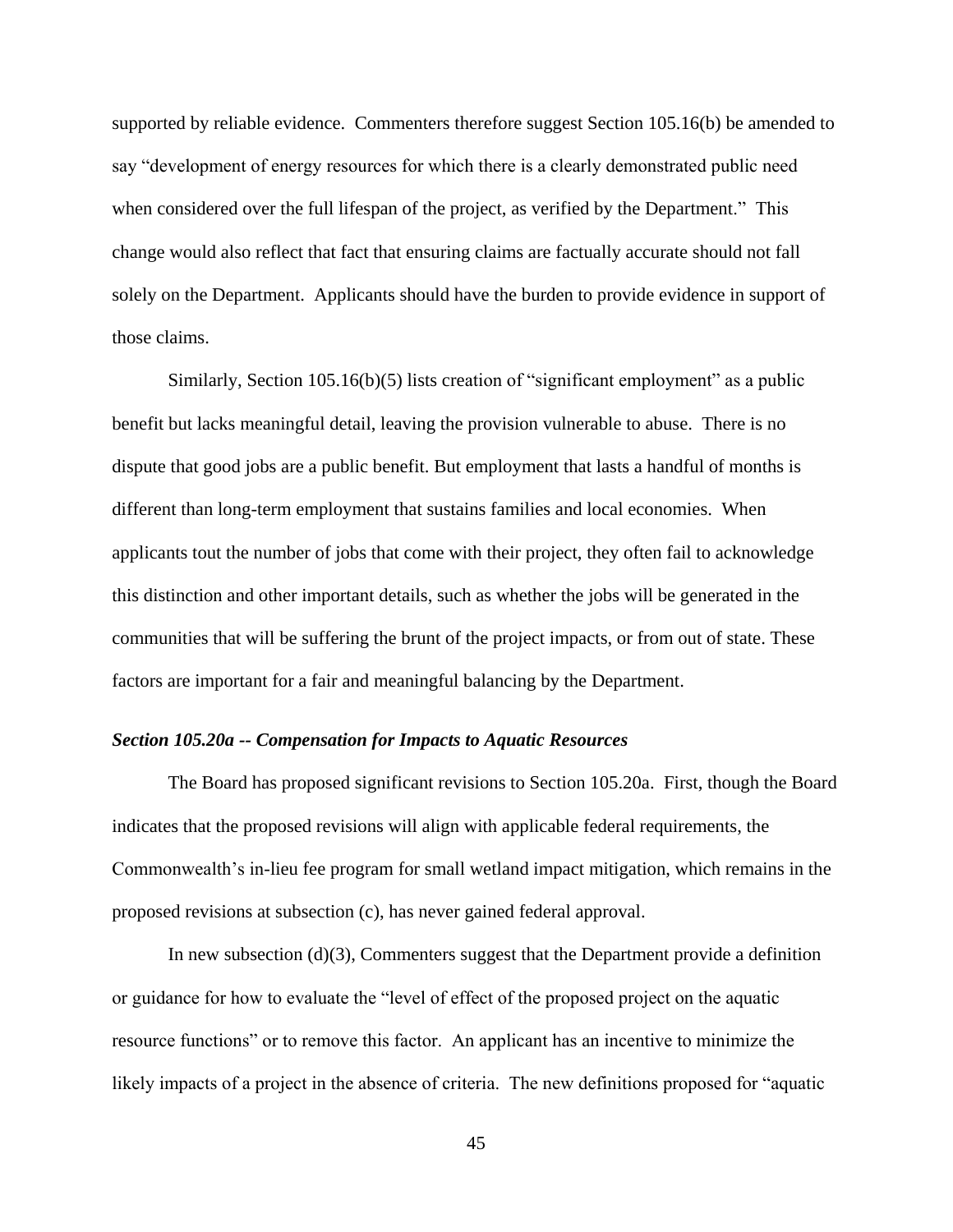resource impacts," and direct and secondary impacts within that definition, do not differentiate between "levels" of impact and instead rightly treat impacts as impacts. Commenters urge the Department to consistently treat impacts as impacts within the plain meaning of the term. As discussed above, the Board should consider adding a definition for "adverse impacts" similarly defined based on its plain meaning—a harmful effect, as determined before mitigation.

Commenters question some of the methodologies indicated in Section 105.20A(e) for evaluating a project's impact on aquatic resources. The referenced technical guidance documents are those that were applicable under the previous regulations, and the revisions do not include any criteria by which the Department will determine whether to approve "other equivalent methodologies." For example, would the Department accept an evaluation conducted under methodology developed by another state? If so, how would the Department evaluate whether it is appropriate to choose such methodology over those established in the Department's own technical guidance documents? Commenters are concerned that this may lead to misuse of the procedures set forth in otherwise accepted methodologies by applicants or methodologyshopping.

In the proposed new subsection  $(f)(iv)$ , it appears that assurances are required only for a compensation site, not for onsite restoration. Assurances should be required for all compensatory mitigation, regardless of location. Additionally, it is not clear what "long-term protection" means; Commenters suggest that this suggestion include a requirement of permanent conservation easement, deed restriction, or some other legal protection for the continued status of the site.

Commenters support the proposal, in Subsection 105.20a(g), to provide the Department with the authority to require compensatory mitigation at a higher ratio in the event of violations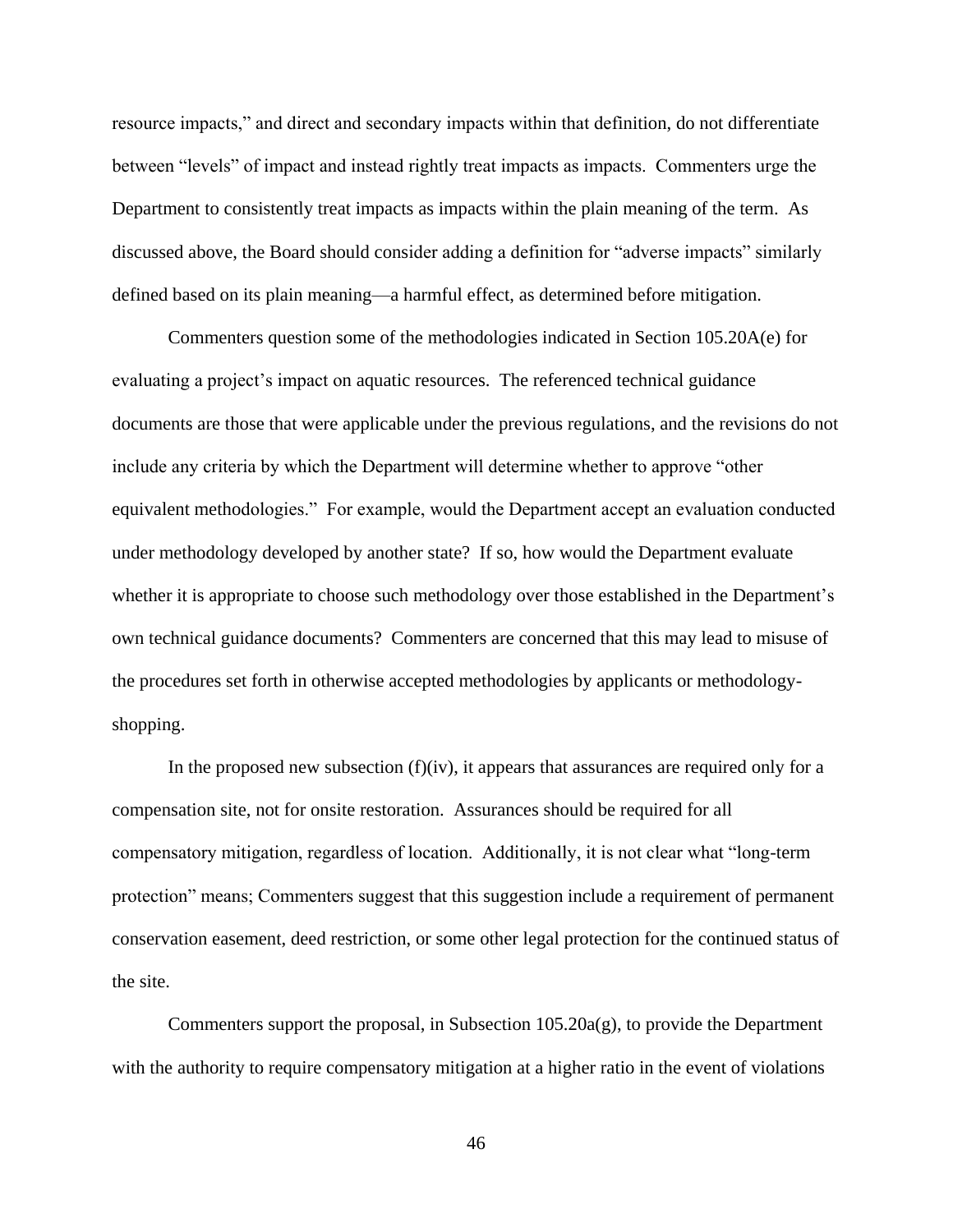based on factors including the area affected, the functions impacted, and the willfulness of the violation. Commenters suggest adding authority clarifying how the Department will evaluate "willfulness" of violations and suggest that the project proponent should bear the burden of proof that its violation was not willful. Moreover, Commenters suggest that the Department retain the authority to require such projects to be removed, rather than remain in place, and appropriate restoration be required based on the determination of the area(s) affected, the functions destroyed or adversely affected by an unauthorized project and the willfulness of the violation.

### <span id="page-49-0"></span>*Section 105.21 -- Criteria for Permit Issuance and Denial*

This section, as presently enacted, creates a broad duty for the Department to deny certain permit applications. Section  $105.21(a)(1)$ , in particular, which provides that a permit cannot be approved unless "the application is complete and accurate," has the potential to be strongly protective. And yet, many permits are approved despite lacking important information and containing material inaccuracies.

One step toward a remedy is to clarify what it means for a permit application to be complete, as Commenters have suggested with respect to Section 105.13a. Specifically, an application should not be considered complete unless: 1) each of the claims therein is supported with clear evidence from the applicant, and 2) the Department has substantively verified that information. If Commenters' suggested changes are made to Section 105.13a, all that would be needed in this section is a cross-reference to that framework for determining completeness.

In addition, when the Department determines the various conditions of Section 105.21 have been met, its rationale should be memorialized, in detail, in its records of decision. Present practice allows for records of decision that sometimes give only cursory explanations. Adding a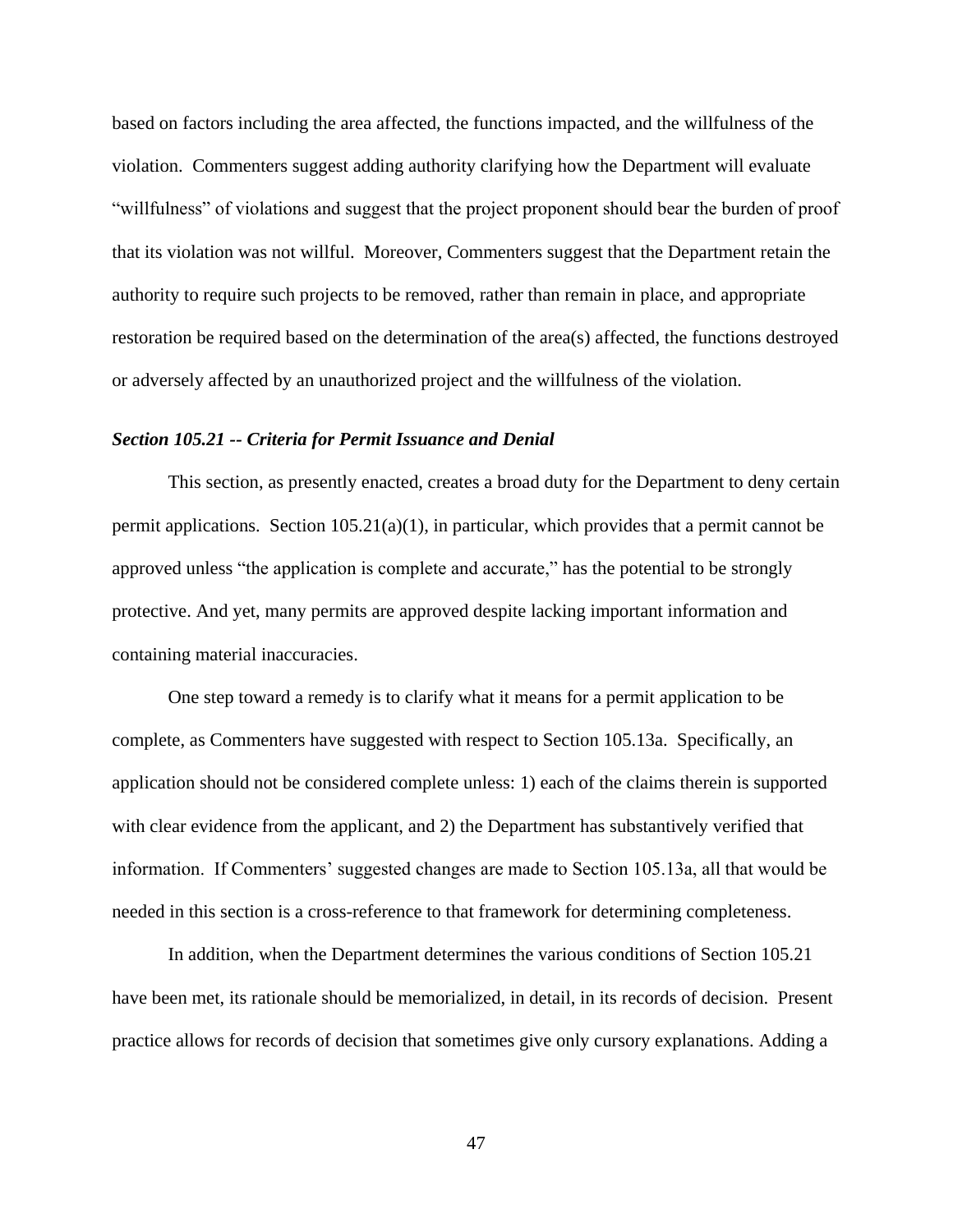requirement in this section that detailed justification must be included in the records of decision would help emphasize the importance of this accountability.

Commenters also have two suggestions with respect to specific language in this section. First, Section 105.21(c)(2) is unclear as written. Commenters suggest changing the language as follows: "The Department determines that the structure or activity does not comply with the standards and criteria of this title and with other laws administered by the Department, the Pennsylvania Fish and Boat Commission and river basin commissions created by interstate compact, **but** that the effect on wetlands will be mitigated under Section 105.20a, and at least one of the following is met…"

Second, with regard to Section 105.21(f), as Commenters explained above in comments on the section of the preamble entitled Federal Consistency and Coordination, the Department should cease its current practice of issuing conditional Clean Water Act Section 401 Certifications. As a result, this subsection should not include a reference to conditional certifications. All Section 401 Certifications should be based on demonstrated compliance with the Commonwealth's laws protecting water quality, whether by obtaining permits or by submitting information about the federally licensed or permitted activity to the Department for substantive review.

# <span id="page-50-0"></span>*Section 105.25 -- Transfer of Permits*

How Section 105.25(f) will be enforced and monitored is unclear. There is no established or proposed mechanism for identifying a dam that does not need a permit but still requires a change in ownership to be reported. If a permit is not required for the transfer in ownership, it would seem the Department might not discover the change within the required time frame, if at all. It is also unclear how the Department keeps track of dams, water obstructions,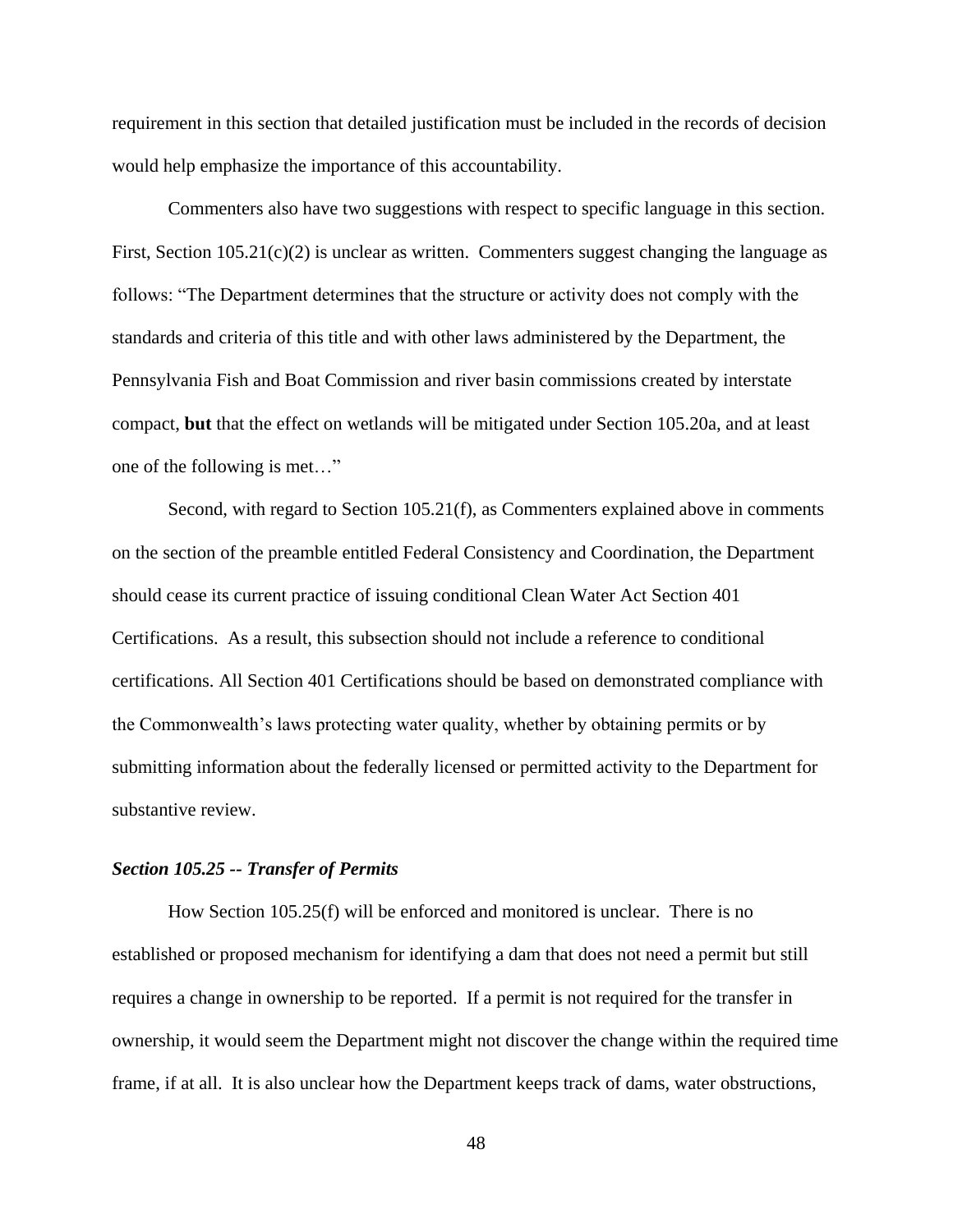and encroachments that require operation and maintenance, many of which antedate permit requirements. The same concern holds true for Section  $105.25(a)(2)$ . A mechanism for documentation and oversight should be built into this rule.

The changes to Section 105.25(a)(3) seem to restrict the need for permit transfers only to dams, excluding obstructions or encroachments. It is unclear if this is intended to be true and if so, why. This change must be clarified further.

# <span id="page-51-0"></span>*Section 105.35 -- Charges for Use and Occupation of Submerged Lands of This Commonwealth*

Section 105.35(c)(8) creates a fee exception for environmentally beneficial projects. Commenters support this concept. It is important, however, that the primary purpose of such projects is truly to benefit the environment, as opposed to being a profit-driven venture, or some other private interest that happens to include a secondary environmental benefit. Similarly, it is important that it is the Department, and not the applicant, who is making the determination as to whether a project is environmentally beneficial. For the Department to adopt an applicant's claim that a project is environmentally beneficial without verifying that claim would undermine the purpose of this section. The Board should revise Section 105.35(c)(8) to address this concern.

## <span id="page-51-1"></span>*Section 105.134 -- EAP*

Throughout this section, requirements associated with the Department approving EAPs were replaced with the Department simply acknowledging EAPs. The exception is that an EAP associated with a proposed dam must still be approved by the Department. The shift from approving EAPs to acknowledging EAPs suggests a move to limit oversight and review by the Department of EAPs associated with existing dams. In practice, perhaps the Department was only merely acknowledging these EAPs anyway and never undertook to provide meaningful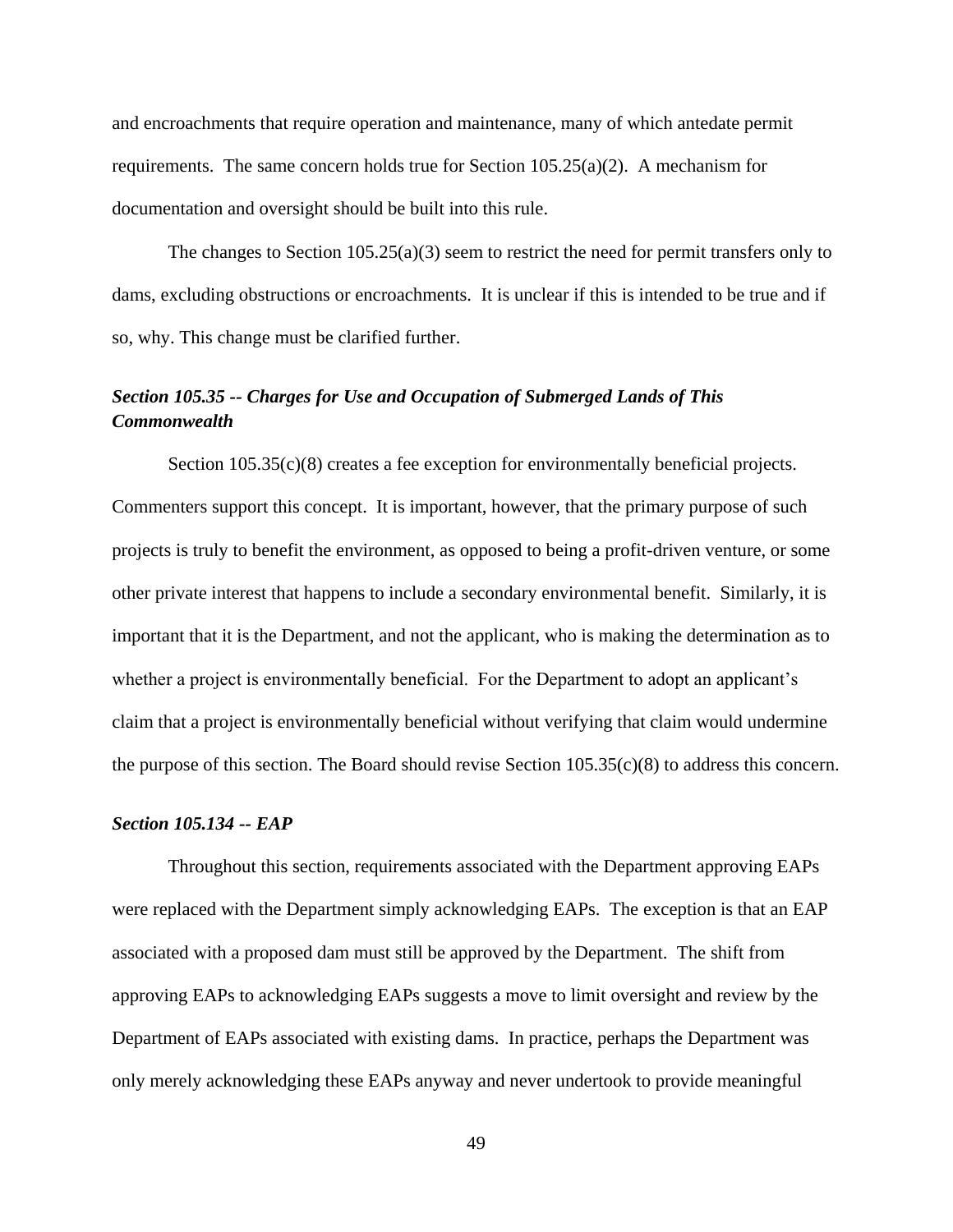review. But to simply codify that practice instead of following the more protective, existing language is unacceptable.

Despite the shift from approval to acknowledgement, indicating a reduction in oversight from what is contemplated in the current rule, that rationale is not addressed in the explanation of the change for this section. Even if that was not the intent, the suggested changes are still problematic for lack of clarity and the implication of reduced oversight. To the extent EAPs for existing dams require less review, perhaps, for example, because previous EAPs have been reviewed and approved, that should be explained in the rationale and reflected in the language of the rulemaking instead of suggesting there be no review at all.

#### <span id="page-52-0"></span>*Section 105.161 -- Hydraulic Capacity*

The proposed revision to Section  $105.161(a)(3)$ , relating to criteria for bridge construction, provides: "The structure may not materially alter the natural regimen and the geomorphic stability of the stream." The intent of the proposed changes to paragraph 3 is likely to ensure that a structure does not materially alter the natural regimen *or* the geomorphic stability of a stream. The use of "and," however, suggests the conjunctive interpretation, and as a result, it could be interpreting as permissible for a structure to alter the natural regimen of the stream or the geomorphic stability of the stream, just not both. This could be addressed easily by mirroring the phrasing in  $(a)(2)$  and changing the language in  $(a)(3)$  to: "The structure may not materially alter the natural regimen or the geomorphic stability of the stream, or both."

Subsection (e) sets forth requirements related to 100-year floods. It is crucial that any provisions relating to flood prediction account for climate change. As flooding is becoming, and will continue to become, more severe and more frequent, basing this provision on even slightlyoutdated data on flooding may result in insufficient protection. Climate change models are being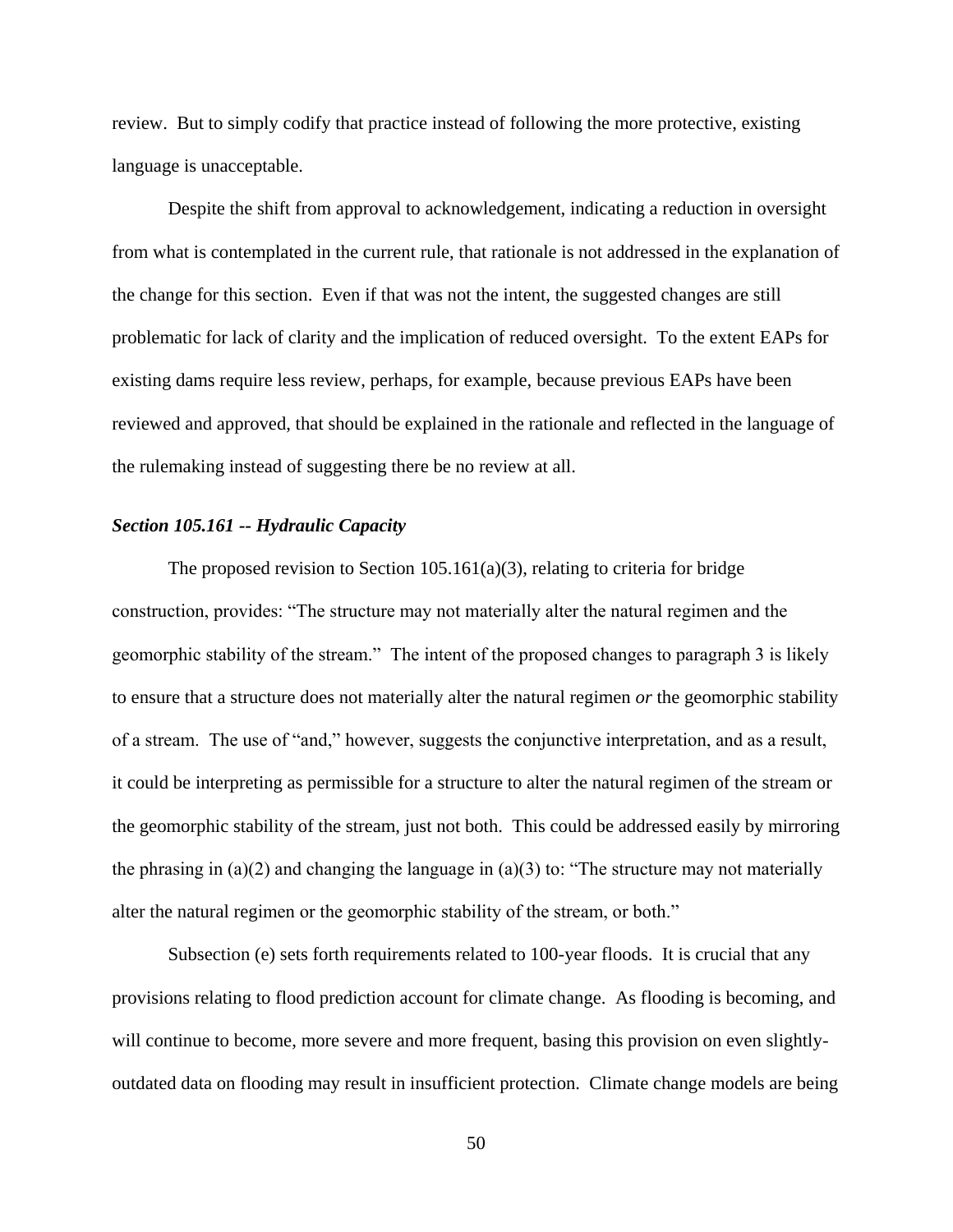updated regularly and this provision should be flexible enough to account for increasing flood risks.

#### <span id="page-53-0"></span>*Section 105.401 -- Permit Applications*

The threat activities regulated under Chapter 105 can pose to private drinking water supplies has come into laser focus in recent years as residents across the state have lost their access to clean drinking water as a result of poorly planned pipeline construction. While the Department does not regulate private wells or springs, it does have the responsibility to protect them and the groundwater resources they are part of. Paragraph 1 of this subsection requires an applicant to document public water supplies as part of the application process. There is no reason why applicants should not also be required to document private drinking water supplies in the vicinity of a proposed project. That information is key to fully understanding the potential impacts of a project and protecting the public health and safety.

Paragraph 4 of this subsection would also benefit from additional clarity. Indigenous aquatic life includes macroinvertebrates, but in practice, despite macroinvertebrates being vital to the aquatic ecosystems, applicants frequently do not account for or even document their populations. Macroinvertebrates should be explicitly included in this paragraph so they are not overlooked.

### <span id="page-53-1"></span>*Section 105.411 -- General Criteria*

The proposed revisions to this section, according to the Board, are "intended to ensure that adverse impacts to the public health, safety and the environment are nullified." To that end, the provision gives additional detail to the requirement that the public benefit of a dredge and fill project must outweigh adverse impact to the public health, safety, and environment. Commenters believe this test is critical to implementation of Chapter 105. However, the bigger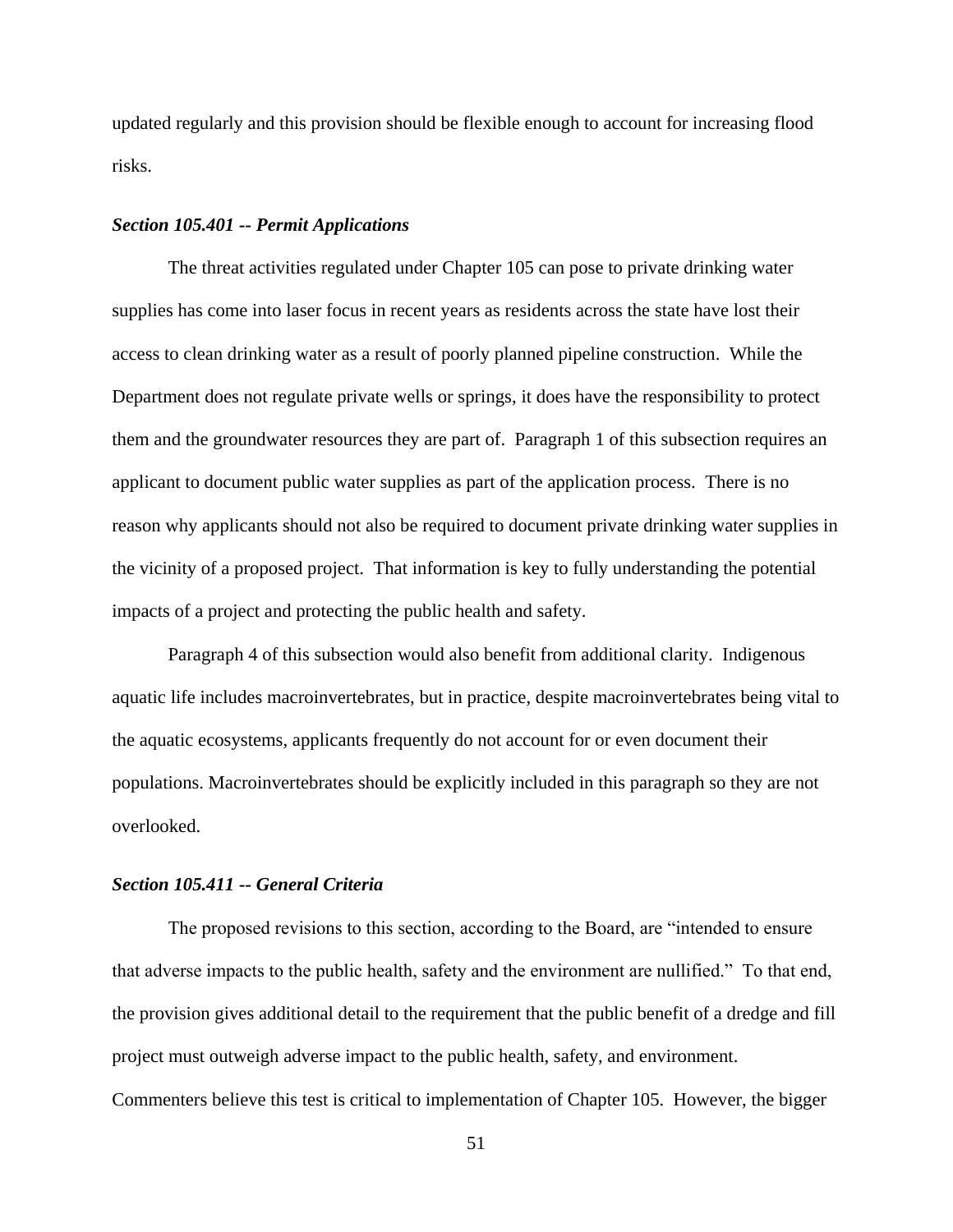problem with this subsection is that it could be construed as only requiring the public benefit of a dredge and fill project to outweigh harm to the public and the environment in the specific instances enumerated in this subsection. If the harm a dredge and fill project would cause to the public health, safety, and environment outweighs the public benefit, it simply should not be permitted. It is inconsistent with the Department's responsibilities, the Clean Streams Law, Chapter 105, and the Environmental Rights Amendment of the Pennsylvania Constitution to allow a project that does more harm than good.

With respect to the specific circumstances that are enumerated in this subsection, it is unclear why resident waterfowl were not included, with the projection focusing only on migratory waterfowl. Similarly, aquatic resources are necessary components of critical habitat for non-aqueous species which are not accounted for here.

### <span id="page-54-0"></span>*Section 105.446 -- Procedure for Issuance*

Recognizing that general permits need to be reviewed and revised is a key addition in theory. The proposed additional language that this be done "periodically," however, does not offer any meaningful change. Providing a timetable for reviews, in addition to specific circumstances that might trigger more frequent review, would provide much needed accountability and would better serve the public. If the frequency of review is left entirely to the Department, review and improvement of general permits will be deprioritized. Ensuring more public comment and input is important.

<span id="page-54-1"></span>Regarding Section 105.446(s)(2), the National Park Service should be a federal agency added to the list of agencies to receive written notice.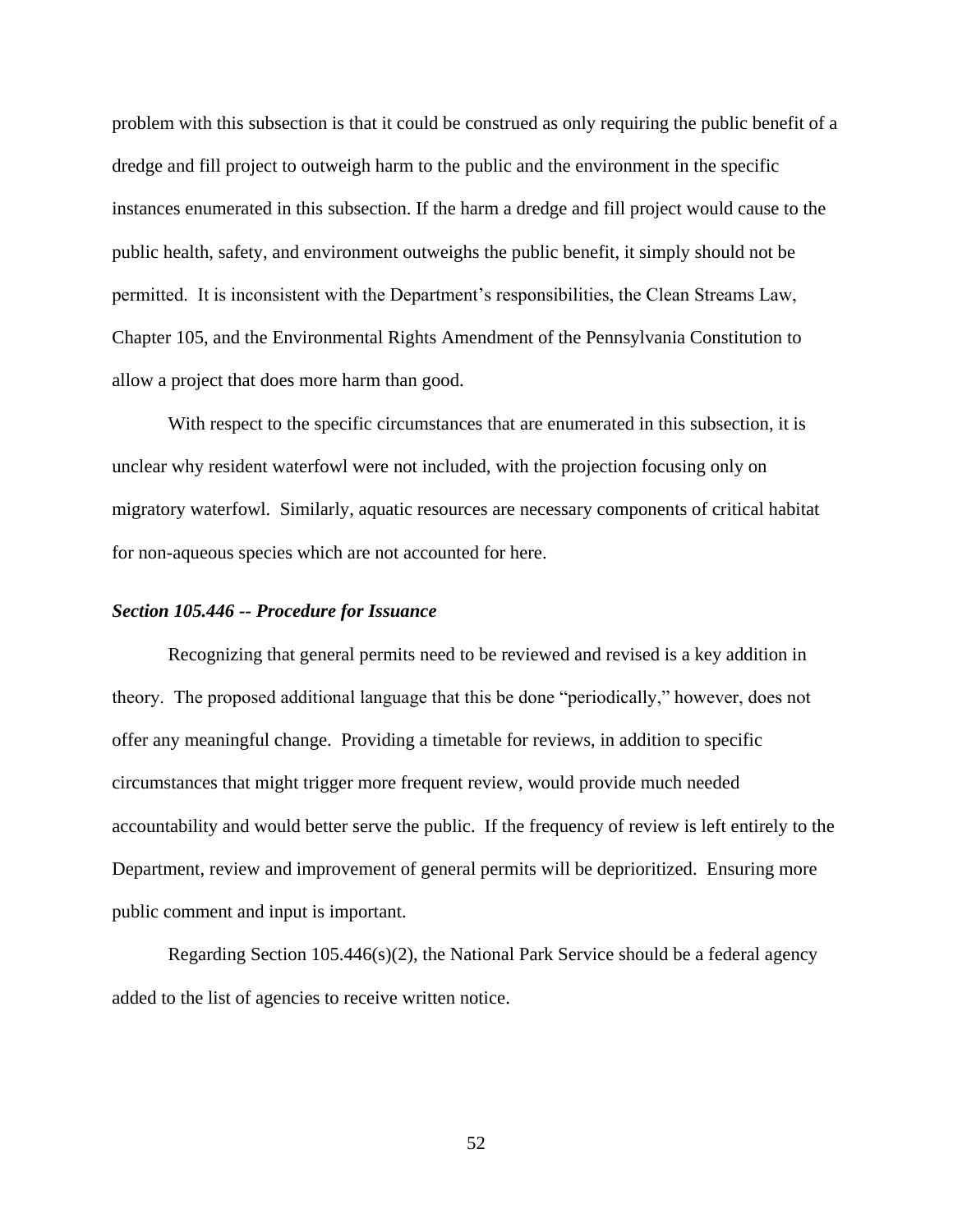### **IRRC Regulatory Analysis Form**

Commenters provide the following additional input on the numbered sections of the accompanying Regulatory Analysis form.

#### <span id="page-55-0"></span>*Block 10*

The form states that the proposed regulations do not revise current application or registration fees. However, proposed 105.13(c)(iii)(A) would reduce fees, as would proposed 105.13(d) also would reduce application fees. Proposed 105.12(a) does include some new fees for waiver situations. As discussed elsewhere in these comments, Commenters believe that any fee reduction is unwarranted.

As discussed above in subsection 105.12, the Board is proposing changes to the criteria of projects eligible for a waiver of the application and permit requirements. This form indicates that the revisions are intended to remove barriers and delays for applicants seeking to undertake "low-impact structures and activities." However, "low-impact" remains undefined. Moreover, it is unclear how the Department will be able to evaluate whether a project is "low-impact" without inventory information, because the revisions include a waiver of the requirement to submit such information.

Commenters are also concerned that the term "environmentally beneficial projects" appears without definition. While in the abstract it may seem obvious which projects are environmentally beneficial and which are environmentally harmful, there may be situations where a project touted as environmentally beneficial in fact damages natural resources. The Department should be able to evaluate a project, based on sufficient and verifiable information submitted by the applicant, and determine whether the project requires the full permitting process, some lesser process, or a waiver of the permitting requirements. However, the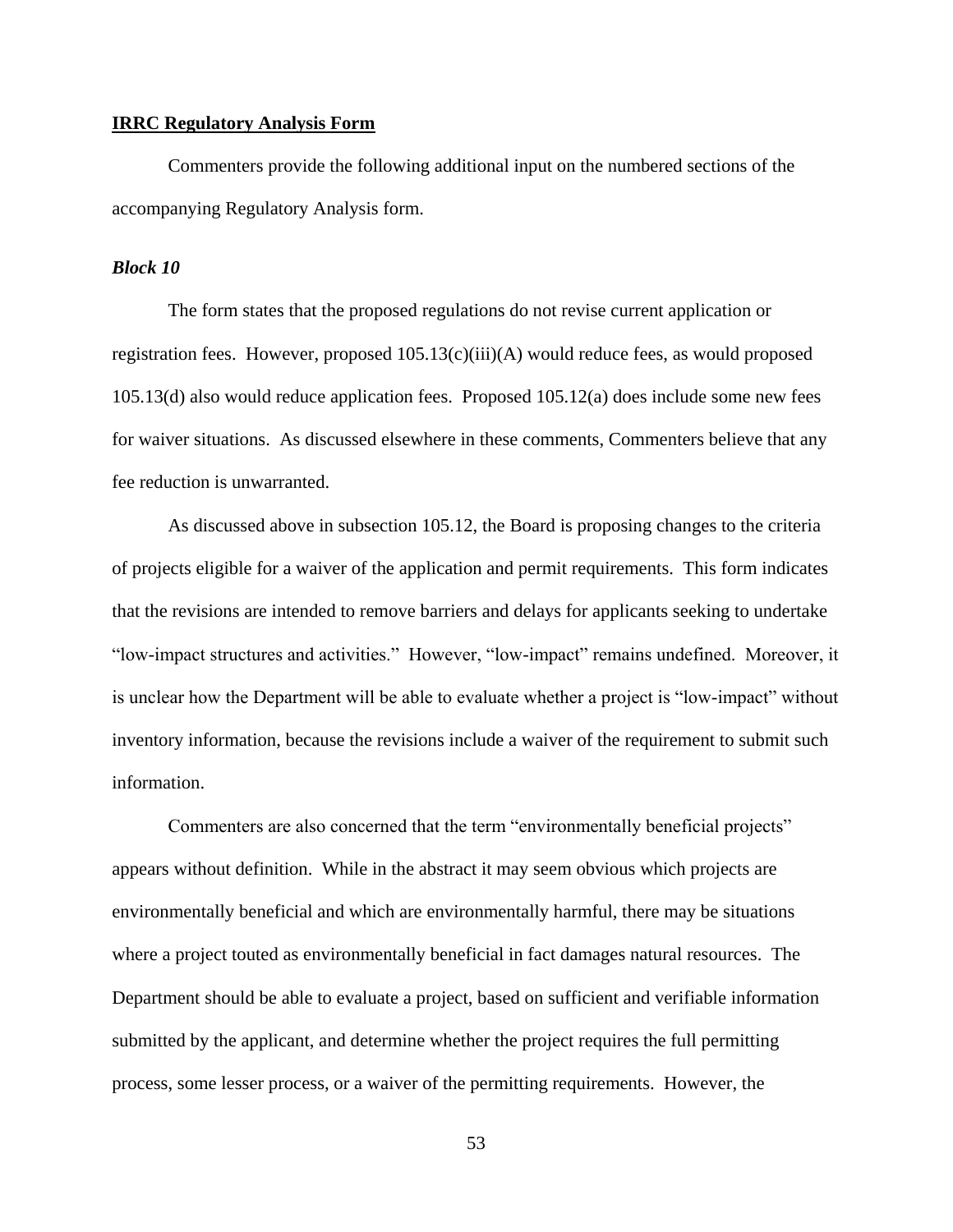Department will need information in order to be able to make this determination. Commenters are concerned that leaving terms such as "low-impact" and "environmentally beneficial" undefined, and reducing the amount of information required from projects purportedly eligible for a waiver, may create regulatory loopholes that undermine the Department's intentions and instead allow additional harm to aquatic resources.

## <span id="page-56-0"></span>*Block 11*

Pennsylvania's statutory and regulatory obligations exceed those required by federal law, and Commenters specifically point out that Pennsylvania's Clean Streams Law protects groundwater and is not limited to protection of navigable waters. Small headwater streams are vitally important to Pennsylvania's aquatic resources and are protected by the language of Pennsylvania law.

# <span id="page-56-1"></span>*Block 15*

There is no way to evaluate the number of waivers relied upon to construct more encroachments and obstructions without a permit.

## <span id="page-56-2"></span>*Block 17*

As discussed above, the revisions propose to reduce the fees for applicants for certain projects. It is unclear what effect that fee reduction will have on the Department, which is severely and chronically underfunded. This form estimates that consolidating multi-county projects into single applications might save four projects crossing four counties \$5,250 each application in a typical year. While this savings may not represent much to the applicant on a multi-billion-dollar infrastructure project, it may represent a significant loss in terms of lesser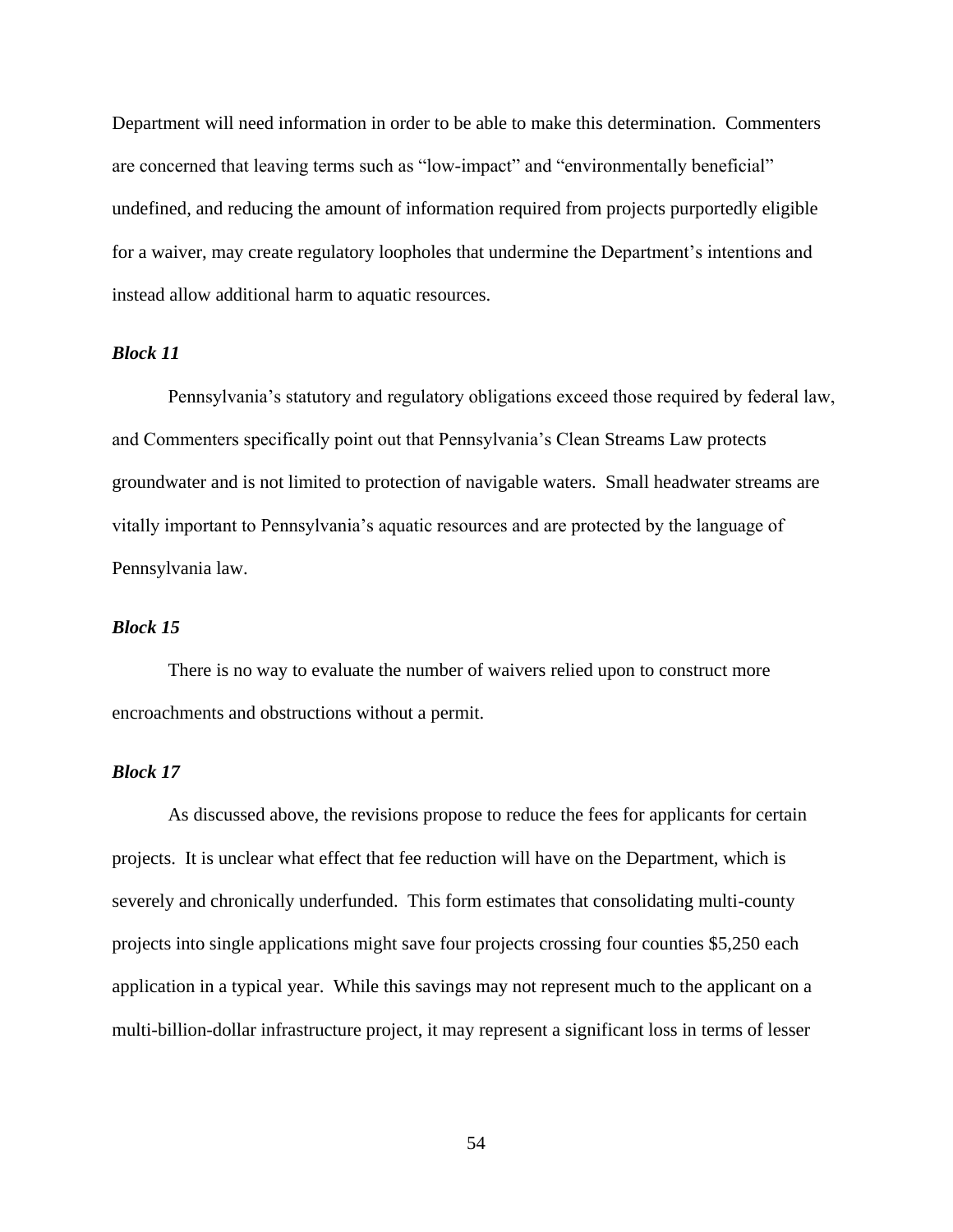agency review and lessened aquatic resource protection. Commenters strongly oppose the proposed fee reductions.

## <span id="page-57-0"></span>*Block 22*

The form indicates that the Department will have to prepare environmental assessments for the proposed new waivers. Commenters are surprised that this task has not been done before or in conjunction with the Board's decision to propose these new waivers. The Board cannot decide that the new waivers will have insignificant environmental impacts before conducting an assessment of their impacts. That these regulations are proposed, and could be finalized **before**  assessing their environmental impact suggests that the assessment to be conducted is without teeth, and is merely an exercise in rubber-stamping. Any meaningful environmental assessment should be conducted before proposing these waivers to be finalized.

## <span id="page-57-1"></span>*Block 23*

<span id="page-57-2"></span>The form reflects the expectation that the revisions to fees will result in a reduction in fees from applicants for large, significant projects of \$56,250; presumably this cost is merely passed from the applicants to the taxpayers. This result is not acceptable, particularly for an underfunded agency such as the Department.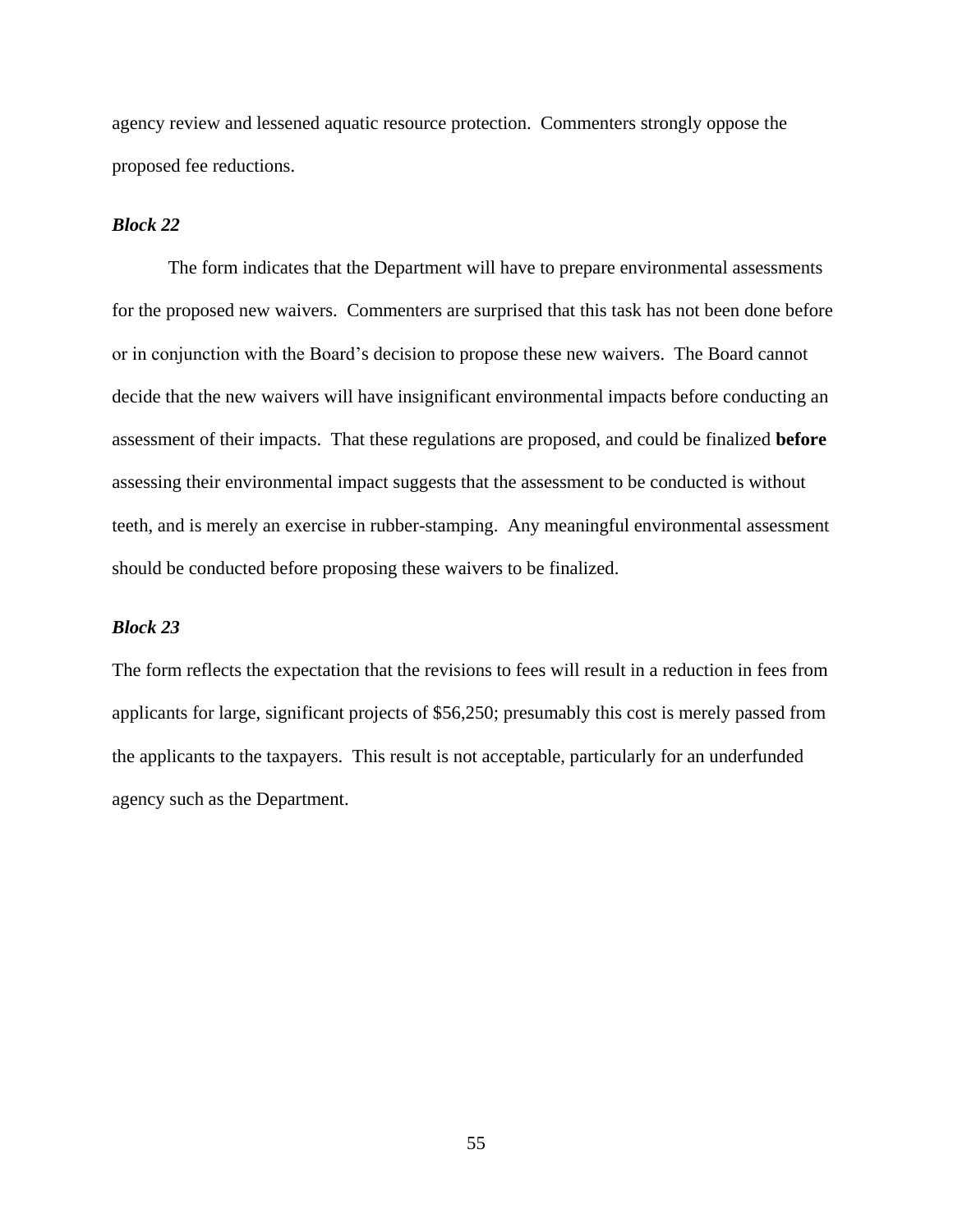### **Conclusion**

Commenters thank the Board for its consideration of these comments and respectfully reiterate their request for a public presentation and hearing on these proposed regulatory revisions.

Respectfully submitted,

aadom\_`

*Joseph Otis Minott Executive Director & Chief Counsel Clean Air Council 135 S. 19th Street, Suite 300 Philadelphia, PA 19103 (215) 567-4004 [joe\\_minott@cleanair.org](mailto:joe_minott@cleanair.org)*

*Jessica R. O'Neill, Esq. Senior Attorney Citizens for Pennsylvania's Future (PennFuture) 1429 Walnut Street, Suite 400 Philadelphia, PA 19102 oneill@pennfuture.org*

Mayo 16. vou Rom

*Maya K. van Rossum the Delaware Riverkeeper Delaware Riverkeeper Network 925 Canal Street, Suite 3701 Bristol, PA 19007 [keepermaya@delawareriverkeeper.org](mailto:keepermaya@delawareriverkeeper.org)*